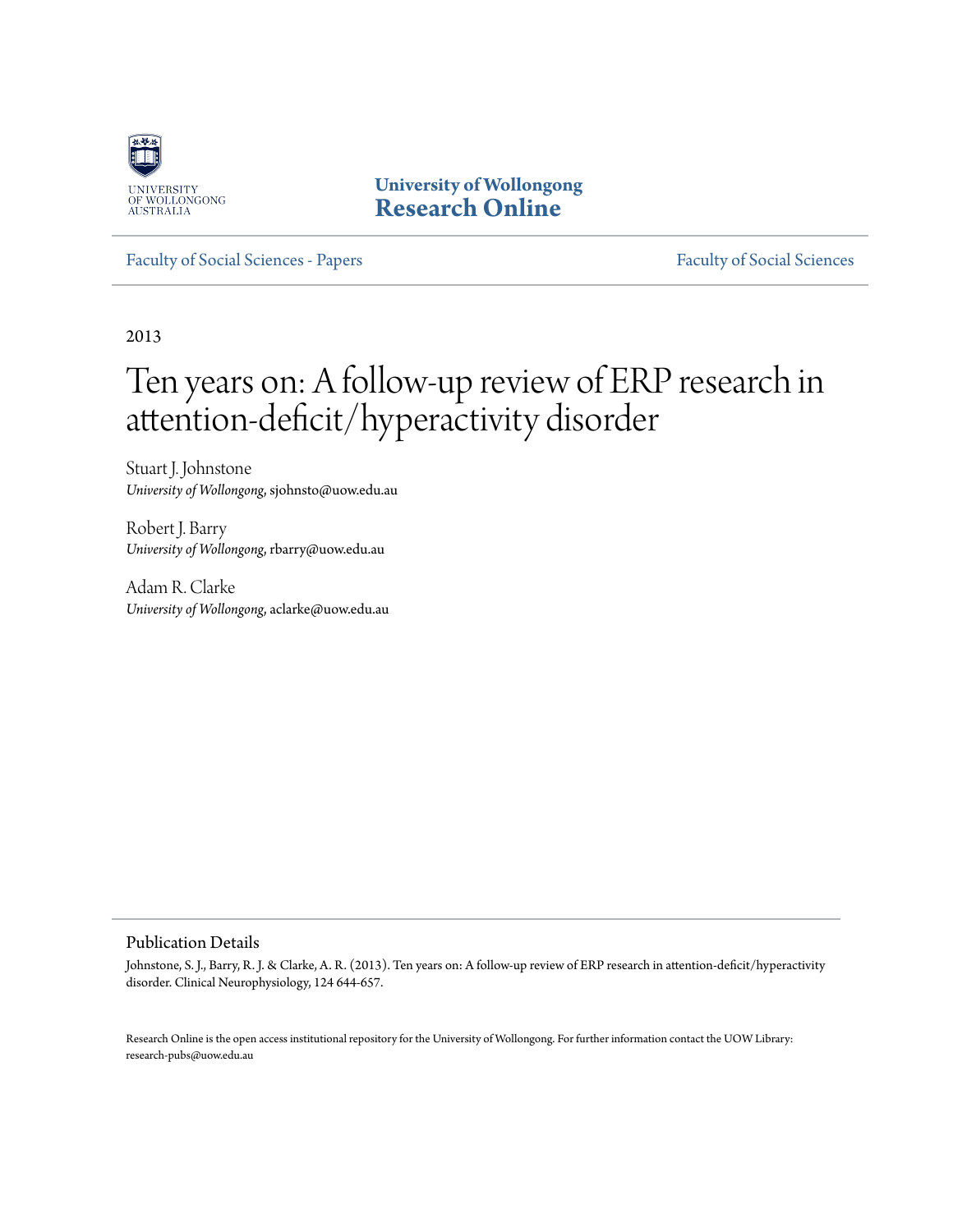# Ten years on: A follow-up review of ERP research in attention-deficit/ hyperactivity disorder

# **Abstract**

This article reviews the event-related potential (ERP) literature in relation to attention-deficit/hyperactivity disorder (AD/HD) over the years 2002-2012. ERP studies exploring various aspects of brain functioning in children and adolescents with AD/HD are reviewed, with a focus on group effects and interpretations in the domains of attention, inhibitory control, performance monitoring, non-pharmacological treatments, and ERP/energetics interactions. There has been a distinct shift in research intensity over the past 10 years, with a large increase in ERP studies conducted in the areas of inhibitory control and performance monitoring. Overall, the research has identified a substantial number of ERP correlates of AD/HD. Robust differences from healthy controls have been reported in early orienting, inhibitory control, and error-processing components. These data offer potential to improve our understanding of the specific brain dysfunction(s) which contribute to the disorder. The literature would benefit from a more rigorous approach to clinical group composition and consideration of age effects, as well as increased emphasis on replication and extension studies using exacting participant, task, and analysis parameters.

### **Keywords**

attention, deficit, up, hyperactivity, review, disorder, ten, years, follow, erp, research

# **Disciplines**

Education | Social and Behavioral Sciences

#### **Publication Details**

Johnstone, S. J., Barry, R. J. & Clarke, A. R. (2013). Ten years on: A follow-up review of ERP research in attention-deficit/hyperactivity disorder. Clinical Neurophysiology, 124 644-657.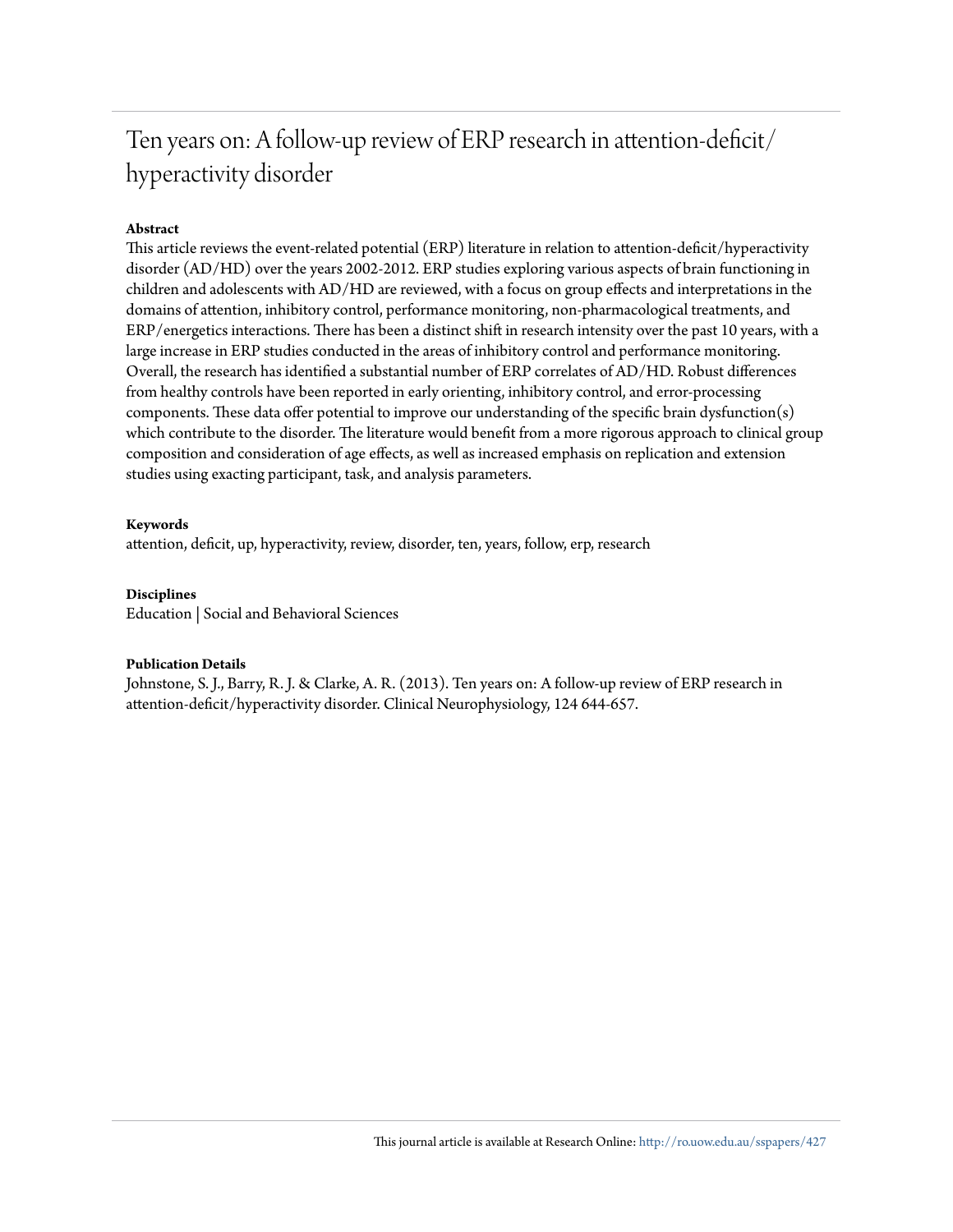# **Title**

Ten years on: A follow-up review of ERP research in Attention-Deficit/Hyperactivity Disorder

# **Authors**

Stuart J. Johnstone<sup>1,2,3</sup>, Robert J. Barry<sup>1,2,3</sup>, Adam R. Clarke<sup>1,2,3</sup>

# **Affiliations**

1 School of Psychology, University of Wollongong, Wollongong, Australia  $2$ Brain & Behaviour Research Institute, University of Wollongong, Wollongong, Australia. <sup>3</sup>Centre for Psychophysics, Psychophysiology, and Psychopharmacology, University of Wollongong, Wollongong, Australia.

# **Corresponding author**

Stuart J. Johnstone

School of Psychology, University of Wollongong, Wollongong, NSW, Australia

Phone: +61 2 4221 4495 Fax: +61 2 4221 4163 Email: sjohnsto@uow.edu.au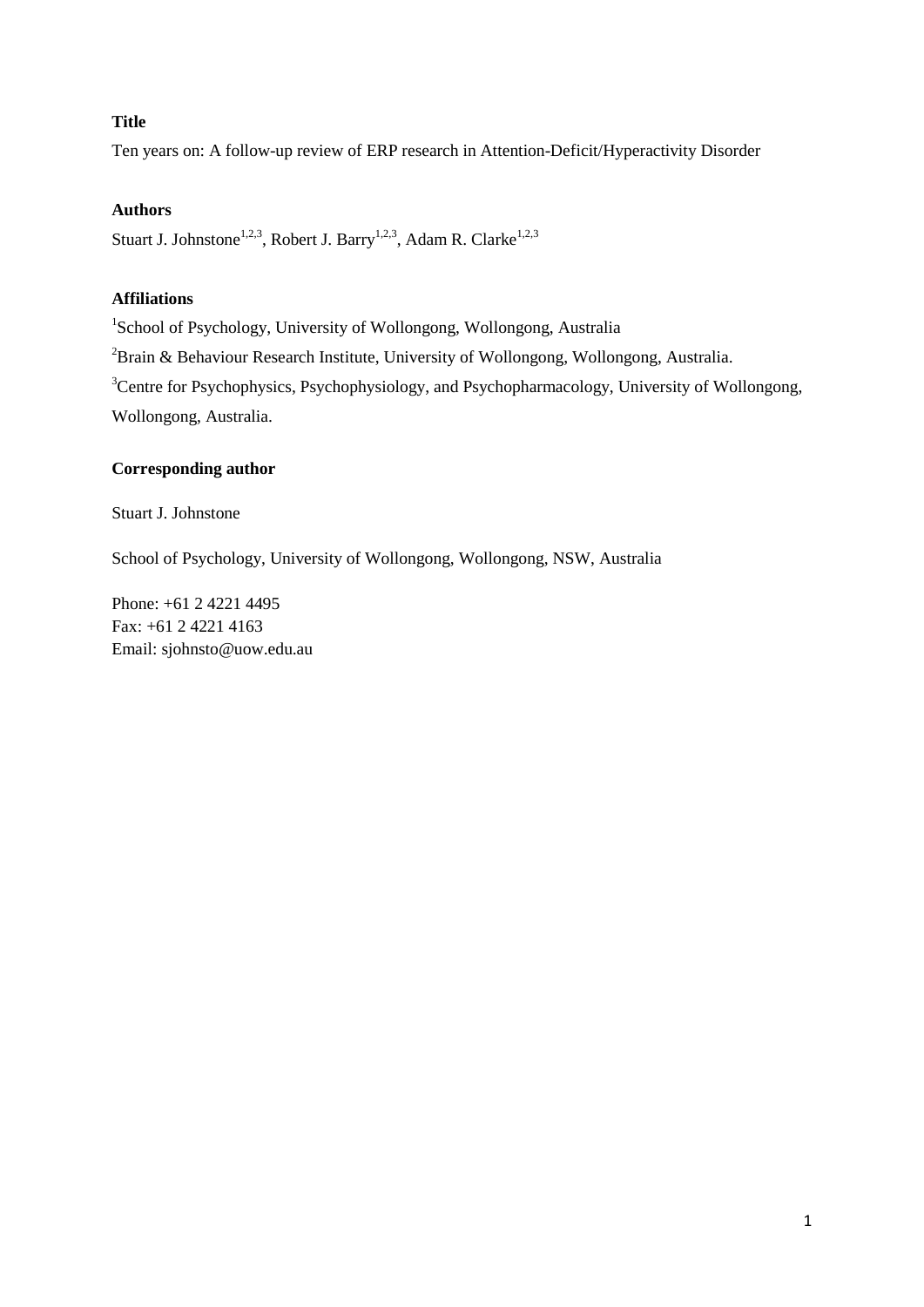# **Highlights**

- ERP studies from 2002 to 2012 exploring various aspects of brain functioning in children and adolescents with AD/HD are reviewed.
- Research focus and intensity has been in the domains of attention, inhibitory control, performance monitoring, non-pharmacological treatments, and ERP/energetics interactions.
- Some consistent differences from healthy controls are emerging, but more emphasis on replication and extension studies is needed to increase the consistency and specificity of results.

#### **Abstract**

This article reviews the event-related potential (ERP) literature in relation to attentiondeficit/hyperactivity disorder (AD/HD) over the years 2002 to 2012. ERP studies exploring various aspects of brain functioning in children and adolescents with AD/HD are examined, with a focus on group effects and interpretations in the domains of attention, inhibitory control, performance monitoring, non-pharmacological treatments, and ERP/energetics interactions. There has been a distinct shift in research intensity over the past 10 years, with a large increase in ERP studies conducted in the areas of inhibitory control and performance monitoring. Overall, the research has identified a substantial number of ERP correlates of AD/HD. Robust differences from healthy controls have been reported in early orienting, inhibitory control, and error-processing components. These data offer potential to improve our understanding of the specific brain dysfunction(s) which contribute to the disorder. The literature would benefit from a more rigorous approach to clinical group composition and consideration of age effects, as well as increased emphasis on replication and extension studies using exacting participant, task, and analysis parameters.

## **Keywords**

Attention-deficit/hyperactivity disorder; Electrophysiology; Event-related potentials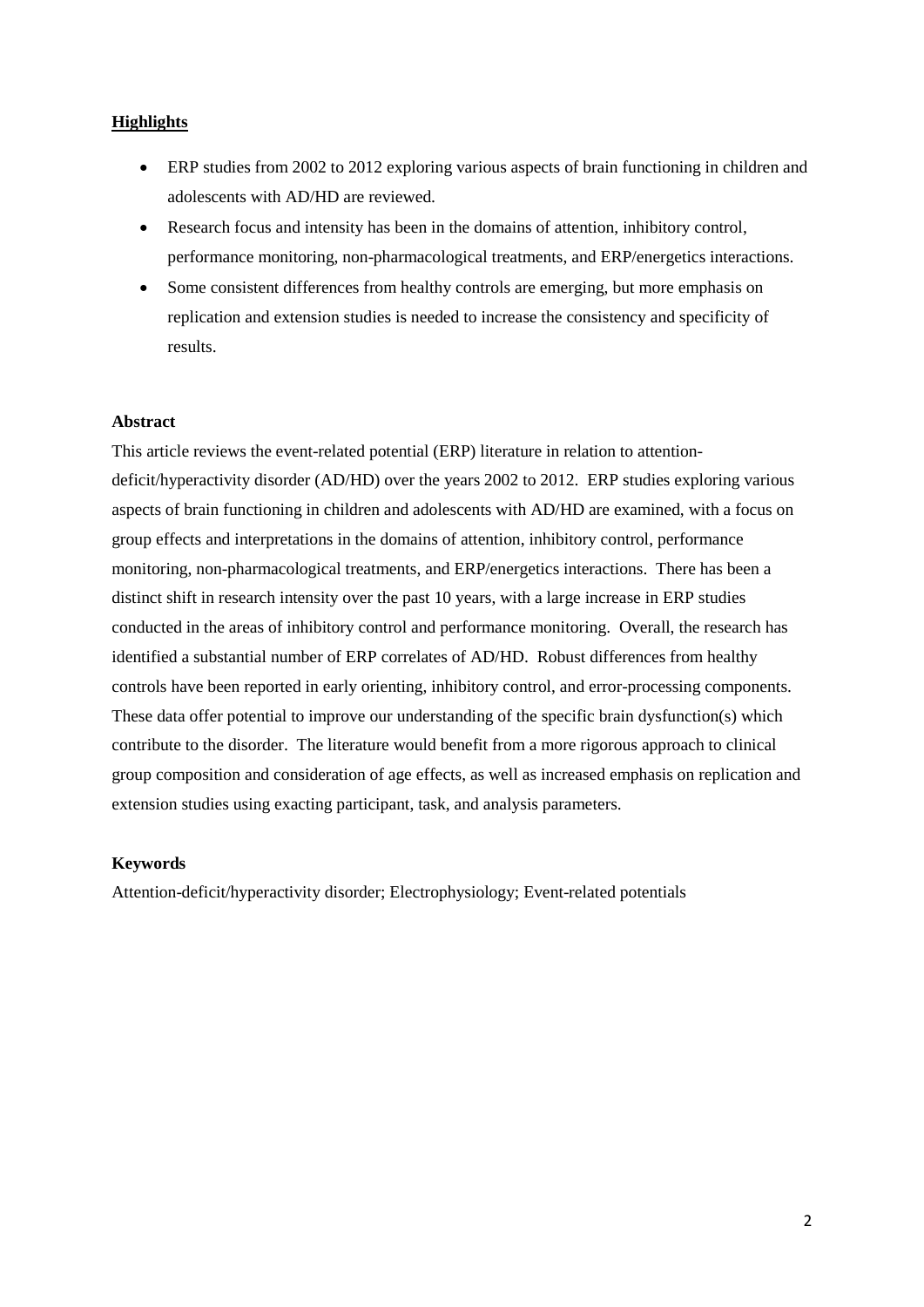#### **1. Introduction**

This paper reviews the field of event-related potentials (ERPs) in Attention-Deficit/Hyperactivity Disorder (AD/HD) over the period 2002 to 2012, and follows our previous review article published some 10 years ago (Barry, Johnstone, Clarke, 2003b) and a companion paper focussed on EEG research in this group (Barry, Clarke, Johnstone, 2003a). The qualitative review presented here focuses on studies measuring ERPs in children and adolescents with AD/HD during performance of perceptual/cognitive tasks. Papers were selected from the results of a search using the Ovid PsycINFO database using the terms "event related potential", "ERP", "attention deficit hyperactivity disorder", "ADHD", and "AD/HD", with exclusion of studies focussing on adults with AD/HD, those that primarily sought to examine the effect of medication, and those that used other functional measurement technologies such as PET or fMRI. Papers that were not identified in this search, but came to light during the review process were also included if they met the above criteria. While all efforts were made to ensure that all of the AD/HD-ERP papers published during 2002 to 2012 are included, it remains possible that some are not reviewed here.

The current Diagnostic and Statistical Manual (DSM-IV) outlines three subtypes of AD/HD: the combined type (AD/HDcom), the predominantly inattentive type (AD/HDin), and the predominantly hyperactive/impulsive type (AD/HDhyp) [\(American Psychiatric Association, 2000\)](#page-20-0). These subtypes are based on different clusters of symptoms from within the two core symptom domains of Inattention and Hyperactivity/Impulsivity. Specifically, the diagnostic criteria for AD/HDcom require evidence of significant impairment across both domains, while AD/HDin and AD/HDhyp require evidence of significant impairment in only one domain, i.e. Inattention or Hyperactivity/Impulsivity, respectively. In population studies diagnoses of AD/HDhyp are relatively rare, with a prevalence rate of only 0.2% in Australia [\(Gomez et al., 1999\)](#page-21-0), compared to 1.6% and 0.6% for the AD/HDin and AD/HDcom subtypes respectively. Indeed, this is reflected in the papers reviewed here, with only two studies exclusively examining children with this subtype [\(Gomarus et](#page-21-1)  [al., 2009;](#page-21-1) [Zhang et al., 2009\)](#page-25-0), and a few including a small proportion of children with AD/HDhyp in mixed subtype samples (e.g. [Alexander et al., 2008;](#page-20-1) [Shen et al., 2011\)](#page-24-0). Note that within clinic populations, the AD/HDcom subtype is two to four times more prevalent than the other two subtypes (Wolraich et al., 1996).

ERPs allow researchers to gain insight into the spatial and temporal characteristics of neural activity related to the component processes of behaviours such as selective attention, response selection, inhibitory control and performance monitoring. By providing a 'window' into the sensory and cognitive processes, ERPs provide a level of analysis additional to overt behavioural and task performance measures, allowing consideration of typical (e.g. developmental) and atypical processes (e.g. clinical compared to healthy groups).

# **2. Progress since last review**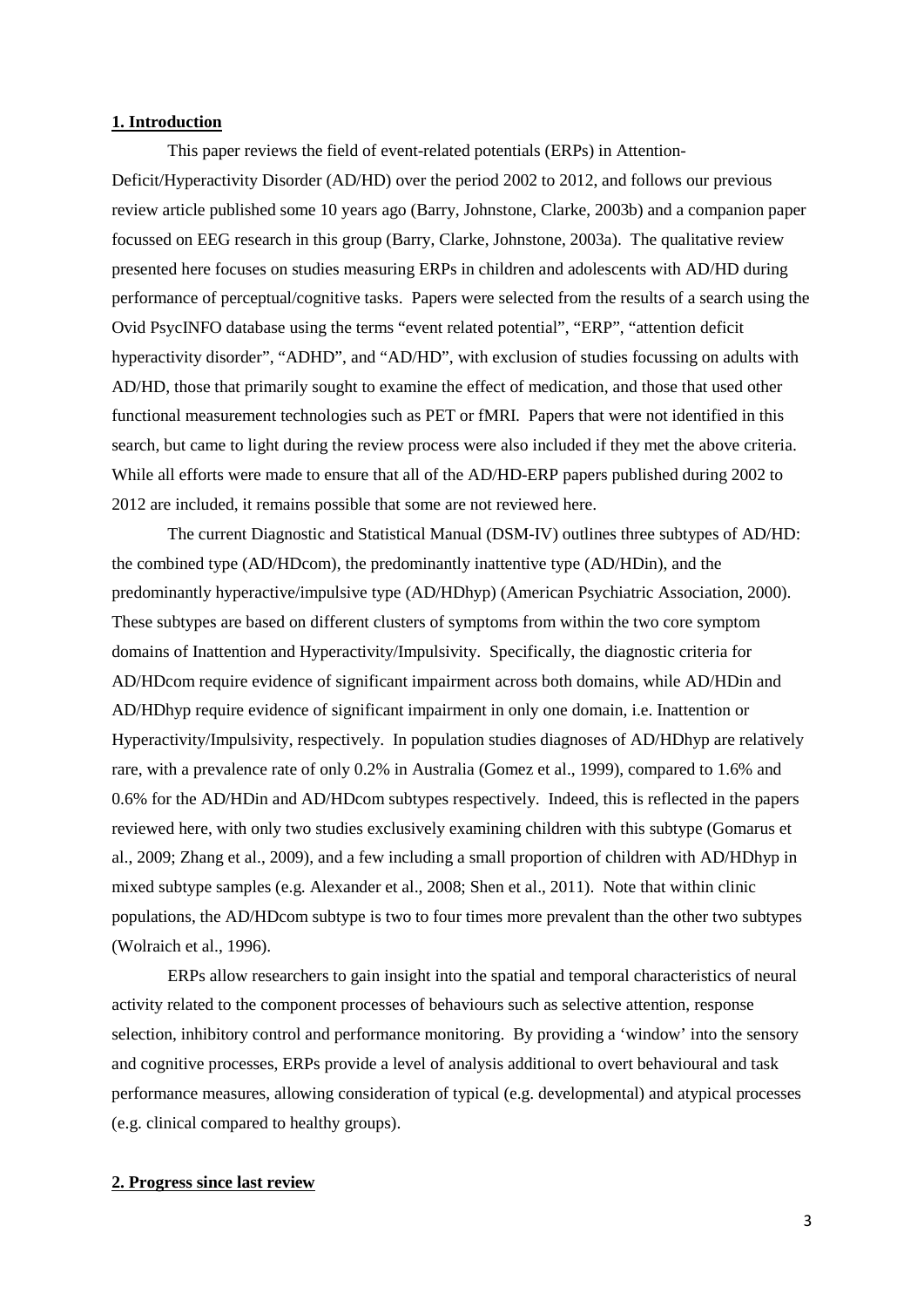Since the 2003 review, there have been several shifts in research focus and intensity in the ERP area, with a move away from studies examining aspects of attention, and a large increase in the investigation of various forms of inhibitory control and performance monitoring. Our previous review, which has been well cited in the literature, made suggestions as to future directions for this research area, including more (1) focus on identifiable subtypes of AD/HD rather than using mixed groups, (2) consideration of co-morbidity in AD/HD using an optimal four-group design, (3) exploration of links between EEG and ERP differences, (4) consideration of the relationships between early and subsequent ERP component differences, and (5) focus on the use of EEG/ERP in diagnosis [\(Barry et al., 2003b\)](#page-20-2). As will be detailed below, some progress has been made in these areas.

We identified participant age and AD/HD subtype as crucial factors when considering ERP component differences and topography in participants with or without AD/HD. Many of the studies reviewed here have appropriately used a small age-range, with child participants aged approximately 7 to 12 years [\(e.g. Overtoom et al., 2002\)](#page-23-0), or similarly, adolescent participants aged approximately 13 to 18 years [\(e.g. Wild-Wall et al., 2009\)](#page-25-1). Others have appropriately used a broad age-range and included age as a grouping variable in their statistical analyses [\(e.g. Keage et al., 2006\)](#page-22-0). However, many instances of less than ideal age-ranges can also be identified, with children and young adolescents grouped together (e.g. [Johnstone et al.,](#page-22-1) 2007a[; Groom et al., 2010b\)](#page-22-2), or broad ranges with age not used as a grouping factor in the analysis [\(e.g. Williams et al., 2008\)](#page-25-2). See the "Age range" column of Tables 1-6 for the relevant information from each study reviewed – greyed cells indicate optimal consideration of the age factor.

There has been consistency in the diagnostic criteria for AD/HD and its subtypes for the past 18 years. Despite this, and reports of substantial differences between the AD/HD subtypes in task performance and ERPs (e.g. Johnstone, et al., 2007; Johnstone, Barry, & Dimoska, 2003) and academic and social outcomes [\(Wolraich et al., 1996\)](#page-25-3), many studies have used mixed samples dominated by the AD/HDcom subtype [\(e.g. Kratz et al., 2011\)](#page-23-1), while others appropriately compared subtype groups [\(e.g. Burgio-Murphy et al., 2007\)](#page-21-2). Another issue is the use of ICD-10 (which does not make the distinction between subtypes) for diagnosis, often with the diagnosis of hyperkinetic disorder (HD) reported as "concordant with DSM-IV AD/HD combined type" [\(e.g. Albrecht et al.,](#page-20-3)  [2005\)](#page-20-3). Some studies use neither of these diagnostic criteria, but rather infer a diagnosis from diagnostic interviews such as DISC-IV [\(e.g. Wiersema et al., 2006\)](#page-25-4), or questionnaire responses [\(e.g.](#page-24-1)  [Spronk et al., 2008\)](#page-24-1). Surprisingly, other diagnostic issues continue in the literature, such as using old diagnostic criteria, e.g. DSM-III-R, in which subtypes were not distinguished [\(e.g. Doehnert et al.,](#page-21-3)  [2010\)](#page-21-3), using the current criteria but not specifying the subtype [\(e.g. Gumenyuk et al., 2005\)](#page-22-3), or reporting AD/HD subtypes but not specifying the diagnostic criteria [\(e.g. Holroyd et al., 2008\)](#page-22-4). See the "AD/HD type" column of Tables 1-6 for group composition information for each study reviewed here. While the authors acknowledge the inherent limitations of psychiatric classification systems, and that AD/HD is an aetiologically and biologically heterogeneous disorder, a systematic approach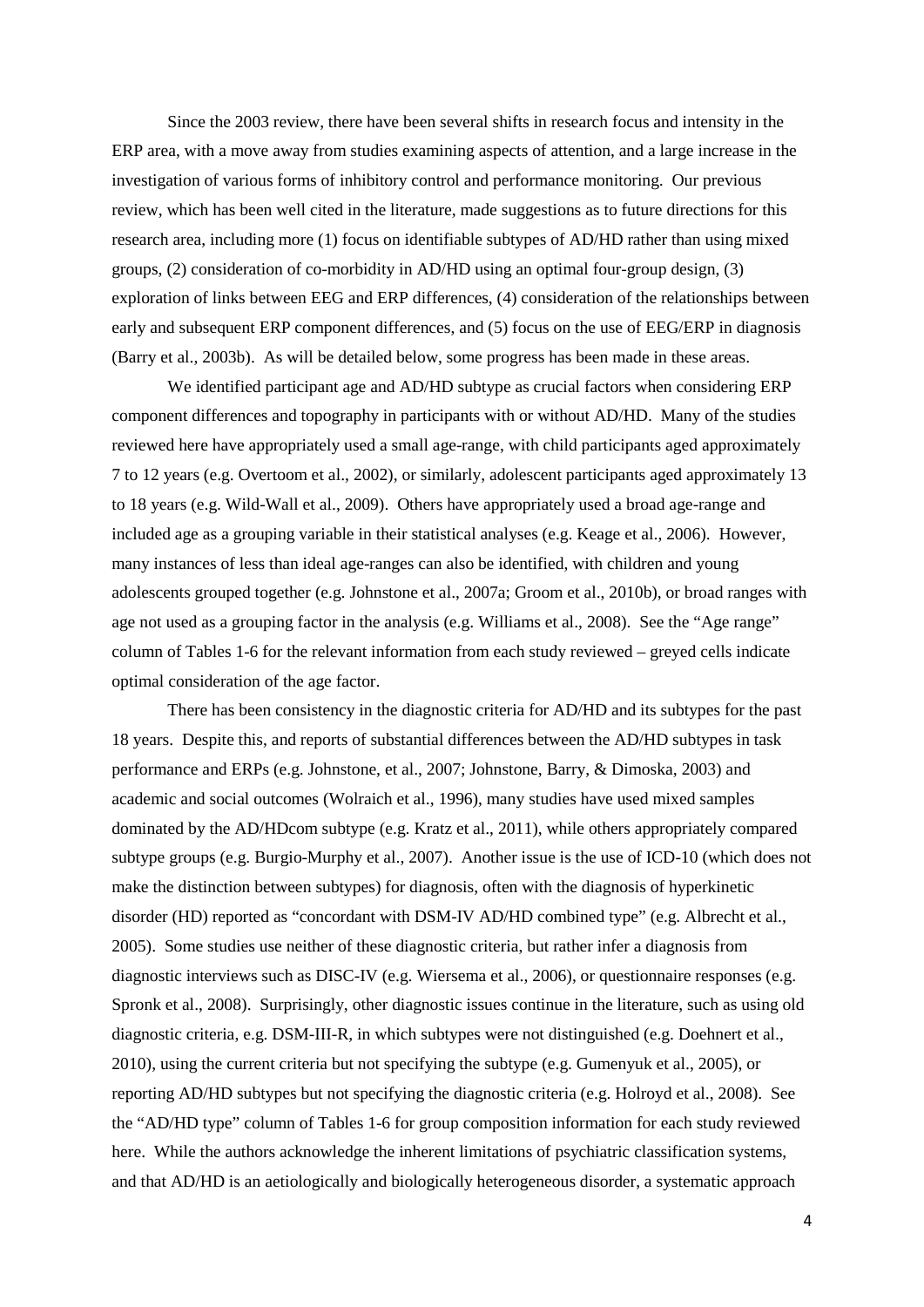to group composition in regard to AD/HD subtypes would seem essential to increase the consistency and specificity of results.

#### **3. Summaries of results and interpretations**

The majority of the papers reviewed here fall into one of five main categories: attention, inhibitory control, performance monitoring, intervention effects, and ERP/energetic interactions. The reviewed papers are grouped according to the primary focus of the study, although some examined are relevant to multiple categories; these are described only in the Table of the primary category. As ERP component characteristics (such as timing, amplitude and topography) are highly dependent on the *task* performed and the *modality* of stimulus presentation, studies within each category are grouped, where possible, according to these two primary factors. The focus of the summaries below is the clinical group, with an emphasis on significant ERP differences (typically as compared to healthy controls, unless otherwise indicated), and interpretations.

# **3.1. Attention**

Several studies examined attention as a core construct, using selective attention, continuous performance tasks (CPTs), oddball, and distraction tasks. The proportion of studies in this domain was reduced from our previous review [\(Barry et al., 2003b\)](#page-20-2). Details of these studies are provided in Table 1.

-- Table 1 about here –

Selective attention tasks typically involve the detection of infrequent (e.g. 25% of trials) targets amongst standard stimuli while focussing on one stimulus parameter and ignoring another (e.g. colour vs. shape in a visual task; ear of presentation for an auditory task). In a selective attention task, children with AD/HDcom showed attenuated frontal selection positivity (FSP) indicating a problem with selection between visual stimuli based on salient surface features, as well as a target P3b difference indicating problems with selection based on more complex semantic information; the N2 and posterior selection negativity were typical [\(van der Stelt et al., 2001\)](#page-24-2). Similarly, an FSP difference was interpreted to indicate an early visual filtering deficit in children with DSM-III-R defined ADHD, with no differences reported for later executive or control processes [\(Jonkman et al.,](#page-22-5)  [2004\)](#page-22-5).

In a typical CPT task, participants respond to a target stimulus (e.g. when the letter  $X$  is preceded by a pre-defined cue stimulus such as the letter A), and inhibit responses to cued non-targets (e.g. when letters other than X follow the A), with cues requiring orienting and targets requiring selection for action. In a study of children diagnosed with ICD-10 HD, Brandeis et al. [\(2002\)](#page-21-4) reported enhanced cue-N1 and attenuated cue-P3a/P3b, interpreted as overly strong initial orienting to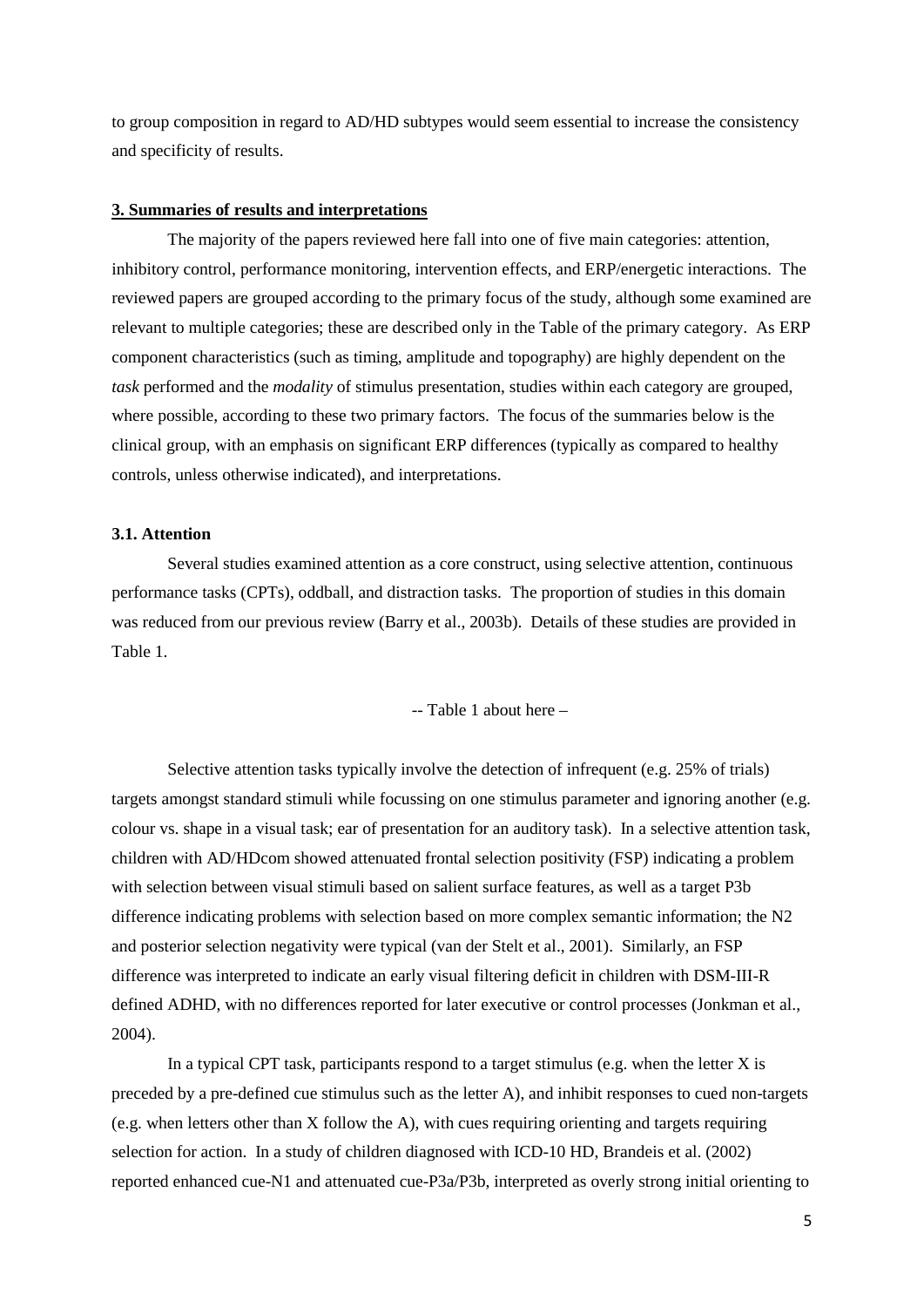cues, and subsequent issues with attention resource allocation, respectively. Children with AD/HDcom showed differences in P3 indicative of problems with cue orienting, and subsequent CNV differences indicating inefficient preparation for the upcoming stimulus, effects that were not present for an Oppositional Defiant Disorder (ODD) or co-morbid AD/HDcom and ODD group [\(Banaschewski et al., 2003\)](#page-20-4). During a CPT, children with AD/HDcom were reported to show reduced frontal N1 and N2 amplitudes and parietal P2 and P3 amplitudes to target stimuli, indicating diminished evaluative and processing capabilities [\(Lawrence et al., 2005\)](#page-23-2). Children aged 5-7 with AD/HD characteristics were reported to show an atypical Go-P3 effect suggesting deficient attentional resource allocation, and a difference in cue-P3 indicating impaired orienting [\(Spronk et al.,](#page-24-1)  [2008\)](#page-24-1). In a rare longitudinal study that examined attention and inhibitory processing in DSM-III-R diagnosed ADHD participants over 2.5 years (mean age 10.8 years at time 1), reduced P3a and P3b to cue stimuli indicated persistent impairment in attention orienting and resource allocation [\(Doehnert et](#page-21-3)  [al., 2010; see Table 2\)](#page-21-3).

The typical oddball task involves making a button-press response to indicate detection of an infrequent (e.g. 25% of trials) target stimulus amongst non-target stimuli. In an oddball study examining the effects of stimulus probability/sequencing in various AD/HD subtypes with and without reading or math disorder, children with AD/HDcom and AD/HDin did not show the expected increase in P3b latency and N2 and P3b amplitude to "novel" sequence variations, with few differences in ERPs between the subgroups in the easy equiprobable "oddball" task [\(Klorman et al.,](#page-22-6)  [2002\)](#page-22-6). Brown et al. [\(2005\)](#page-21-5) examined children with AD/HDin using an oddball task with visual nontarget and auditory target stimuli, and reported reduced N1, P2 and P3 amplitude to both stimulus types, interpreted as a general deficit in stimulus registration, facilitation and processing. AD/HDcom and AD/HDin subtypes were subsequently compared in this multi-modal oddball task, with similar but more extreme differences reported for AD/HDcom, and the reduced P3 amplitude for both groups seen as indicating that a deficit in discrimination and classification of all stimuli is a core feature of AD/HD [\(Barry et al., 2006\)](#page-20-5).

In a study of adolescents with co-morbid ADHD and conduct disorder (CD) using an auditory single-stimulus "oddball" task (i.e. a standard oddball task in which the non-target stimuli are not presented), it was shown that the clinical group had delayed P2, N2 and P3 latency, and reduced P3 amplitude, interpreted as a deficit in automatic processing of passive stimuli [\(Du et al., 2006\)](#page-21-6). Lopez et al. [\(2006\)](#page-23-3) used a spatial oddball task to examine distraction, and reported that the presence of P3 to spatially-distant task-irrelevant stimuli for the AD/HDcom group (but not controls) indicated inappropriate late attention allocation, after intact early spatial attention filtering indicated by the N1. Using an auditory oddball task, Yorbik et al. [\(2008\)](#page-25-5) examined the effect of plasma zinc level on information processing in children with and without AD/HD, with reduced amplitude and longer latency P3 interpreted in terms of deficient working memory updating. A zinc-deficient AD/HD group showed an earlier N2 component than controls, suggesting an unique effect on inhibition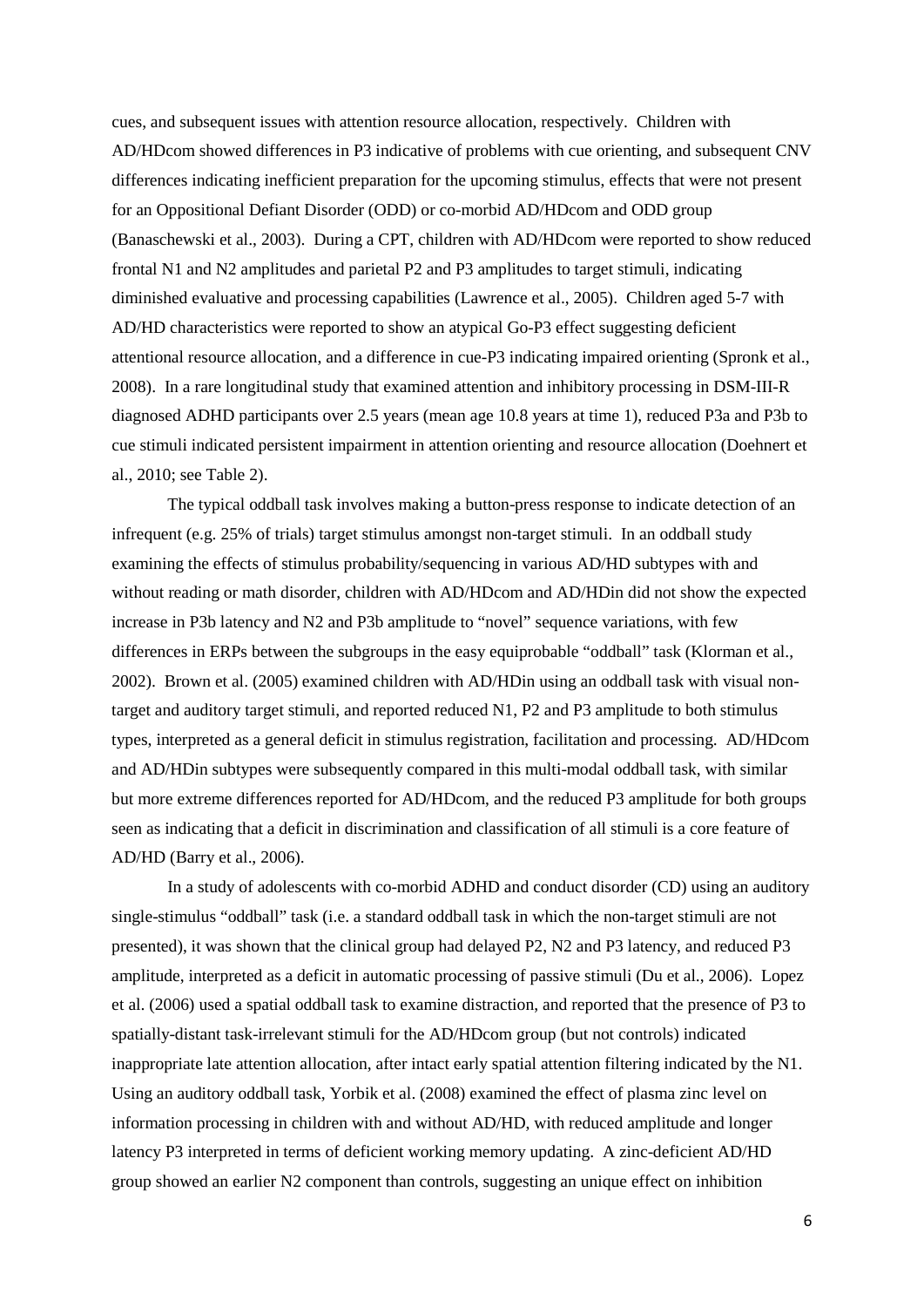processing. Barry et al. [\(2009\)](#page-20-6) used a multi-modal oddball to investigate attention processing in children with AD/HDcom who had excess beta activity in their EEG (a previously-reported minority group within this subtype), and found that this group was more typical than the AD/HDcom group without excess beta; they did not show the reduced P2 and P3 seen in the latter group, indicating intact discrimination and categorisation processing. Senderecka et al. [\(2012a\)](#page-23-4) examined children with AD/HDcom during an auditory oddball task and reported increased P2 and reduced N2 to target and non-target stimuli, seen to indicate an orienting deficit and issues with stimulus discrimination impairment, respectively. Further, reduced target P3 was interpreted as indicating a deficit in attention allocation and stimulus evaluation [\(Senderecka et al., 2012a\)](#page-23-4).

Two studies used dual-modality tasks with a primary visual task and auditory distracter stimuli. A small sample of children with AD/HD (subtype not specified) showed reduced early P3a and late negativity to the auditory distracter, interpreted as abnormal involuntary attention and reorienting attention respectively [\(Gumenyuk et al., 2005\)](#page-22-3), although note that the auditory ERPs were partially overlapped by the response to the subsequent visual stimulus. van Mourik et al. [\(2007\)](#page-24-3) reported an enhanced early P3a (which might be better labelled a P2 given its timing) that was interpreted as indicating increased orienting to both standard and novel stimuli in a mixed subtype AD/HD group. A frontal late negative component that did not differ between groups was interpreted as indicative of intact re-orienting after distraction [\(van Mourik et al., 2007\)](#page-24-3). In a different task that also examined distraction, children and adolescents with AD/HDcom and AD/HDin showed atypical P3a to novel distracter stimuli during memory processing, albeit each in slightly different ways, indicating atypical attention switching following novel events [\(Keage et al., 2006\)](#page-22-0).

#### **3.2. Inhibitory control**

Executive functions are described as mental control processes that facilitate self-control [\(Geurts et al., 2005\)](#page-21-7). Inhibition is one of the executive function domains and has been investigated using tasks such as the Stop-signal, Go/Nogo and CPT. The number of papers in this category has increased dramatically since the last review. Details of these studies are provided in Table 2.

-- Table 2 about here –

#### 3.2.1 Stop-signal

In the Stop-signal task participants perform a primary visual binary-choice RT task, and on a proportion of trials (e.g. 25%) are instructed to inhibit that response upon the presentation of a Stop stimulus (an auditory or visual stimulus), which can occur at any time at or after the onset of the primary task stimulus.

Several studies used visual primary and auditory stop signals. Overtoom et al. [\(2002\)](#page-23-0) reported a reduced frontal inhibition-related positivity in children with DSM-III-R defined ADHD,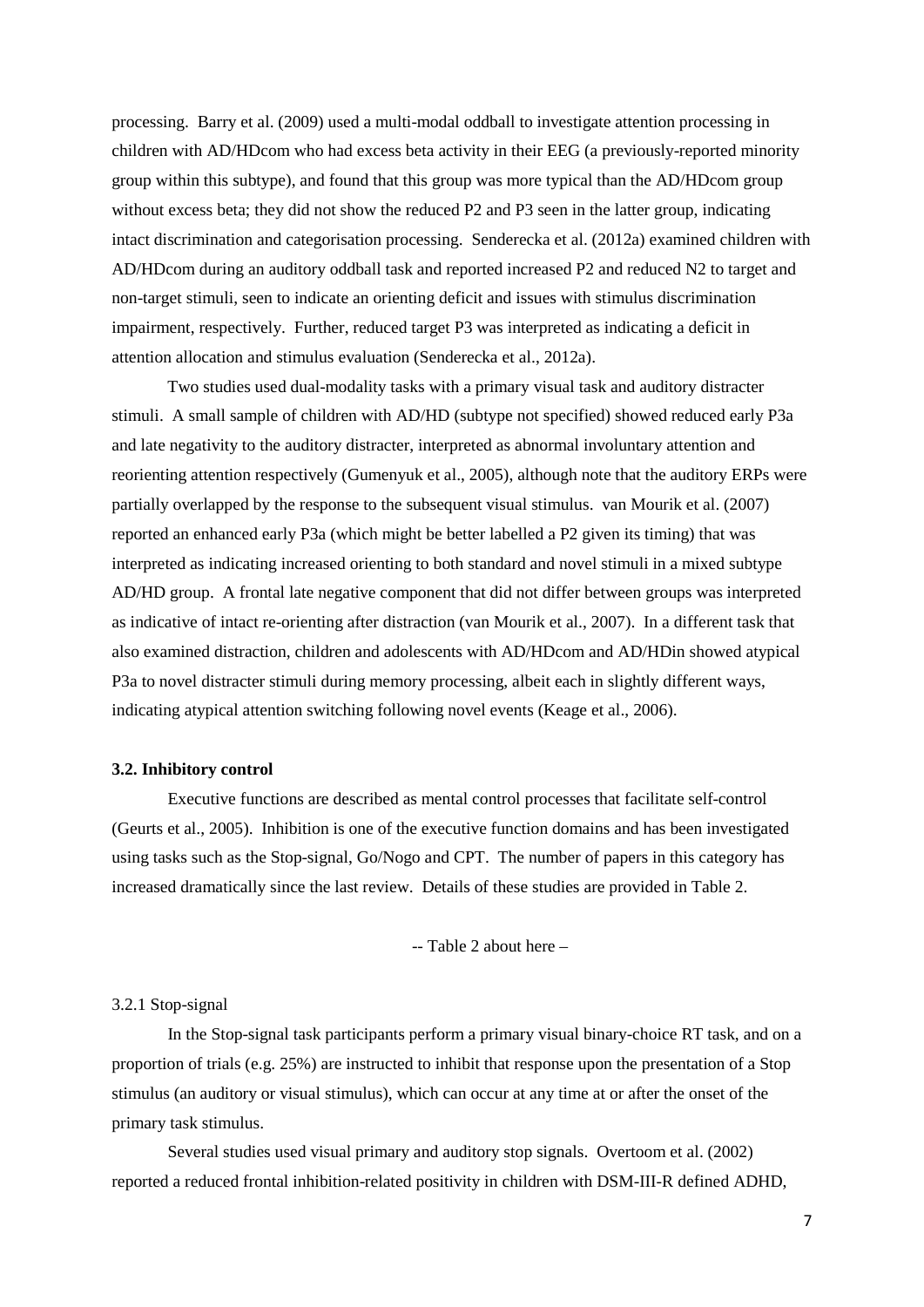interpreted as reflecting weaker motor inhibition. Further, a posterior positivity showed increased amplitude on successful compared to failed inhibition trials, an effect not seen in controls, and interpreted in terms of the error positivity ("Pe") and poorer evaluation of incorrect responses in ADHD [\(Overtoom et al., 2002\)](#page-23-0). In a similar task, atypical early sensory processing of stop signals was suggested by the N1 and P2 components, with reduced N2 on successful inhibition trials seen as an indication of weak activation of the inhibition process [\(Dimoska et al., 2003\)](#page-21-8). Our group examined the AD/HDcom and AD/HDin subtypes, with N2 and P3 differences indicating inhibitory processing problems for AD/HDcom and a unique pattern of differences that indicated atypical sensory registration (increased N1) and problems with inhibition processing (reduced N2 and increased P3) for AD/HDin [\(Johnstone et al., 2007a\)](#page-22-1). Senderecka et al. [\(2012b\)](#page-24-4) reported a reduced successful unsuccessful effect for P2 (indicating an orienting deficit) and P3 (indicating cognitive control problems) in children with AD/HDcom, and while the unsuccessful>successful N2 effect did not differ between groups, the stop-N2 was larger and later in children with AD/HDcom; interpreted as a response inhibition issue.

Several studies used visual primary and stop signals. Albrecht et al. [\(2005\)](#page-20-3) reported reduced N2 in the right-frontal area to visual stop signals in children with AD/HDcom or ODD/CD, but not in a co-morbid group of AD/HDcom + ODD/CD, with this effect interpreted as a deficit in response inhibition. In a study mainly focussed on error processing it was reported that children with AD/HDcom showed inefficient successful implementation of response inhibition with a reduced successful>failed P3a effect [\(Liotti et al., 2005; see Table 3\)](#page-23-5). Liotti et al. [\(2007\)](#page-23-6) also reported that children with AD/HDcom had reduced N2, with the scalp location of the difference dependent on successful vs. failed inhibition; further, they did not show the success-specific N2 enhancement seen in controls, indicating problems with the triggering of response inhibition. Additionally, a Nogo-P3 reduction was interpreted as a deficit in cognitive control and performance monitoring [\(Liotti et al.,](#page-23-6)  [2007\)](#page-23-6). A subsequent study showed that the N2 effect was unique to AD/HDcom and not present in children with reading disorder, while the P3 effect was present in both groups [\(Liotti et al., 2009\)](#page-23-7). In a study with a mixed subtype AD/HD group, reduced P1 to stop signals was seen to reflect less efficient early attention [\(Shen et al., 2011\)](#page-24-0); there was no N2 difference reported, contrary to other studies reviewed above.

#### 3.2.2 Go/Nogo and CPT

The Go/Nogo task usually involves the inhibition or suppression of a pre-potent response to a low probability (e.g. 20% of trials) "Nogo" stimulus in the context of a two-choice reaction time task with a button-press response required to a frequently presented (e.g. 80% of trials) "Go" stimulus. In the Go/Nogo and CPT tasks, participants have to suppress or withhold a prepared, but not yet initiated, response. This is different form of inhibitory control than in the Stop-signal task, which involves stopping an already-activated response [\(Johnstone et al., 2007b\)](#page-22-7).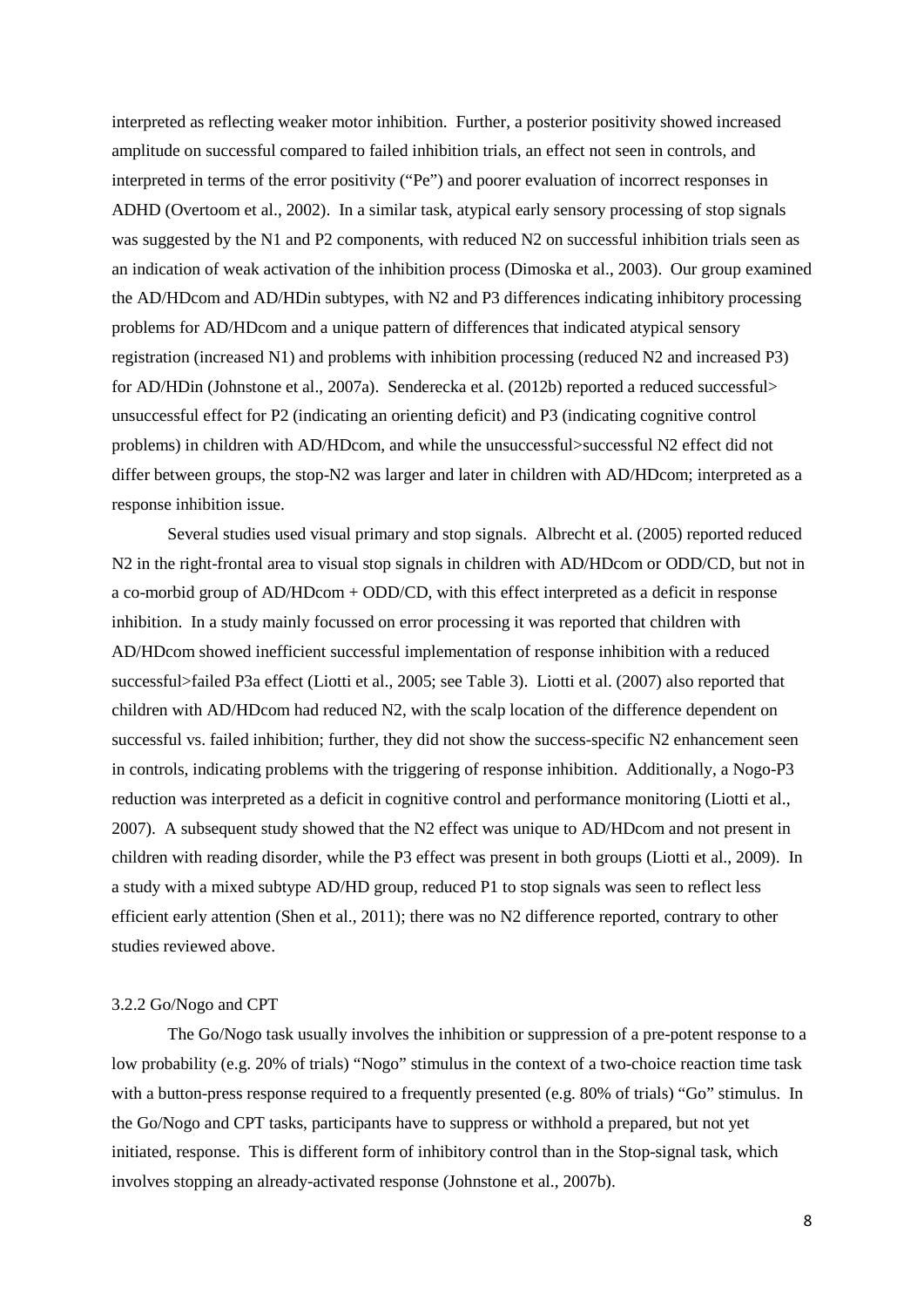Using an auditory cued Go/Nogo task, children with AD/HDcom showed early- and underactivation of P2 after earlier differences in information extraction at N1 to Go/Nogo stimuli, as well as an increased N2 Nogo>Go effect [\(Smith et al., 2004\)](#page-24-5). This suggested an intact response inhibition mechanism because of increased inhibitory effort after the earlier differences. Broyd et al. [\(2005\)](#page-21-9) used an auditory cued Go/Nogo task and reported that younger children with AD/HD (9.9 years) did not show an expected Nogo>Go N2 effect, while an older clinical group (12.8 years) showed a Nogo>Go N2 effect that was similar to younger controls. Earlier N1 differences indicated that focusing of attention increased with age in controls, but not in children with AD/HD [\(Broyd et al.,](#page-21-9)  [2005\)](#page-21-9).

In a visual Go/Nogo task, our group showed that task parameters, such as a fixed- versus variable-duration warning period, can influence performance and ERPs, with AD/HDcom showing reduced early inhibition processes (P2), and indications of compensatory activation of later processes by a more anterior P3b linked to the frontal inhibition process [\(Johnstone et al., 2009\)](#page-22-8). While Wiersema et al. [\(2006; see Table 5\)](#page-25-4) mainly focussed on examining the mediating influence of energetic factors such as activation, arousal and effort on task performance (see section 3.5 for further information), they also reported that inhibition processing problems were indicated by a reduced visual Nogo N2 in children with co-morbid AD/HD and CD/ODD, but not children with AD/HD alone. Taking a slightly different analytic approach, self-reported measures of effortful-control *persistence* as well as *impulsivity* were found to be positively correlated with Nogo P3 but not N2 amplitude, while *attention-focussing* was correlated also with Nogo P3 but not N2; further, *attentionshifting* was negatively correlated with N2 but not P3 amplitude in a mixed-subtype AD/HD group and controls [\(Wiersema and Roeyers, 2009\)](#page-25-6). Groom et al. [\(2008\)](#page-21-10) reported that adolescents with AD/HDcom showed reduced N2 in a Go/Nogo but not Oddball task, and no P3 differences in either task, suggesting persistence of inhibition deficits into adolescence. Groom et al. [\(2010b\)](#page-22-2) examined the influence of motivation on Go/Nogo task performance, and reported that N2 and P3 were larger when the incentive to inhibit was increased for all participants, and children with AD/HDcom showed reduced P3 (indicating decreased attention) to the task relevant stimuli regardless of incentives [\(Groom et al., 2010b\)](#page-22-2).

The CPT task allows consideration of a range of processes, due to its multifaceted nature. In the inhibitory context, response activation is required to cued target or "Go" stimuli, with response inhibition elicited by cued non-targets or "Nogo" stimuli; there is usually an equal and low probability presentation of each these two stimulus types (often, 10%) amongst the majority of uncued stimuli. In a CPT study focussing on motor response execution and inhibition, intact N2 but attenuated P3b in AD/HDcom was taken to indicate a lower degree of controlled stimulus processing during response inhibition [\(Banaschewski et al., 2004\)](#page-20-7). Children with ADHDcom have been reported to have problems with response preparation as indicated by the CNV to cue stimuli, and deficient response inhibition as indicated by Nogo-P3 [\(Valko et al., 2009\)](#page-24-6). As outlined in the attention section, during a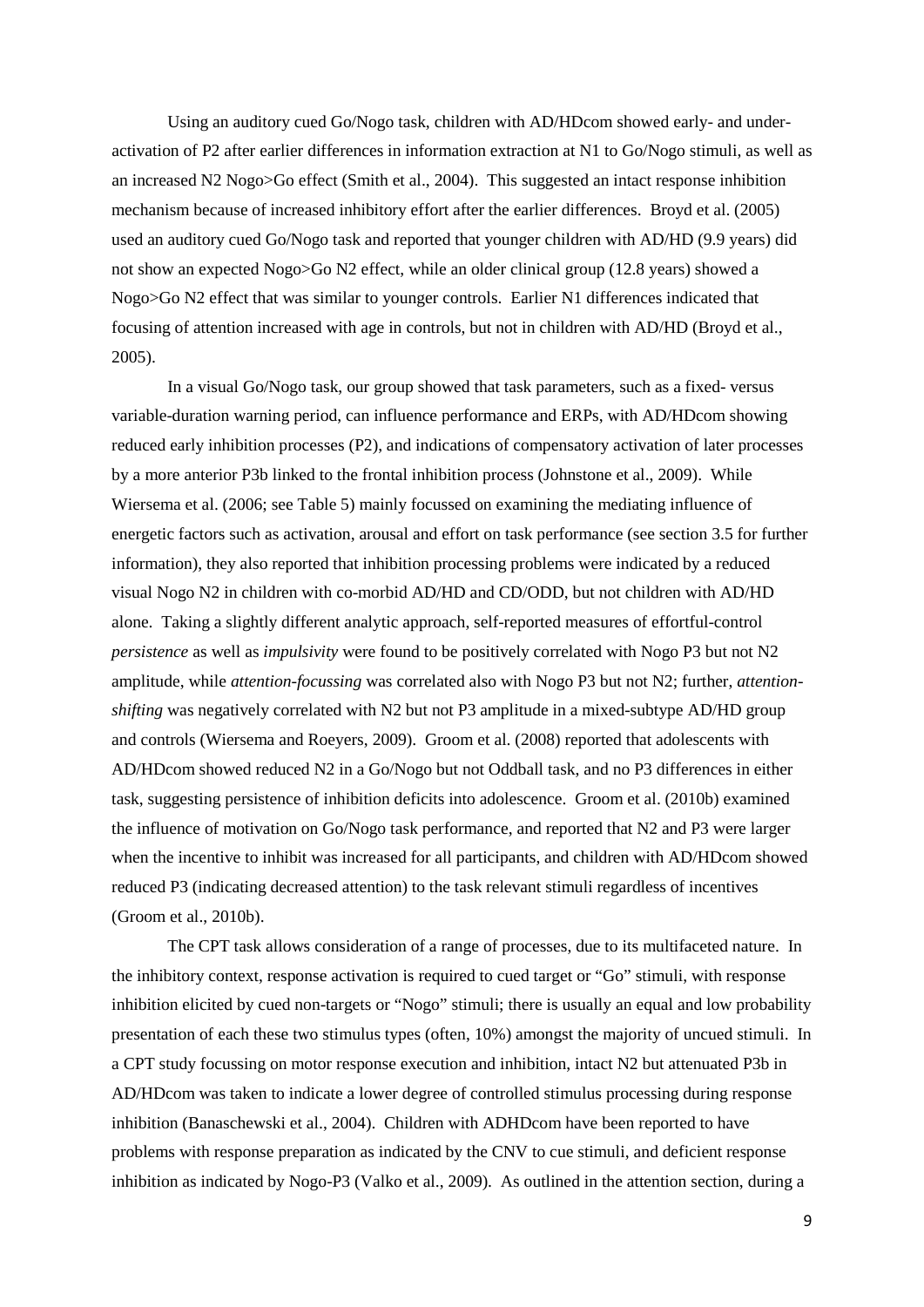CPT task young children with ADHD characteristics did not show differences in ERP components related to conflict (Nogo N2) or inhibition (Nogo P3) processing [\(Spronk et al., 2008; see Table 1\)](#page-24-1). Longitudinal data from DSM-III-R diagnosed ADHD participants over 2.5 years (mean age 10.8 years at time 1) showed CNV differences that suggested a persistent preparation deficit, as well as Nogo P3 differences suggesting persistent inhibitory control problems [\(Doehnert et al., 2010\)](#page-21-3).

# 3.2.3 Flanker task

The flanker task provides a measure of another facet of inhibition processing, namely, interference control. Participants respond with a button-press to the direction of a target arrow and ignore distracter stimuli flanking the target, which may be congruent, incongruent, or neutral with regard to the target. Jonkman et al. [\(2007\)](#page-22-9) reported that children with DSM-III-R defined ADHD and controls showed larger N2 to correct compared to incorrect incongruent trials, with a trend towards larger N2 overall for ADHD indicating enhanced sensitivity to conflict caused by the flanker stimuli. An N2 amplitude enhancement to incongruent compared with congruent stimuli has been reported to be reduced in children with AD/HDcom, but not unaffected siblings, indicating a conflict monitoring deficiency [\(Albrecht et al., 2008\)](#page-20-8). In our study examining both Go/Nogo (reported above) and Flanker tasks, we reported that conflict/inhibition processing problems were indicated by a reduced N2 and P3 amplitude to incongruent flankers in children with AD/HDcom, following earlier differences at N1 and P2 [\(Johnstone et al., 2009\)](#page-22-8). The N2 and P3 differences were also seen in a subsequent study mainly examining energetic factors [\(Johnstone et al., 2010b; see Table 5\)](#page-22-10). During a hybrid Flanker-Nogo task, adolescents with AD/HDcom showed a generally reduced N2, indicating a problem with controlled response selection, and no N2 enhancement for Nogo compared to incongruent trials, indicating a further problem with controlled response suppression [\(Wild-Wall et](#page-25-1)  [al., 2009\)](#page-25-1). In a study using the Attention Network Test, which is very similar to a cued Flanker task, children with AD/HDcom and AD/HDin both showed reduced attention to cues (reduced cue-P3) as well as reduced target P3, suggesting a general deficit in attentional resource allocation [\(Kratz et al.,](#page-23-1)  [2011\)](#page-23-1).

# 3.2.4 Other inhibition tasks

During an auditory Stroop task, children in a mixed-subtype AD/HD group showed a reduced incongruent>congruent effect in P3b, indicating a failure to allocate resources appropriately when conflicting information was present [\(van Mourik et al., 2010\)](#page-24-7).

# **3.3. Performance monitoring**

Papers reviewed in this section relate to the processing of errors and performance feedback. These processes play a role in monitoring or evaluation, and are differentially activated when an outcome is unexpected, incorrect, unfavourable, or in conflict with goals [\(van Meel et al., 2011\)](#page-24-8).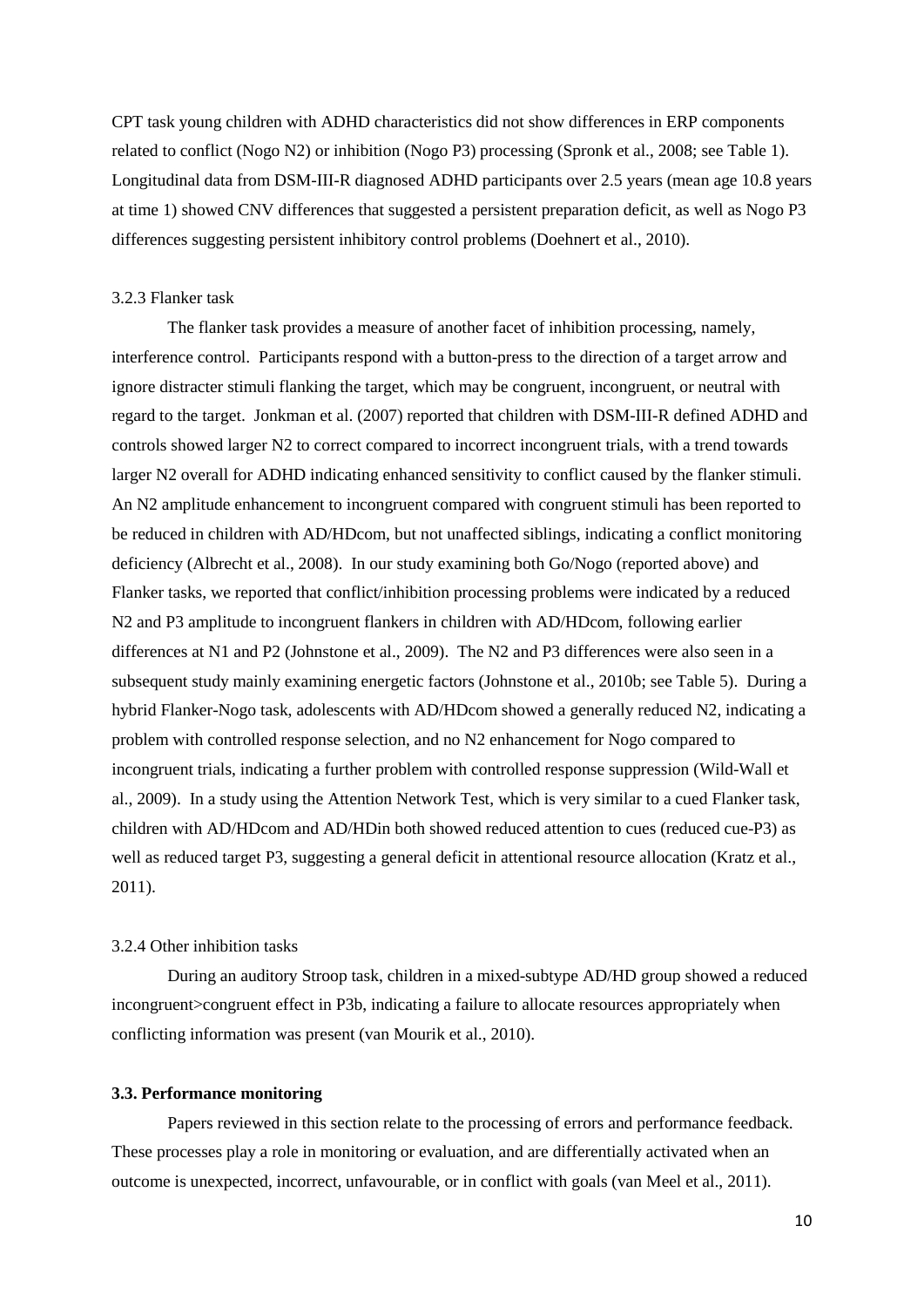There were very few papers in this category in the last review. Details of these studies are provided in Table 3.

-- Table 3 about here –

#### 3.3.1 Error processing

Two main components are seen in response-locked ERPs to errors. These are known as the error-related negativity (ERN, or Ne) and the error positivity (Pe), with the former thought to represent error detection, and the latter, error evaluation. Error processing has been examined during Stop-Signal, Go/Nogo, Flanker, Oddball and learning tasks.

Examining errors during a Stop Signal task, a reduced ERN in children with AD/HDcom was interpreted as evidence of impaired error monitoring (detection and correction) by Liotti et al. [\(2005\)](#page-20-9). In a mixed-subtype group of children with AD/HD who completed a Stop-signal task, normal ERN and reduced Pe were reported, and interpreted as indicating intact early error monitoring but problems in the awareness and conscious evaluation of errors [\(Shen et al., 2011; see Table 2\)](#page-24-0). Both ERN and Pe were found to be reduced in children with AD/HDcom during a Stop-signal task, interpreted as indicating issues with error detection and evaluation of the error [\(Senderecka et al., 2012b; see Table](#page-24-4)  [2\)](#page-24-4).

Children with AD/HDcom showed smaller Pe following errors in a Go/Nogo and a two stimulus reaction time task (warning stimulus presented before imperative stimulus), taken to indicate an impairment in processing/evaluation of the error event, but not detection of the error, as ERN did not show group effects [\(Wiersema et al., 2005a\)](#page-25-7). Zhang et al. [\(2009\)](#page-25-0) examined error processing during a Go/Nogo task in a rare study of children with AD/HDhyp, and reported typical ERN latency and amplitude, but a reduced parietal Pe indicating weaker processing of error recognition. In a traditional Go/Nogo task, adolescents with AD/HDcom have shown no differences in ERN and a trend level effect for Pe [\(Groom et al., 2010a\)](#page-21-11). Intact error detection, as indicated by ERN (Ne), and deficient error awareness/evaluation, as indicated by reduced Pe, were reported in a study using a demanding Go/Nogo task in children with AD/HD (subtype not specified) [\(Van De Voorde et al.,](#page-24-9)  [2010\)](#page-24-9).

In children with DSM-III-R defined ADHD who completed a Flanker task, both ERN and Pe were reported to be larger on error than correct response trials as expected, with reduced Pe indicating reduced error awareness in the clinical group [\(Jonkman et al., 2007; see Table 2\)](#page-22-9). In a mixed-subtype AD/HD group with a large proportion of participants with comorbid ODD, reduced ERN after errors in a Flanker task was interpreted as a performance monitoring deficit [\(van Meel et al., 2007\)](#page-24-10). Following errors in a flanker task, a broad age-range AD/HDcom group displayed reduced ERN but no differences in Pe, indicating a deficit in initial error processing [\(Albrecht et al., 2008; see Table 2\)](#page-20-8).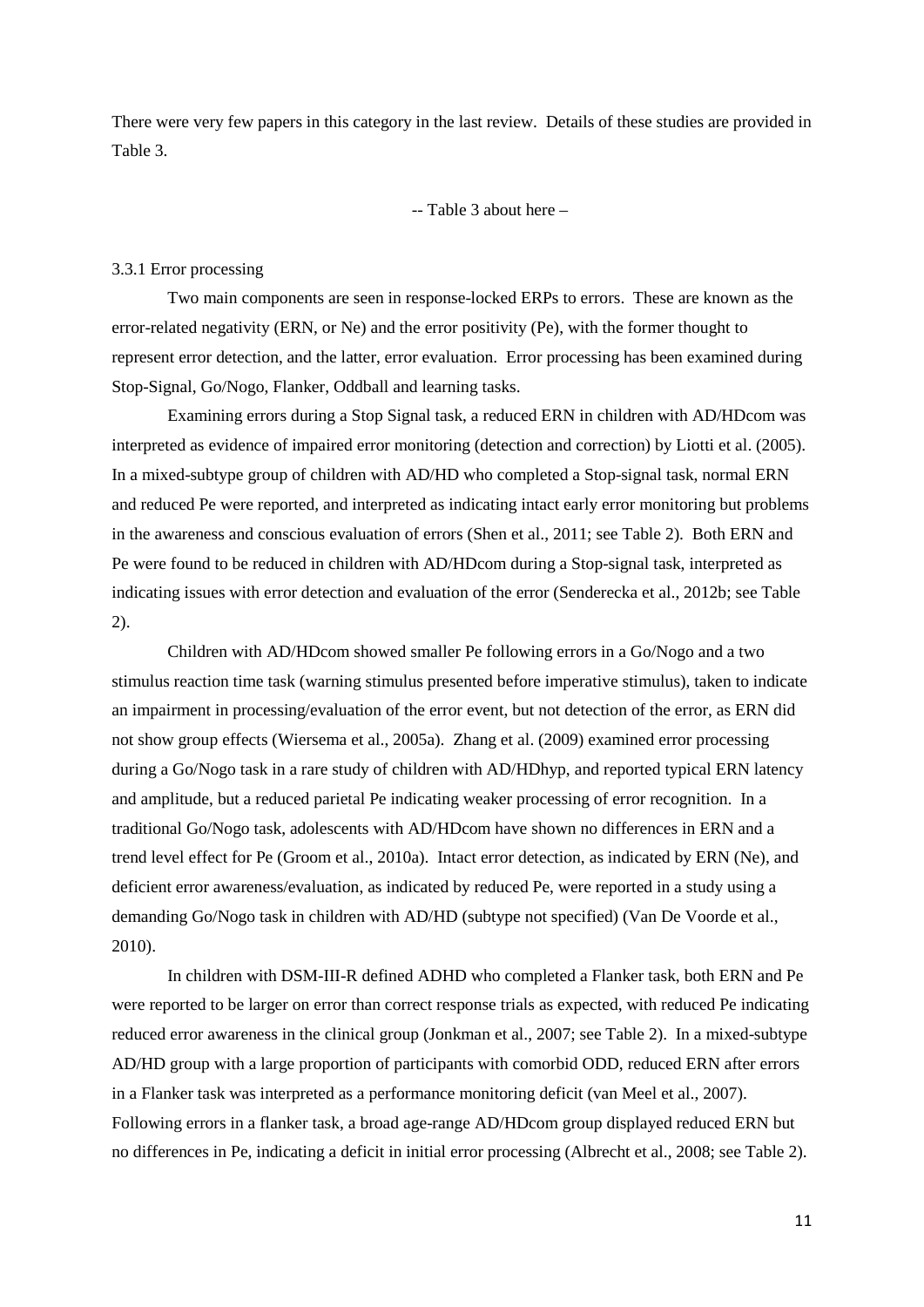In a hybrid Flanker/Nogo task there were no group differences in ERN or early and late Pe to errors in adolescents with AD/HDcom [\(Wild-Wall et al., 2009; see Table 2\)](#page-25-1).

During a visual oddball task children with AD/HDcom, but not AD/HDin, unexpectedly showed larger ERN than controls, suggesting that they were more sensitive to the detection of errors, or more emotionally reactive to errors, in this simple task; Pe amplitude did not show group effects for either subtype [\(Burgio-Murphy et al., 2007\)](#page-21-2). During a feedback-based learning task, medicationnaive children with AD/HDcom showed decreased ERN and Pe to errors, suggesting problems with early detection and later awareness of errors [\(Groen et al., 2008\)](#page-21-12).

Some of the papers in this section were included in a previous review of error processing in AD/HD [\(Shiels and Hawk, 2010\)](#page-24-11). In this research area, the need for tighter control of parameters such as task difficulty (as ERN differences may only be present when high levels of cognitive control are required), analysis type, and groups, have been suggested [\(Wild-Wall et al., 2009;](#page-25-1) [van Meel et al.,](#page-24-8)  [2011\)](#page-24-8), with the additional careful consideration of age grouping also being warranted.

# 3.3.2 Feedback processing

ERPs have also been used to examine the effect of delivery of performance feedback indicating whether the previous response was correct or incorrect, with waveforms stimulus-locked to the feedback. Two of the studies from 3.3.1 also examined feedback-related activity. Children with ADHD were reported to show an increased feedback-related negativity (FRN) in the 300-500 ms range, suggesting over-activation of evaluative processes related to unfavourable outcomes during a guessing paradigm [\(van Meel et al., 2005\)](#page-24-12). During a feedback-based learning task, medication-naive children with AD/HDcom showed a reduced negative>positive feedback effect for P2a, indicating a reduced attention reaction to these motivationally relevant feedback stimuli; further, pre-feedback activity did not show group effects in anticipating negative feedback, but the clinical group showed increased activity preceding positive feedback [\(Groen et al., 2008\)](#page-21-12).

Several studies have specifically focussed on feedback-related activity. Holroyd et al. [\(2008\)](#page-22-4) reported that children with AD/HDcom showed an atypical time-on-task effect in a virtual maze guessing task, with larger feedback ERN amplitude in the second than first half of the task, due mainly to a physical monetary reward at the half-way point and subsequent increased task engagement. In a time estimation task with visual feedback, children with AD/HDcom did not show differential modulation of FRN in reward and punishment conditions, or late positive potential (LPP) enhancement to punishment, indicating less effective monitoring of feedback and subsequent insufficient attention to feedback [\(van Meel et al., 2011\)](#page-24-8).

#### **3.4. Examining the effects of non-pharmacological interventions**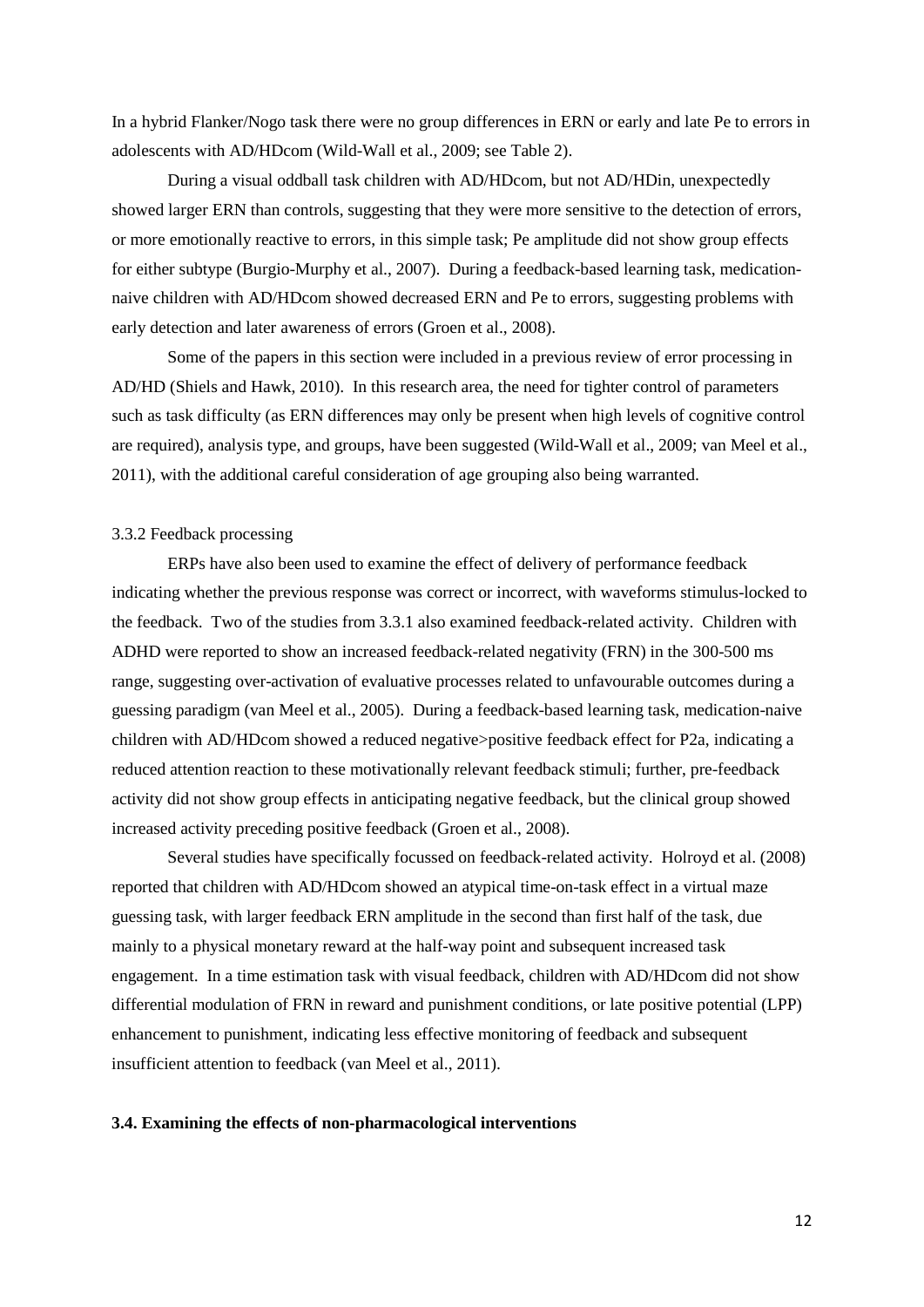Given their sensitivity to variations in perceptual and cognitive factors, ERPs have been used to measure the effectiveness of a range of non-pharmacological treatments. There has been an increase in research in this area since the last review. Details of these studies are provided in Table 4.

-- Table 4 about here –

Heinrich et al. [\(2004\)](#page-22-11) reported that, as well as behavioural improvements, slow cortical potential (SCP) neurofeedback training resulted in a larger CNV during a CPT task post-training, compared to a wait-list group, interpreted as an indication of improved resource allocation and selfregulatory capacity. Doehnert et al. [\(2008\)](#page-21-13) reported no CNV differences between an SCP neurofeedback group and a 'group therapy' control group, although participants who performed well at training had higher CNV amplitude. Wangler et al. [\(2010\)](#page-25-8) showed that SCP neurofeedback training resulted in increased CNV during a CPT task, and that the increase was related to the degree of behavioural improvements, an effect that was not found after theta/beta neurofeedback; these results were interpreted as showing a specific effect of SCP training on regulation of cortical excitability and energetic resources. The SCP and theta/beta training protocols both led to increased cue-P3, indicating better allocation of attention resources to salient stimuli [\(Wangler et al., 2010\)](#page-25-8).

Neurofeedback training of relative beta EEG activity has been shown to result in enhanced Nogo-P3, but no changes in earlier ERP components, in patients with good compared to bad training outcomes [\(Kropotov et al., 2005\)](#page-23-8). Along with behavioural improvements, a non-specific increase in N1 and a specific increase in N2 for those in a variable-difficulty training condition have been reported following combined working memory and impulse-control training in children with AD/HDcom, taken to indicate improved early attention and inhibition processing [\(Johnstone et al.,](#page-22-12)  [2010a\)](#page-22-12).

#### **3.5. Interaction with energetic factors**

ERPs have been used to investigate the influence that energetic factors such as activation, arousal, and effort have on performance of tasks involving response inhibition, in line with predictions of the Cognitive Energetic Model of AD/HD [\(Sergeant, 2000\)](#page-24-13). Based on the work of Sanders (1983), this model posits that the efficiency of informational processing is the result of the interplay between computational processes (including encoding, search, decision and motor organisation) energetic factors and an executive function. The energetic state of the individual mediates the efficiency of the computational processes. Tasks that are highly demanding require a great amount of energy to perform successfully, in which case the individual is not likely to be in the appropriate energetic state. The individual must then increase effort to mobilise energetic resources in order to equilibrate their energetic state with the energetic requirements of the task.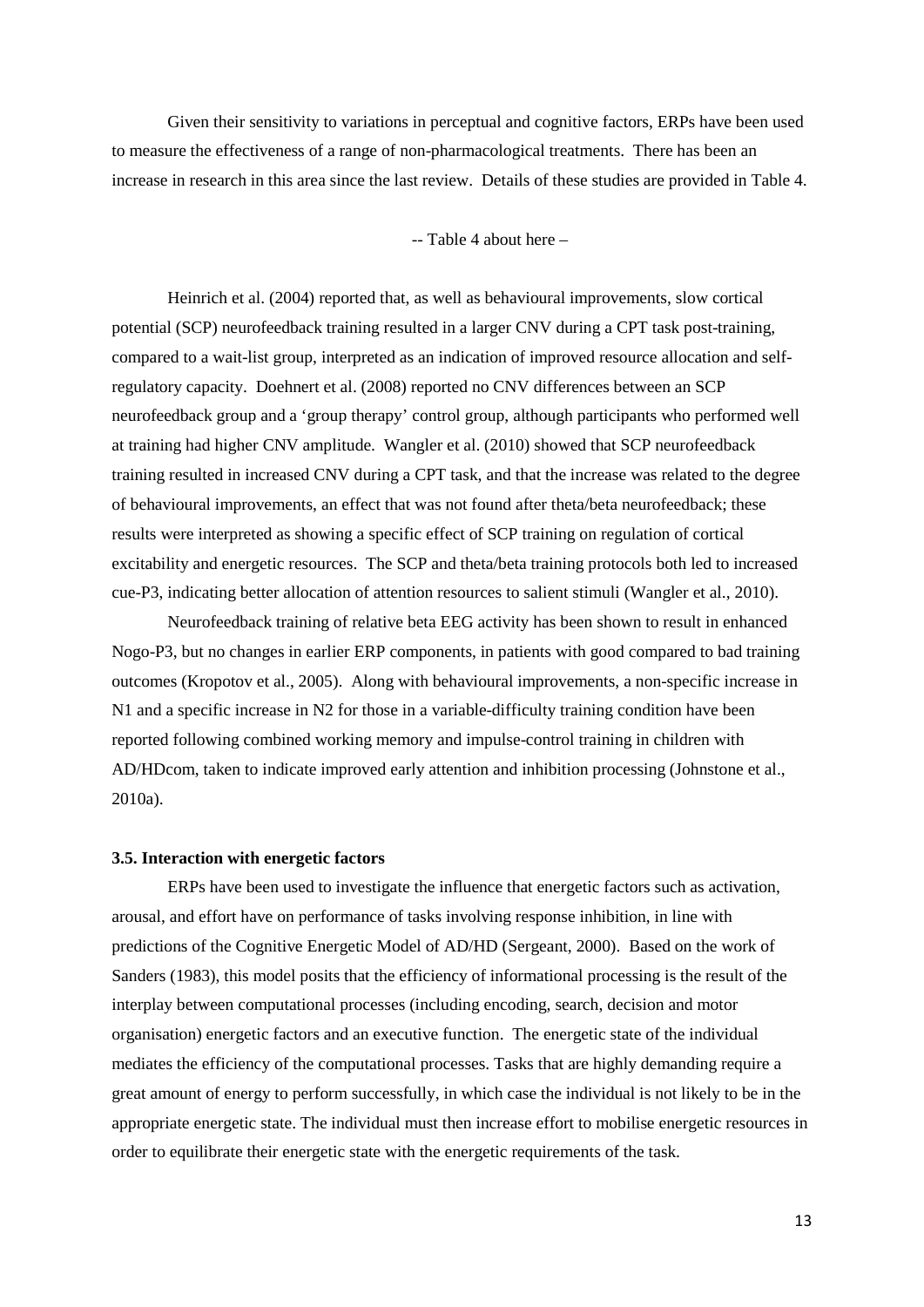In most of these studies event-rate (i.e. the inter-stimulus interval) is used to vary effort/arousal, with adjustment necessary to cope with a fast rate that induces over-arousal and fast, inaccurate responding, and a slow event-rate that induces under-arousal resulting in slow, inaccurate responding. There has been an increase in research in this area since the last review. Details of these studies are provided in Table 5.

-- Table 5 about here –

In a study using a visual Go/Nogo task, children with AD/HDcom showed slow and variable responding and a reduced P3 amplitude in the slow event-rate condition, seen as indicating a lack of adjustment of effort required to meet the task demands [\(Wiersema et al., 2005b\)](#page-25-9). In a study with fast and slow presentation of a Go/Nogo task, the relationship between P3 amplitude and Go RT indicated poor effort allocation in the slow condition, with a reduced Nogo-N2 in the fast condition for children with co-morbid AD/HD and ODD, but not an AD/HD-alone group [\(Wiersema et al., 2006\)](#page-25-4). Using fast, medium and slow event-rates in a cued Go/Nogo task, Benikos and Johnstone [\(2009\)](#page-20-10) reported a reduced P2 across event-rates, reflecting inefficient suppression of sensory activation, and reduced Nogo-P3 in the fast condition, linked to inhibition problems, in AD/HDcom. Interestingly, event-rate specific group differences for N1 and N2 to warning stimuli, and reduced CNV, suggest that effort/arousal influences attention to task-irrelevant stimuli and preparatory processes [\(Benikos and](#page-20-10)  [Johnstone, 2009\)](#page-20-10). When examining event-rate effects on interference control during a flanker task, children with AD/HDcom made more omission errors at the fast and slow rates, with no differences in the incongruent>neutral N2 and P3 effects, indicating intact conflict processing and effort allocation at each event-rate in this task [\(Johnstone and Galletta, in press\)](#page-22-13).

Stimulus degradation has also been used to manipulate effort in the flanker task, and it was reported that the N2a reduction in children with AD/HD was greater when more effort was required [\(Johnstone et al., 2010b\)](#page-22-10), in line with the cognitive energetic model.

# **3.6. Studies from a variety of other areas**

The studies reviewed in the following section do not comfortably sit within the five main categories of studies reviewed above, but cover a range of areas in which ERPs have been utilised effectively. Study details are provided in Table 6.

-- Table 6 about here –

#### 3.6.1 Time-frequency

Several studies have investigated event-related changes in EEG oscillations, which are superimposed in time domain ERPs, and are thought to provide clearer differentiation of specific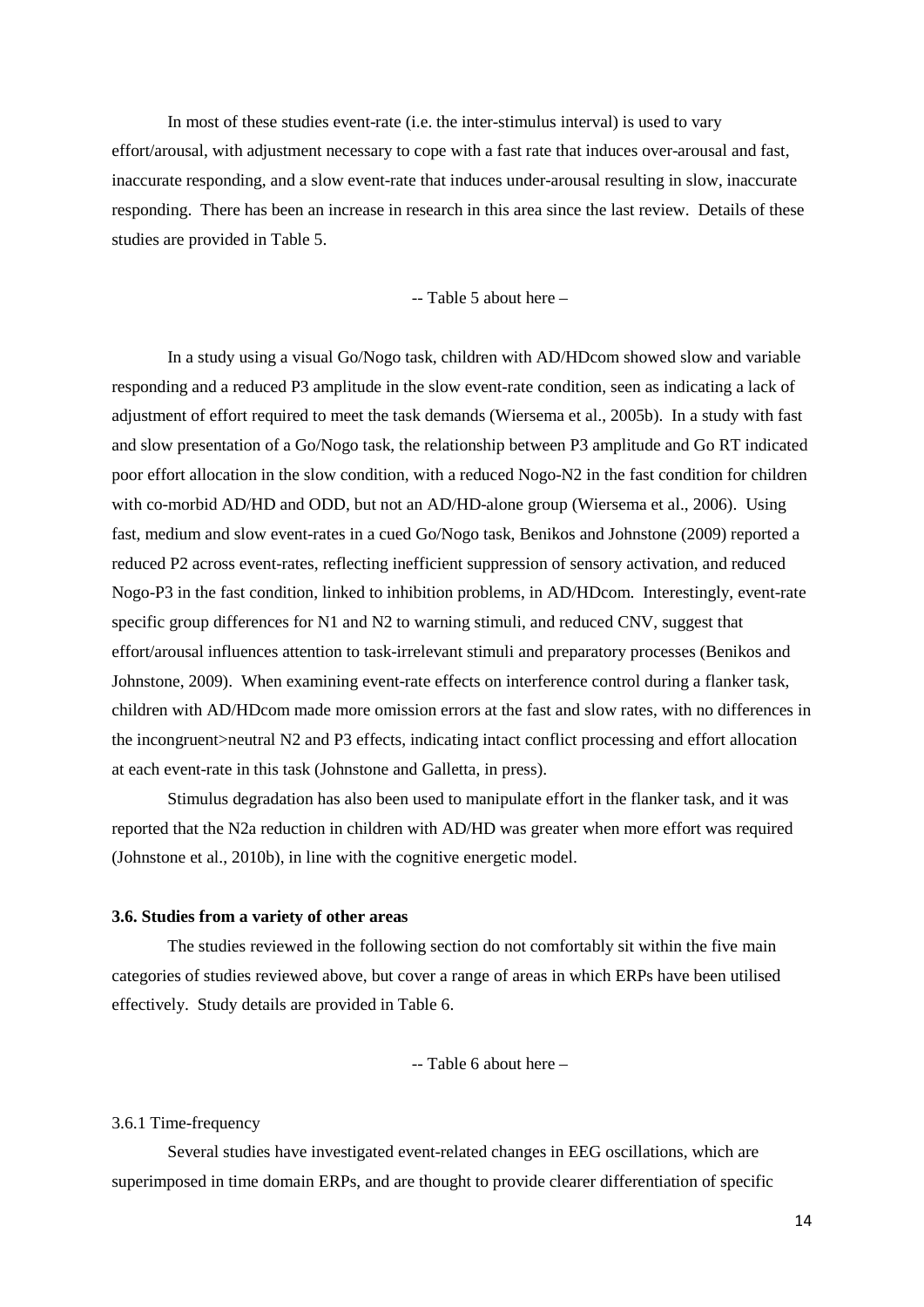stages of perceptual and cognitive processes that occur in different frequency channels [\(Basar-Eroglu](#page-20-11)  [et al., 1992\)](#page-20-11). Several studies have focussed on event-related delta activity. Johnstone et al. [\(2003\)](#page-22-14) reported that ERPs in the 0.01-2 Hz frequency range revealed atypical early frontal activation and later inhibition of posterior areas in AD/HDcom that was not present in the AD/HDin subtype, and was not clear in the original 0.01-12 Hz waveforms. After accounting for these differences, traditional components such as N2 and P3b for both subtypes differed from controls, interpreted as reflective of similar discrimination/memory issues in both subtypes, independent of differences in regional inhibition/activation. Focusing on activity in the 0.5-1.5 Hz range, Alexander et al. [\(2008\)](#page-20-1) reported that decreased activity was present in selective and sustained attention conditions in the auditory and visual modalities, in a mixed-subtype sample of children and adolescents with AD/HD.

Yordanova et al. [\(2006\)](#page-25-10) examined event-related theta activity in children with DSM-III-R defined ADHD, and reported that an early theta response (0-200 ms), functionally linked to a working memory trace of target stimulus characteristics, did not differ from controls, while a later theta response (200-450 ms), evoked only to task irrelevant stimuli, was larger in ADHD and explained by the greater spontaneous theta EEG in that group.

Event-related gamma activity has been investigated in two studies. Lenz et al. [\(2008\)](#page-23-9) looked at a mixed subtype group of children/adolescents with AD/HD and reported that controls showed a positive correlation of evoked gamma activity during the encoding phase with subsequent recognition performance, while the AD/HD group showed over-activation of gamma that was not related to subsequent performance; this was interpreted as inappropriate unspecific activation of processing resources in AD/HD. A subsequent study, which also used a mixed subtype sample spanning the child/adolescent age range, reported that event-related gamma activity was larger for controls when the stimulus matched information stored in long-term memory, while there were no differences between known and unknown items for the AD/HD group, indicating an issue with stimulus classification based on memory and flow-on problems with attentional resource allocation [\(Lenz et](#page-23-10)  [al., 2010\)](#page-23-10).

#### 3.6.2 Memory tasks

In a rare study of the AD/HDhyp subtype, Gomarus et al. [\(2009\)](#page-21-1) reported no group differences in ERPs elicited during the storage phase of a recognition memory task, or the frontal selection positivity during the search phase, while differences were present in the later search-related negativity, indicating impaired controlled working memory processing. In a study of memory with an incidental encoding phase and a recognition memory task, a mixed subtype AD/HD group showed adequate preparatory negativity after cueing, and the expected remembered>forgotten P3 effect, but the reduced P3 suggested an AD/HD deficit in encoding of less-salient neutral stimuli [\(Krauel et al.,](#page-23-11)  [2009\)](#page-23-11).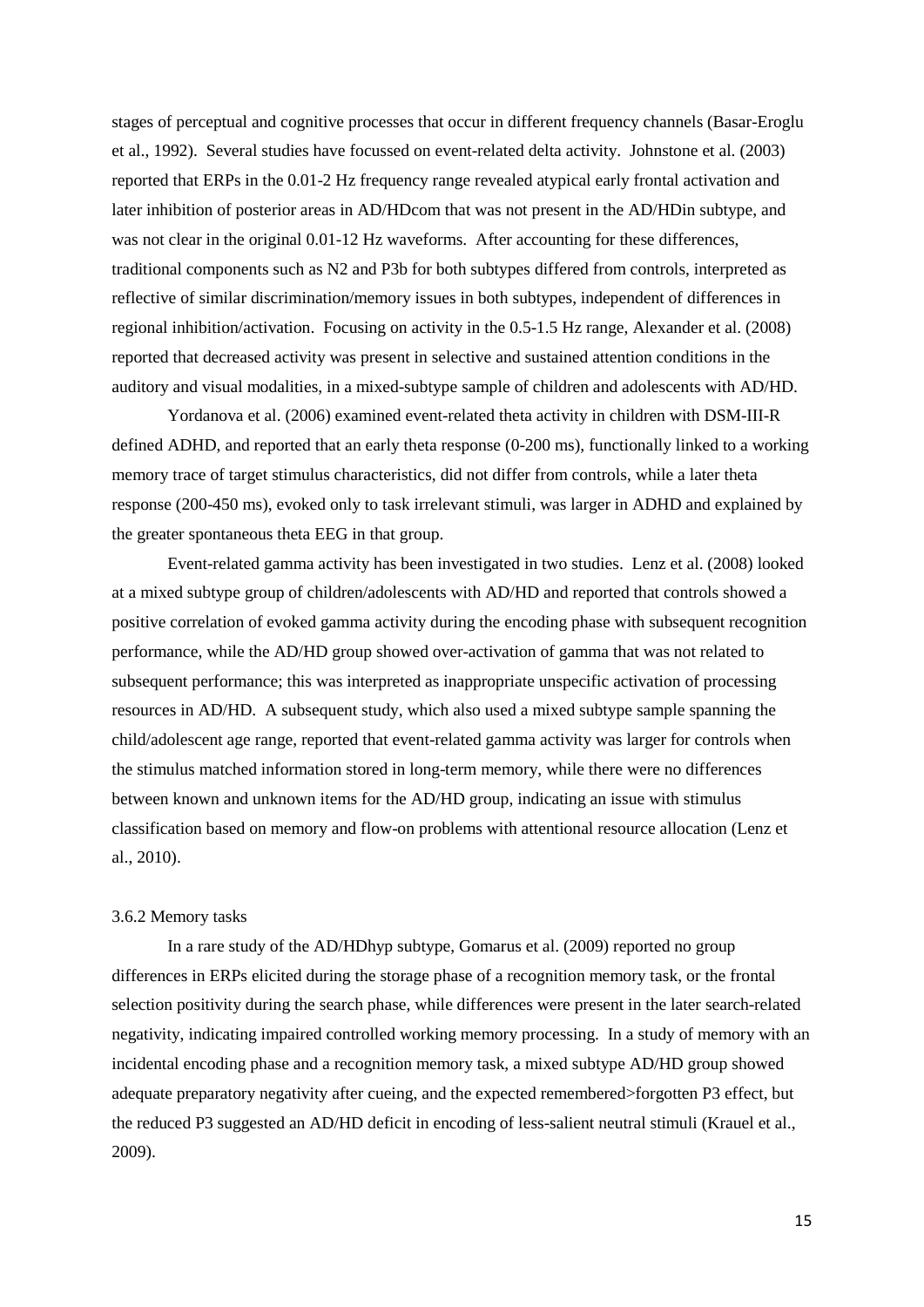#### 3.6.3 ERPs in diagnosis

ERP amplitude/latency and performance data from an auditory oddball task were shown to classify AD/HD (both major subtypes) versus healthy controls with 73% accuracy in children; buttonpress reaction time, N1, P2, P3 latency to standard stimuli, and P3 amplitude to target and standard stimuli contributed most to classification. Accuracy was lower (59%) in adolescents, with P3 amplitude and latency to target and standard stimuli contributing most to classification [\(Smith et al.,](#page-24-14)  [2003\)](#page-24-14).

#### 3.6.4 Preparation/motor processes

Using a CPT task, Banaschewski [\(2008\)](#page-20-12) investigated the effect of stimulus context on motor preparatory activity, and showed that CNV in the cue-target interval was reduced in children with AD/HDcom regardless of the Go/Nogo/neutral context; this was seen as a failure of the executive control system in organising preparation. Context-independent over-activation of the ipsilateral motor area in AD/HDcom indicated reduced suppression of functionally irrelevant motor areas [\(Banaschewski et al., 2008\)](#page-20-12).

#### 3.6.5 Emotional processes

When viewing faces displaying various emotions, a broad age-range sample of participants with AD/HD showed reduced occipital P120, indicating impaired early perceptual analysis of emotion, with flow-on differences in N170 related to encoding of emotional input, and a reduced P300 indicating problems with contextual processing [\(Williams et al., 2008\)](#page-25-2).

#### **4. Summary and conclusions**

Summarising the outcomes of research within each of the three main process categories (attention, inhibition, and performance monitoring) is very difficult, as no two studies use the same participant, task, and analysis parameters. Despite this limitation, some reasonably consistent effects may be observed. In the attention domain, selective attention and CPT tasks indicate issues with orienting to cues and selection/resource allocation processes to target stimuli via P3, with oddball studies indicated stimulus discrimination and evaluation problems reflected by N2 and P3, and distraction tasks indicating attention switching/orienting problems. When considering inhibitory control tasks, Stop-signal studies have indicated deficits in response inhibition via N2 and P3 effects that were often preceded by differences in earlier components (e.g. N1 and P2). Similar effects were reported for the Go/Nogo task, with the CPT task indicating issues with response preparation and response inhibition. The flanker task has indicated conflict processing and resource allocation issues. Deficient error detection and/or evaluation were identified by attenuated ERN and Pe components in AD/HD, with feedback-processing effects also consistently reported.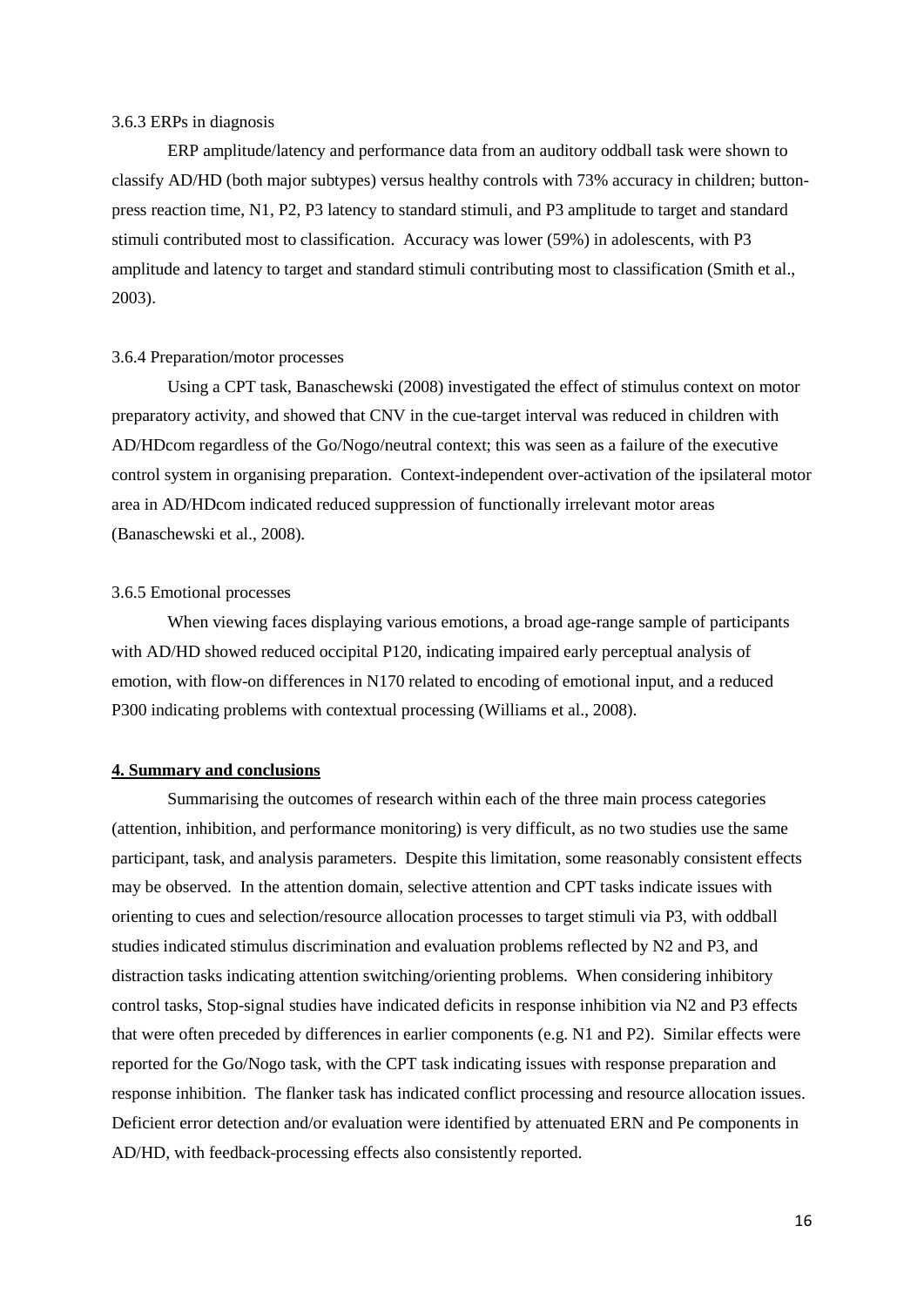The most influential current theories of AD/HD propose that symptoms result from a primary deficit in response inhibition (e.g. Barkley, 1997; Quay, 1997), state regulation (Sergeant, 2000), motivational processes [\(Sonuga-Barke, 2002\)](#page-24-15), or working memory [\(Rapport et al., 2008\)](#page-23-12). Many of the ERP studies reviewed here do not specifically address or compare these theoretical perspectives, but there are some exceptions. The response inhibition [\(Barkley, 1997;](#page-20-13) [Quay, 1997\)](#page-23-13) and cognitive energetic models [\(Sergeant, 2000;](#page-24-13) [Sergeant, 2005\)](#page-24-16) have lent themselves readily to consideration using ERP tasks/methodology. Studies examining the effect of energetic factors on inhibitory processing report at least partial support for the Cognitive Energetic Model [\(Wiersema et al., 2005b;](#page-25-9) [Wiersema et](#page-25-4)  [al., 2006;](#page-25-4) [Benikos and Johnstone, 2009;](#page-20-10) [Johnstone et al., 2010b;](#page-22-10) [Johnstone and Galletta, in press\)](#page-22-13). Several studies not directly examining energetic factors also present ERP data interpreted as supporting the role of suboptimal energetic state regulation in AD/HD [\(Banaschewski et al., 2003;](#page-20-4) [Banaschewski et al., 2004;](#page-20-7) [van Mourik et al., 2007;](#page-24-3) [Kratz et al., 2011\)](#page-23-1), in children with AD/HDcom but not AD/HDin [\(Johnstone et al.,](#page-22-14) 2003), and also in younger children displaying AD/HD characteristics [\(Spronk et al., 2008\)](#page-24-1). Liotti et al. [\(2009\)](#page-23-7) presented a similar conclusion, with their results indicating deficient cognitive monitoring operations, rather than a simple account in terms of inhibitory control. Groom et al. [\(2010b\)](#page-22-2) identified the important role of motivational factors, providing some support for the model proposed by Sonuga-Barke [\(2002\)](#page-24-15). There is also ERP evidence for a developmental lag in inhibition but not attention processes [\(Doehnert et al., 2010\)](#page-21-3), in line with EEG findings which characterise AD/HD in terms of a maturational lag [\(see Barry et al., 2003a\)](#page-20-14).

While it is acknowledged that AD/HD is an aetiologically and biologically heterogeneous disorder, many studies have failed to tightly control the composition of their clinical group and/or the age-range of their participants, with some other studies having very small sample sizes. Also, there is a lack of emphasis on replication and extension studies using exacting participant, task, and analysis parameters. Of course replication is difficult in light of the many variables reported to moderate AD/HD-ERP relationships, such as characteristics of the task (e.g. stimulus presentation modality, difficulty, stimulus quality, time-on-task, event-rate) and the participants (e.g. age, gender, medication status/type, co-morbidities, personal/familial history of psychiatric and substance use disorders). These factors contribute to a lack of consistency in behavioural and ERP outcomes, and delay the emergence of a clear understanding of robust ERP effects characterising children and adolescents with AD/HD. This can be understood in terms of the many challenges of conducting research involving children and clinical groups, but a more rigorous approach is needed to increase the consistency and specificity of results. As an aside, it should be noted that gender effects have received little attention in the AD/HD-ERP literature to date. Some studies include a small proportion of female participants, while others include only males (the gender that is diagnosed most frequently), while 50/50 splits on gender and groups consisting entirely of female are rare.

In addition to the group composition and age-range factors mentioned above, this area of research would benefit from more careful consideration of (1) the influence of co-morbid disorders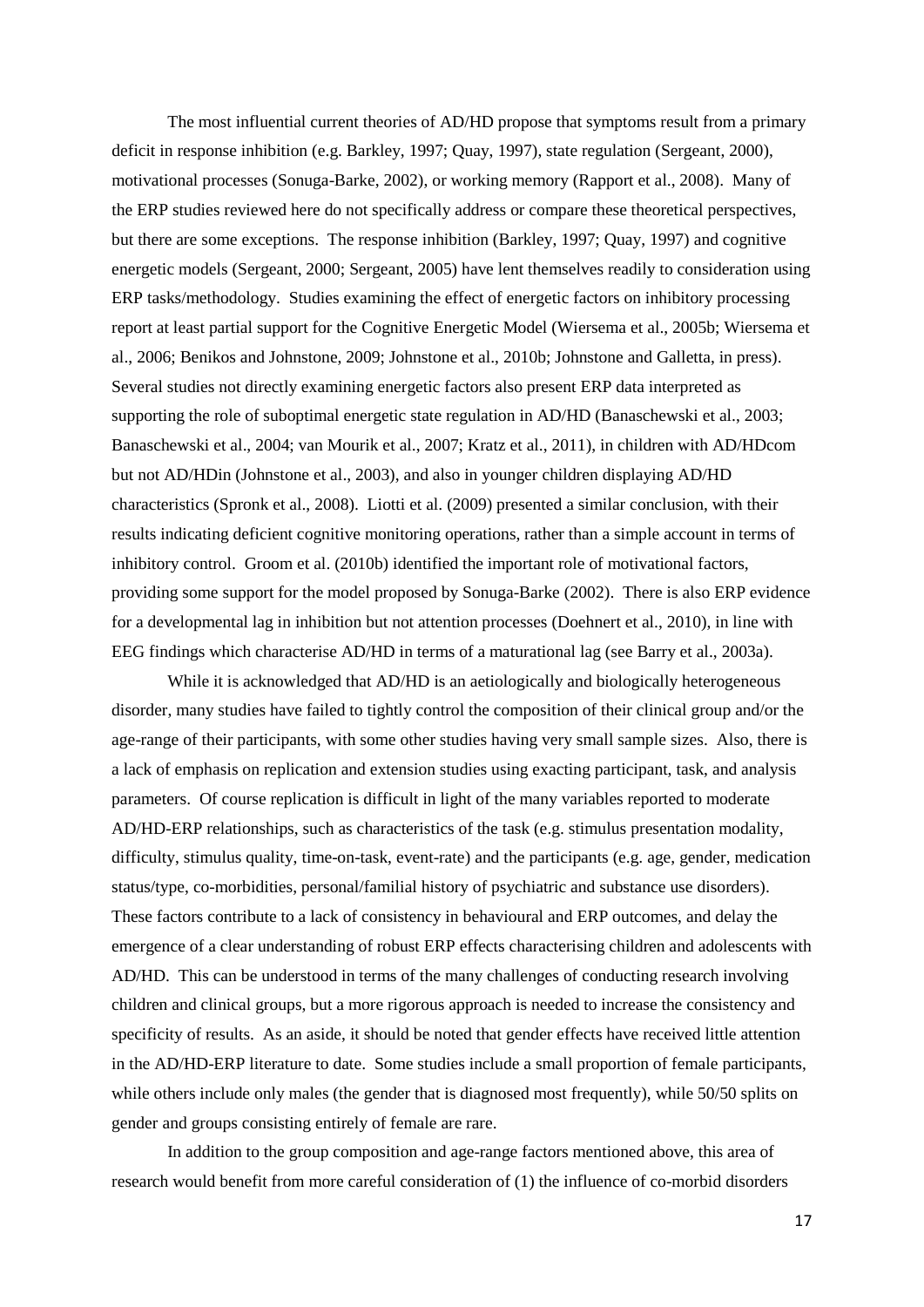using an optimal four-group design, (2) the links between ERP effects and "state" factors as reflected in the EEG, (3) the relationship between differences found in early vs. later ERP components (requiring a standard approach to quantification and analysis of a broad range of components wherever possible), and (4) the use of EEG/ERPs in diagnosis. These were identified in our previous review [\(Barry et al., 2003b\)](#page-20-2), but have yet to receive the attention they deserve. We also urge researchers to target theory-based predictions when designing their studies. It is time to move beyond describing the ERP deficits associated with this syndrome – rather, we should use ERPs to probe and understand the underlying brain dysfunctions producing the symptom profile of AD/HD.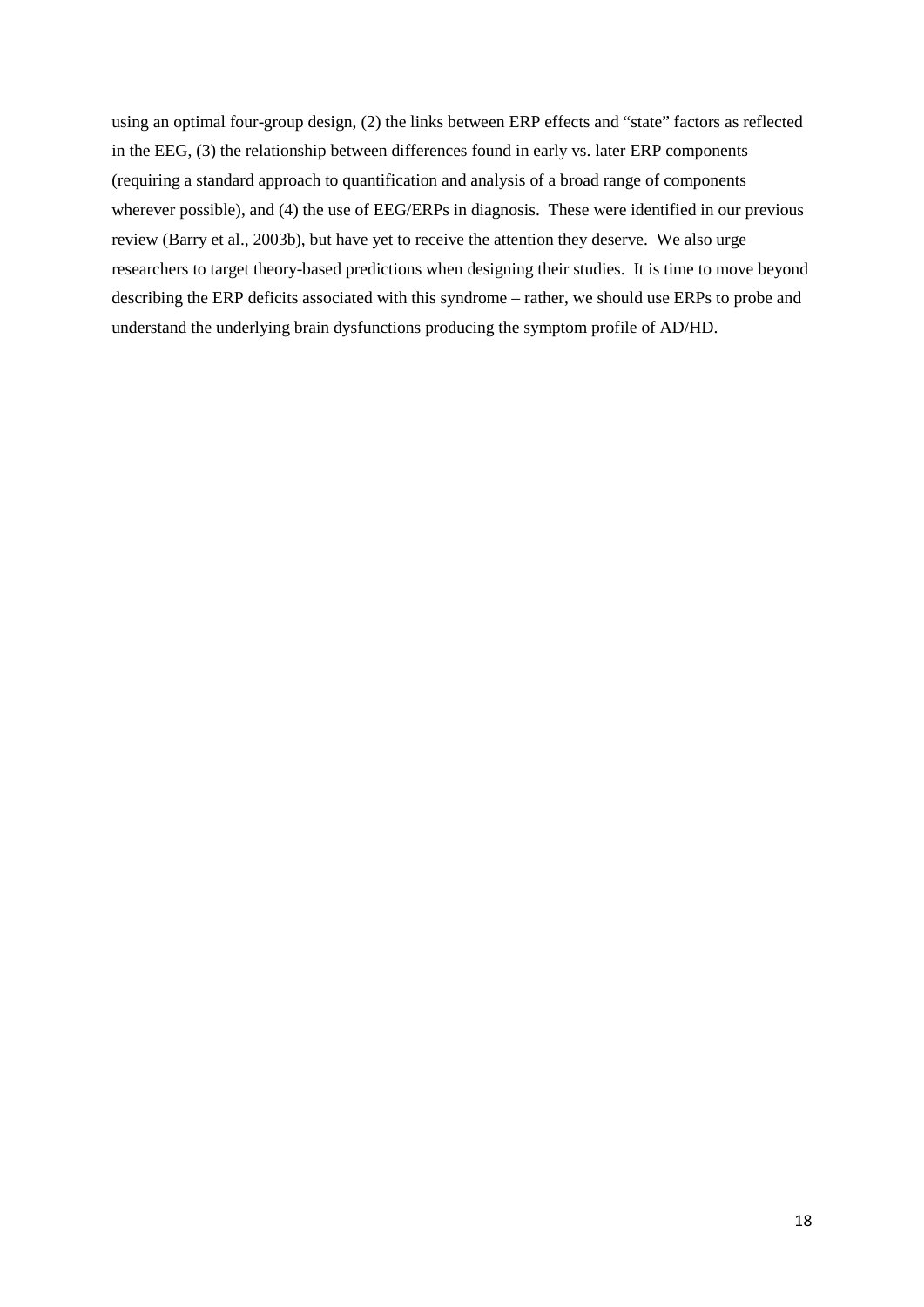# **References**

<span id="page-20-3"></span>Albrecht B, Banaschewski T, Brandeis D, Heinrich H, Rothenberger A. Response inhibition deficits in externalizing child psychiatric disorders: An ERP-study with the Stop-task. Behav Brain Funct 2005;9:1-22.

<span id="page-20-8"></span>Albrecht B, Brandeis D, Uebel H, Heinrich H, Müller UC, Hasselhorn M, et al. Action monitoring in boys with ADHD, their nonaffected siblings and normal controls: Evidence for conflict monitoring as an endophenotype for ADHD. Biol Psychiatry 2008;64:615-25.

<span id="page-20-1"></span>Alexander DM, Hermens DF, Keage HA, Clark C, Williams LM, Kohn MR, et al. Event-related wave activity in the EEG provides new marker of ADHD. Clin Neurophysiol 2008;119:163-79.

<span id="page-20-0"></span>Association AP. Diagnostic and Statistical Manual of Mental Disorders (Revised 4th Ed.). Washington, DC: American Psychiatric Association; 2000.

<span id="page-20-4"></span>Banaschewski T, Brandeis D, Heinrich H, Albrecht B, Brunner E, Rothenberger A. Association of ADHD and conduct disorder--brain electrical evidence for the existence of a distinct subtype. J Child Psychol Psychiatry 2003;44:356-76.

<span id="page-20-7"></span>Banaschewski T, Brandeis D, Heinrich H, Albrecht B, Brunner E, Rothenberger A. Questioning inhibitory control as the specific deficit of ADHD – evidence from brain electrical activity. J Neural Transm 2004;111:841-64.

<span id="page-20-12"></span>Banaschewski T, Yordanova J, Kolev V, Heinrich H, Albrecht B, Rothenberger A. Stimulus context and motor preparation in attention-deficit/hyperactivity disorder. Biol Psychol 2008;77:53-62.

<span id="page-20-13"></span>Barkley RA. Behavioral inhibition, sustained attention, and executive functions: Constructing a unifying theory of ADHD. Psychol Bull 1997;121:65-94.

<span id="page-20-14"></span>Barry RJ, Clarke AR, Johnstone SJ. A review of electrophysiology in attention-deficit/hyperactivity disorder: I. Qualitative and quantitative electroencephalography. Clin Neurophysiol 2003a;114:171- 83.

<span id="page-20-5"></span>Barry RJ, Clarke AR, McCarthy R, Selikowitz M, Brown CR. Event-related potentials in two DSM-IV subtypes of Attention-Deficit/Hyperactivity Disorder: An investigation using a combined modality auditory/visual oddball task. In: Oades RD, editor. Attention-deficit/hyperactivity disorder (AD/HD) and the hyperkinetic syndrome (HKS): Current ideas and ways forward. NY: Nova Publishers, Inc, 2006: 229-47.

<span id="page-20-6"></span>Barry RJ, Clarke AR, McCarthy R, Selikowitz M, Brown CR. Event-related potentials in children with Attention-Deficit/Hyperactivity Disorder and excess beta activity in the EEG. Acta Neuropsychol 2009;7:249-63.

<span id="page-20-2"></span>Barry RJ, Johnstone SJ, Clarke AR. A review of electrophysiology in attention-deficit/hyperactivity disorder: II. Event-related potentials. Clin Neurophysiol 2003b;114:184-98.

<span id="page-20-11"></span>Basar-Eroglu C, Basar E, Demiralp T, Schuermann M. P300-response: possible psychophysiological correlates in delta and theta frequency channels: a review. Int J Psychophysiol 1992;13:161-79.

<span id="page-20-9"></span>Belopolsky AV, Peterson MS, Kramer AF. Visual search in temporally segregated displays: Converging operations in the study of the preview benefit. Cog Brain Res 2005;24:453-66.

<span id="page-20-10"></span>Benikos N, Johnstone SJ. Arousal-state modulation in children with AD/HD. Clin Neurophysiol 2009;120:30-40.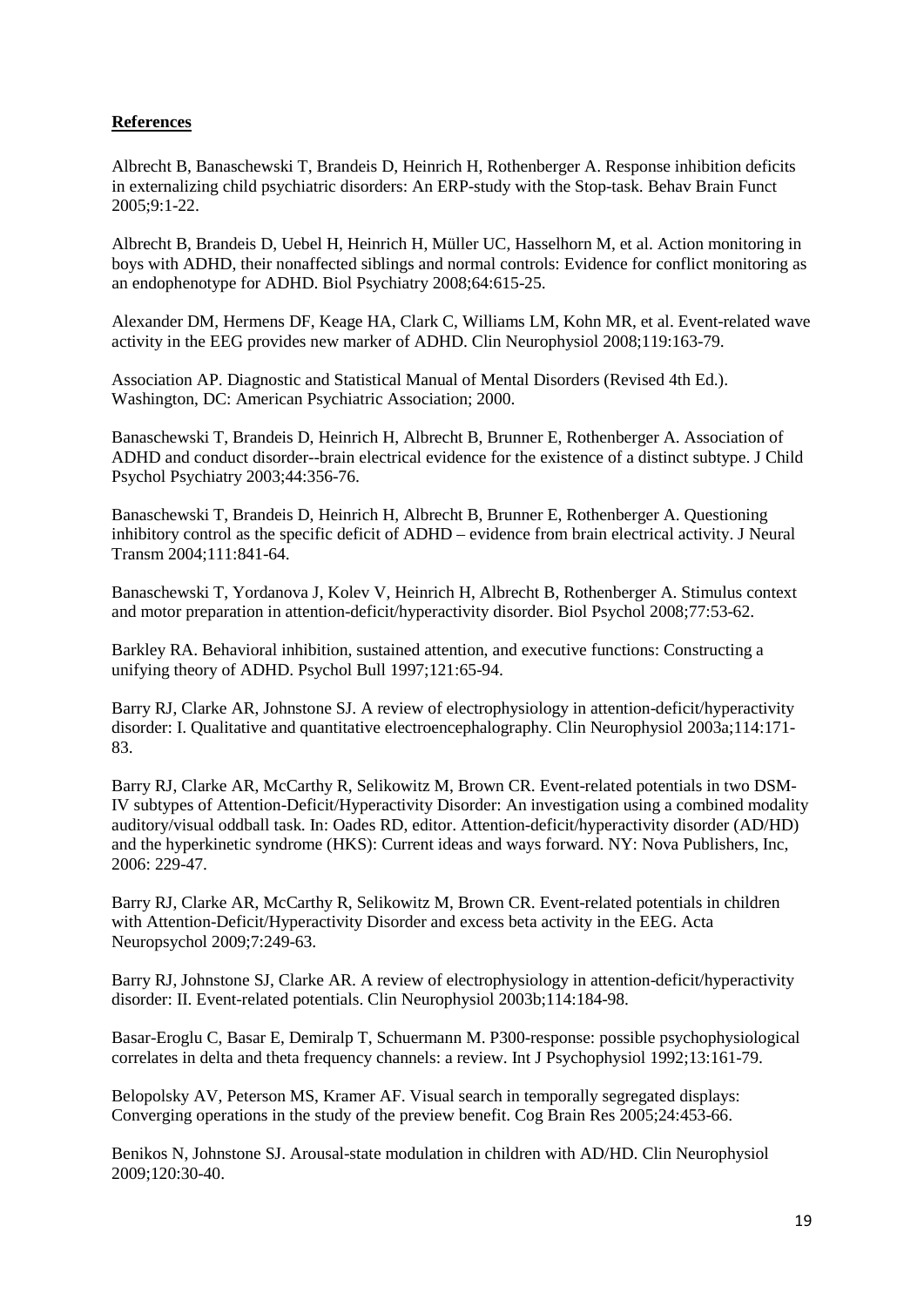<span id="page-21-4"></span>Brandeis D, Banaschewski T, Baving L, Georgiewa P, Blanz B, Warnke A, et al. Multicenter P300 brain mapping of impaired attention to cues in hyperkinetic children. J Am Acad Child Adolesc Psychiatry 2002;41:990-8.

<span id="page-21-5"></span>Brown CR, Clarke AR, Barry RJ, McCarthy R, Selikowitz M, Magee C. Event related potentials in Attention-Deficit/Hyperactivity Disorder of the predominantly inattentive type: An investigation of EEG-defined subtypes. Int J Psychophysiol 2005;58:94-107.

<span id="page-21-9"></span>Broyd SJ, Johnstone SJ, Barry RJ, Clarke AR, McCarthy R, Selikowitz M, et al. The effect of methylphenidate on response inhibition and the event-related potential of children with Attention Deficit/Hyperactivity Disorder. Int J Psychophysiol 2005;58:47-58.

<span id="page-21-2"></span>Burgio-Murphy A, Klorman R, Shaywitz SE, Fletcher JM, Marchione KE, Holahan J, et al. Errorrelated event-related potentials in children with attention-deficit hyperactivity disorder, oppositional defiant disorder, reading disorder, and math disorder. Biol Psychol 2007;75:75-86.

<span id="page-21-8"></span>Dimoska A, Johnstone SJ, Barry RJ, Clarke AR. Inhibitory motor control in children with attentiondeficit/hyperactivity disorder: Event-related potentials in the stop-signal paradigm. Biol Psychiatry 2003;54:1345-54.

<span id="page-21-3"></span>Doehnert M, Brandeis D, Imhof K, Drechsler R, Steinhausen H-C. Mapping attentiondeficit/hyperactivity disorder from childhood to adolescence - No neurophysiologic evidence for a developmental lag of attention but some for inhibition. Biol Psychiatry 2010;67:608-16.

<span id="page-21-13"></span>Doehnert M, Brandeis D, Straub M, Steinhausen H-C, Drechsler R. Slow cortical potential neurofeedback in attention deficit hyperactivity disorder: is there neurophysiological evidence for specific effects? J Neural Transm 2008;115:1445-56.

<span id="page-21-6"></span>Du J, Li J, Wang Y, Jiang Q, Livesley W, Jang KL, et al. Event-related potentials in adolescents with combined ADHD and CD disorder: A single stimulus paradigm. Brain Cogn 2006;60:70-5.

<span id="page-21-7"></span>Geurts HM, Verte S, Oosterlaan J, Roeyers H, Sergeant JA. ADHD subtypes: Do they differ in their executive functioning profile? Arch Clin Neuropsychol 2005;20:457-77.

<span id="page-21-1"></span>Gomarus H, Wijers AA, Minderaa RB, Althaus M. ERP correlates of selective attention and working memory capacities in children with ADHD and/or PDD-NOS. Clin Neurophysiol 2009;120:60-72.

<span id="page-21-0"></span>Gomez R, Harvey J, Quick C, Scharer I, Harris G. DSM-IV ADHD: confirmatory factor models, prevalence, and gender and age differences based on parent and teacher ratings of Australian primary school children. J Child Psychol Psychiatry 1999;40:265-74.

<span id="page-21-12"></span>Groen Y, Wijers AA, Mulder LJ, Waggeveld B, Minderaa RB, Althaus M. Error and feedback processing in children with ADHD and children with autistic spectrum disorder: An EEG eventrelated potential study. Clin Neurophysiol 2008;119:2476-93.

<span id="page-21-10"></span>Groom MJ, Bates AT, Jackson GM, Calton TG, Liddle PF, Hollis C. Event-related potentials in adolescents with schizophrenia and their siblings: A comparison with attention-deficit/hyperactivity disorder. Biol Psychiatry 2008;63:784-92.

<span id="page-21-11"></span>Groom MJ, Cahill JD, Bates AT, Jackson GM, Calton TG, Liddle PF, et al. Electrophysiological indices of abnormal error-processing in adolescents with attention deficit hyperactivity disorder (ADHD). J Child Psychol Psychiatry 2010a;51:66-76.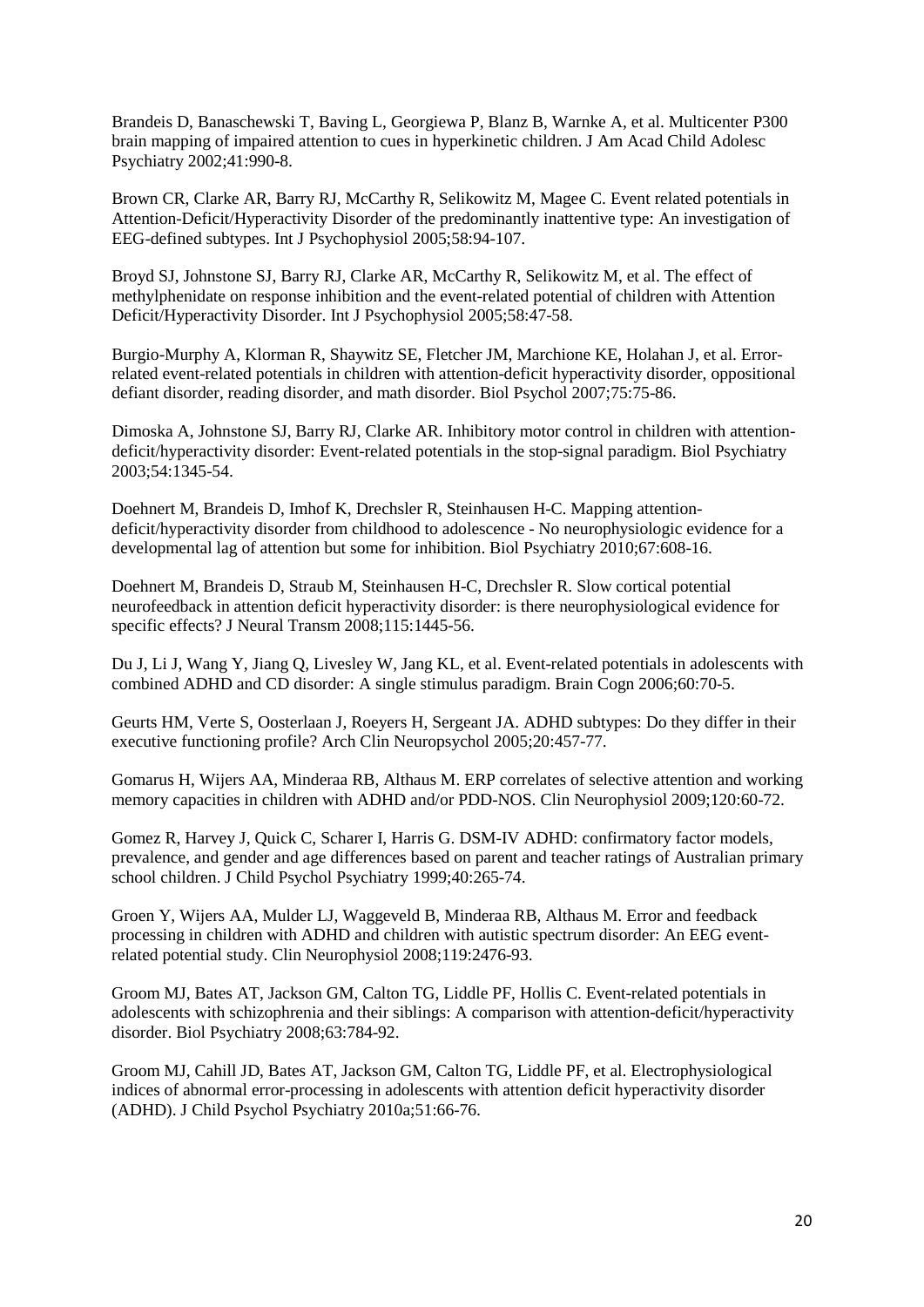<span id="page-22-2"></span>Groom MJ, Scerif G, Liddle PF, Batty MJ, Liddle EB, Roberts KL, et al. Effects of motivation and medication on electrophysiological markers of response inhibition in children with attentiondeficit/hyperactivity disorder. Biol Psychiatry 2010b;67:624-31.

<span id="page-22-3"></span>Gumenyuk V, Korzyukov O, Escera C, Hämäläinen M, Huotilainen M, Häyrinen T, et al. Electrophysiological evidence of enhanced distractibility in ADHD children. Neurosci Lett 2005;374:212-7.

<span id="page-22-11"></span>Heinrich H, Gevensleben H, Freisleder FJ, Moll GH, Rothenberger A. Training of slow cortical potentials in attention-deficit/hyperactivity disorder: Evidence for positive behavioral and neurophysiological effects. Biol Psychiatry 2004;55:772-5.

<span id="page-22-4"></span>Holroyd CB, Baker TE, Kerns KA, Muller U. Electrophysiological evidence of atypical motivation and reward processing in children with attention-deficit hyperactivity disorder. Neuropsychologia 2008;46:2234-42.

<span id="page-22-1"></span>Johnstone SJ, Barry RJ, Clarke AR. Behavioural and ERP indices of response inhibition during a Stop-signal task in children with two subtypes of Attention-Deficit Hyperactivity Disorder. Int J Psychophysiol 2007a;66:37-47.

<span id="page-22-14"></span>Johnstone SJ, Barry RJ, Dimoska A. Event-related slow-wave activity in two subtypes of attentiondeficit/hyperactivity disorder. Clin Neurophysiol 2003;114:504-14.

<span id="page-22-8"></span>Johnstone SJ, Barry RJ, Markovska V, Dimoska A, Clarke AR. Response inhibition and interference control in children with AD/HD: A visual ERP investigation. Int J Psychophysiol 2009;72:145-53.

<span id="page-22-7"></span>Johnstone SJ, Dimoska A, Smith JL, Barry RJ, Pleffer CB, Chiswick D, et al. The development of stop-signal and Go/Nogo response inhibition in children aged 7-12 years: Performance and eventrelated potential indices. Int J Psychophysiol 2007b;63:25-38.

<span id="page-22-13"></span>Johnstone SJ, Galletta D. Event-rate effects in the flanker task: ERPs and task performance in children with and without AD/HD. Int J Psychophysiol in press.

<span id="page-22-12"></span>Johnstone SJ, Roodenrys S, Phillips E, Watt AJ, Mantz S. Combined working memory and inhibition training for children with AD/HD. ADHD Attention Deficit and Hyperactivity Disorders 2010a;2:31- 42.

<span id="page-22-10"></span>Johnstone SJ, Watt AJ, Dimoska A. Varying required effort during interference control in children with AD/HD: Task performance and ERPs. Int J Psychophysiol 2010b;76:174-85.

<span id="page-22-5"></span>Jonkman L, Kenemans J, Kemner C, Verbaten M, van Engeland H. Dipole source localization of event-related brain activity indicative of an early visual selective attention deficit in ADHD children. Clin Neurophysiol 2004;115:1537-49.

<span id="page-22-9"></span>Jonkman LM, van Melis JJM, Kemner C, Markus CR. Methylphenidate improves deficient error evaluation in children with ADHD: An event-related brain potential study. Biol Psychol 2007;76:217- 29.

<span id="page-22-0"></span>Keage HD, Clark CR, Hermens DF, Kohn MR, Clarke S, Williams LM, et al. Distractibility in AD/HD predominantly inattentive and combined subtypes: the P3a ERP component, heart rate and performance. J Integr Neurosci 2006;5:139-58.

<span id="page-22-6"></span>Klorman R, Thatcher JE, Shaywitz SE, Fletcher JM, Marchione KE, Holahan JM, et al. Effects of event probability and sequence on children with attention-deficit/hyperactivity, reading and math disorder. Biol Psychiatry 2002;52:795-804.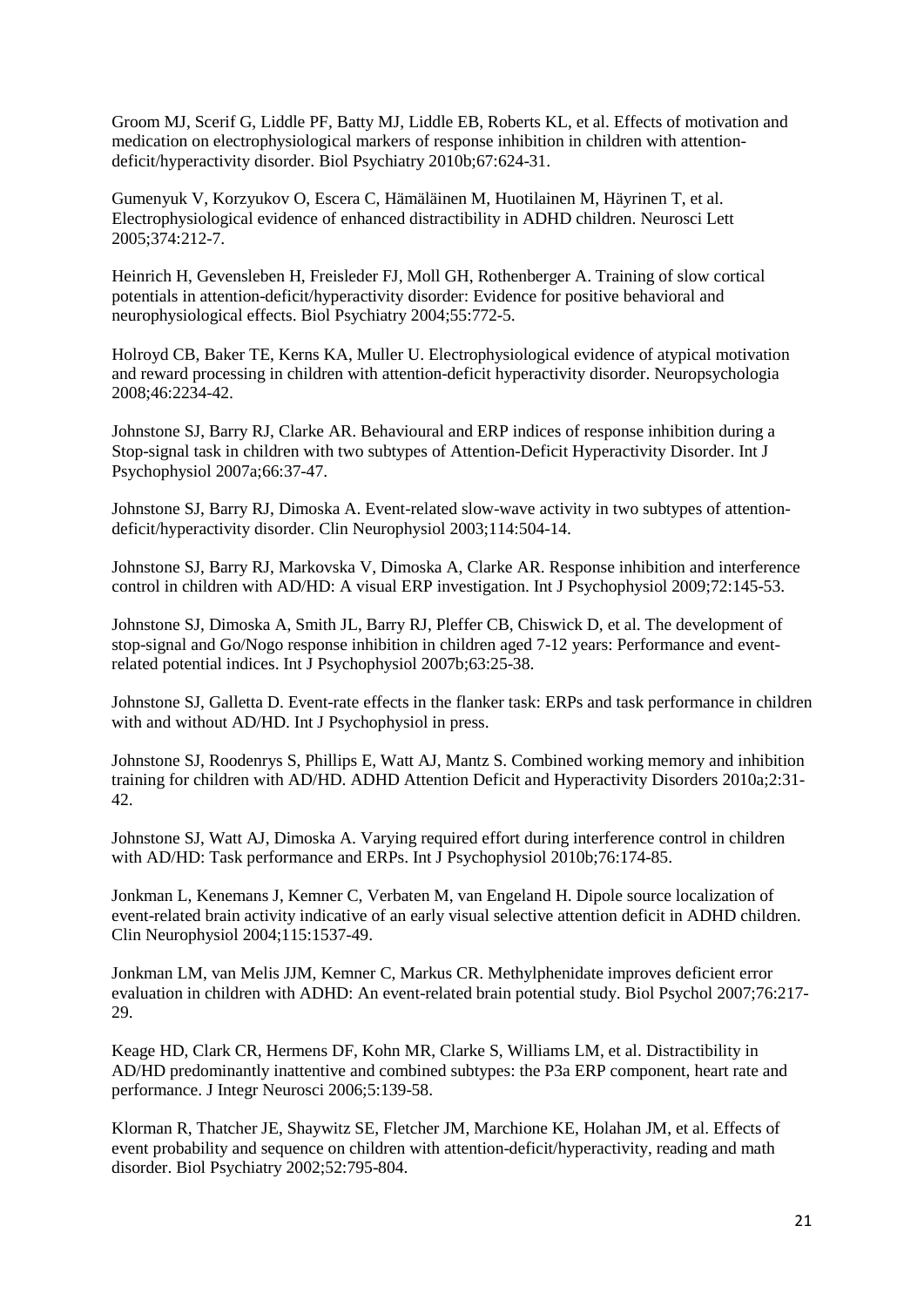<span id="page-23-1"></span>Kratz O, Studer P, Malcherek S, Erbe K, Moll GH, Heinrich H. Attentional processes in children with ADHD: An event-related potential study using the attention network test. Int J Psychophysiol 2011;81:82-90.

<span id="page-23-11"></span>Krauel K, Duzel E, Hinrichs H, Lenz D, Herrmann CS, Santel S, et al. Electrophysiological correlates of semantic processing during encoding of neutral and emotional pictures in patients with ADHD. Neuropsychologia 2009;47:1873-82.

<span id="page-23-8"></span>Kropotov JD, Grin-Yatsenko VA, Ponomarev VA, Chutko LS, Yakovenko EA, Nikishena IS. ERPs correlates of EEG relative beta training in ADHD children. Int J Psychophysiol 2005;55:23-34.

<span id="page-23-2"></span>Lawrence CA, Barry RJ, Clarke AR, Johnstone SJ, McCarthy R, Selikowitz M, et al. Methylphenidate effects in attention deficit/hyperactivity disorder: Electrodermal and ERP measures during a continuous performance task. Psychopharmacology 2005;183:81-91.

<span id="page-23-10"></span>Lenz D, Krauel K, Flechtner H, Schadow J, Hinrichs H, Herrmann CS. Altered evoked gamma-band responses reveal impaired early visual processing in ADHD children. Neuropsychologia 2010;48:1985-93.

<span id="page-23-9"></span>Lenz D, Krauel K, Schadow J, Baving L, Duzel E, Herrmann CS. Enhanced gamma-band activity in ADHD patients lacks correlation with memory performance found in healthy children. Brain Res 2008;1235:117-32.

<span id="page-23-7"></span>Liotti M, Pliszka SR, Higgins K, Perez R, III, Semrud-Clikeman M. Evidence for specificity of ERP abnormalities during response inhibition in ADHD children: A comparison with reading disorder children without ADHD. Brain Cogn 2009;72:228-37.

<span id="page-23-5"></span>Liotti M, Pliszka SR, Perez R, Kothmann D, Woldorff MG. Abnormal brain activity related to performance monitoring and error detection in children with ADHD. Cortex 2005;41:377-88.

<span id="page-23-6"></span>Liotti M, Pliszka SR, Perez RI, Luus B, Glahn D, Semrud-Clikeman M. Electrophysiological correlates of response inhibition in children and adolescents with ADHD: Influence of gender, age, and previous treatment history. Psychophysiology 2007;44:936-48.

<span id="page-23-3"></span>Lopez V, Lopez-Calderon J, Ortega R, Kreither J, Carrasco X, Rothhammer P, et al. Attention-deficit hyperactivity disorder involves differential cortical processing in a visual spatial attention paradigm. Clin Neurophysiol 2006;117:2540-8.

<span id="page-23-0"></span>Overtoom CC, Kenemans J, Verbaten MN, Kemmer C, van der Molen MW, van Engeland H, et al. Inhibition in children with attention-deficit/hyperactivity disorder: A psychophysiological study of the stop task. Biol Psychiatry 2002;51:668-76.

<span id="page-23-13"></span>Quay HC. Inhibition and attention deficit hyperactivity disorder. J Child Psychol Psychiatry 1997;25:7-13.

<span id="page-23-12"></span>Rapport MD, Alderson RM, Kofler MJ, Sarver DE, Bolden J, Sims V. Working memory deficits in boys with attention-deficit/hyperactivity disorder (ADHD): the contribution of central executive and subsystem processes. J Child Psychol Psychiatry 2008;36:825-37.

Sanders AF. Towards a model of stress and human performance. Acta Psychologica 1983;53:61-97.

<span id="page-23-4"></span>Senderecka M, Grabowska A, Gerc K, Szewczyk J, Chmylak R. Event-related potentials in children with attention deficit hyperactivity disorder: An investigation using an auditory oddball task. Int J Psychophysiol 2012a;85:106-15.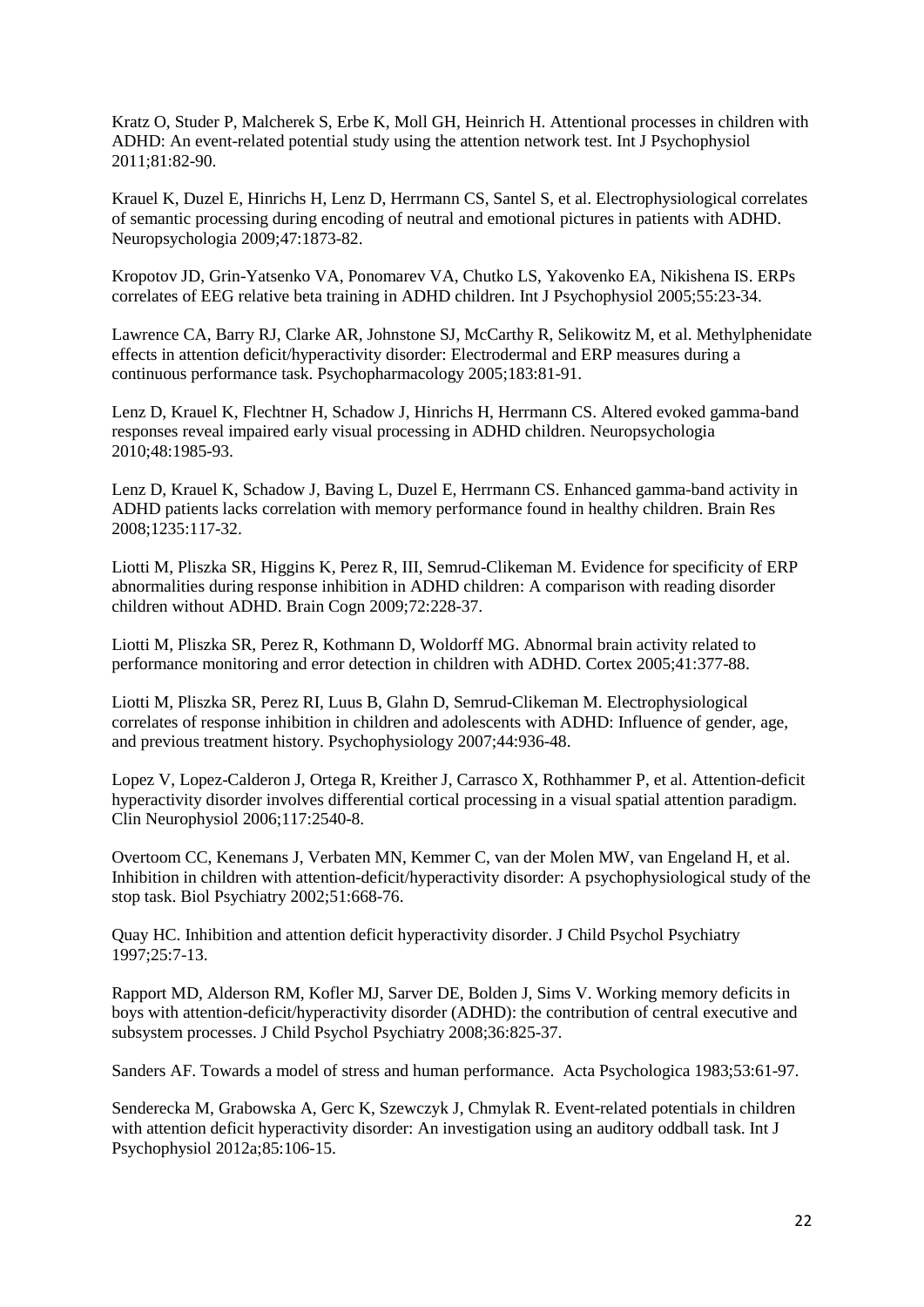<span id="page-24-4"></span>Senderecka M, Grabowska A, Szewczyk J, Gerc K, Chmylak R. Response inhibition of children with ADHD in the stop-signal task: An event-related potential study. Int J Psychophysiol 2012b;85:93-105.

<span id="page-24-13"></span>Sergeant J. The cognitive-energetic model: An empirical approach to Attention-Deficit Hyperactivity Disorder. Neurosci Biobehav Rev 2000;24:7-12.

<span id="page-24-16"></span>Sergeant JA. Modeling attention-deficit/hyperactivity disorder: A critical appraisal of the cognitiveenergetic model. Biol Psychiatry 2005;57:1248-55.

<span id="page-24-0"></span>Shen I, Tsai S-Y, Duann J-R. Inhibition control and error processing in children with attention deficit/hyperactivity disorder: An event-related potentials study. Int J Psychophysiol 2011;81:1-11.

<span id="page-24-11"></span>Shiels K, Hawk LW, Jr. Self-regulation in ADHD: The role of error processing. Clin Psychol Rev 2010;30:951-61.

<span id="page-24-14"></span>Smith JL, Johnstone SJ, Barry RJ. Aiding diagnosis of attention-deficit/hyperactivity disorder and its subtypes: Discriminant function analysis of event-related potential data. J Child Psychol Psychiatry 2003;44:1067-75.

<span id="page-24-5"></span>Smith JL, Johnstone SJ, Barry RJ. Inhibitory processing during the Go/NoGo task: An ERP analysis of children with attention-deficit/hyperactivity disorder. Clin Neurophysiol 2004;115:1320-31.

<span id="page-24-15"></span>Sonuga-Barke EJ. Psychological heterogeneity in ADHD - a dual pathway model of behaviour and cognition. Behav Brain Res 2002;130:29-36.

<span id="page-24-1"></span>Spronk M, Jonkman L, Kemner C. Response inhibition and attention processing in 5- to 7-year-old children with and without symptoms of ADHD: An ERP study. Clin Neurophysiol 2008;119:2738-52.

<span id="page-24-6"></span>Valko L, Doehnert M, Muller UC, Schneider G, Albrecht B, Drechsler R, et al. Differences in neurophysiological markers of inhibitory and temporal processing deficits in children and adults with ADHD. J Psychophysiol 2009;23:235-46.

<span id="page-24-9"></span>Van De Voorde S, Roeyers H, Wiersema JR. Error monitoring in children with adhd or reading disorder: An event-related potential study. Biol Psychol 2010;84:176-85.

<span id="page-24-2"></span>van der Stelt O, van der Molen MW, Gunning W, Kok A. Neuroelectrical signs of selective attention to color in boys with attention-deficit hyperactivity disorder. Cogn Brain Res 2001;12:245-64.

<span id="page-24-8"></span>van Meel CS, Heslenfeld DJ, Oosterlaan J, Luman M, Sergeant JA. ERPS associated with monitoring and evaluation of monetary reward and punishment in children with ADHD. J Child Psychol Psychiatry 2011;52:942-53.

<span id="page-24-10"></span>van Meel CS, Heslenfeld DJ, Oosterlaan J, Sergeant JA. Adaptive control deficits in attentiondeficit/hyperactivity disorder (ADHD): The role of error processing. Psychiatry Res 2007;151:211-20.

<span id="page-24-12"></span>van Meel CS, Oosterlaan J, Heslenfeld DJ, Sergeant JA. Telling good from bad news: ADHD differentially affects processing of positive and negative feedback during guessing. Neuropsychologia 2005;43:1946-54.

<span id="page-24-3"></span>van Mourik R, Oosterlaan J, Heslenfeld DJ, Konig CE, Sergeant JA. When distraction is not distracting: A behavioral and ERP study on distraction in ADHD. Clin Neurophysiol 2007;118:1855- 65.

<span id="page-24-7"></span>van Mourik R, Sergeant JA, Heslenfeld D, Konig C, Oosterlaan J. Auditory conflict processing in ADHD. J Child Psychol Psychiatry 2010;52:265-74.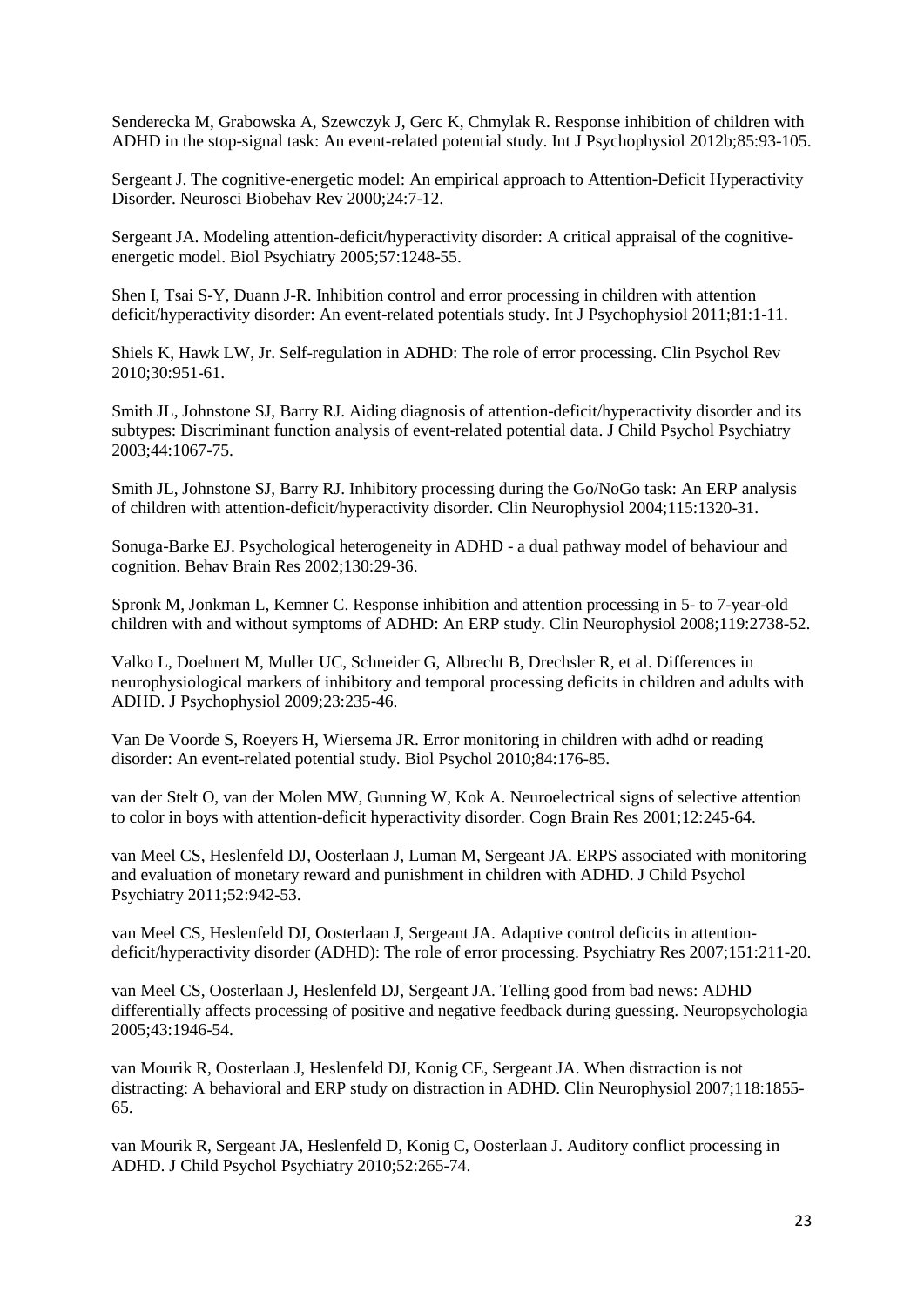<span id="page-25-8"></span>Wangler S, Gevensleben H, Albrecht B, Studer P, Rothenberger A, Moll GH, et al. Neurofeedback in children with ADHD: Specific event-related potential findings of a randomized controlled trial. Clin Neurophysiol 2010;122:942-50.

<span id="page-25-6"></span>Wiersema JR, Roeyers H. ERP correlates of effortful control in children with varying levels of ADHD symptoms. J Child Psychol Psychiatry 2009;37:327-36.

<span id="page-25-7"></span>Wiersema JR, van der Meere JJ, Roeyers H. ERP correlates of impaired error monitoring in children with ADHD. J Neural Transm 2005a;112:1417-30.

<span id="page-25-9"></span>Wiersema JR, van der Meere JJ, Roeyers H. State regulation and response inhibition in children with ADHD and children with early- and continuously treated phenylketonuria: An event-related potential comparison. J Inherit Metab Dis 2005b;28:831-43.

<span id="page-25-4"></span>Wiersema R, van der Meere J, Roeyers H, Van Coster R, Baeyens D. Event rate and event-related potentials in ADHD. J Child Psychol Psychiatry 2006;47:560-7.

<span id="page-25-1"></span>Wild-Wall N, Oades RD, Schmidt-Wessels M, Christiansen H, Falkenstein M. Neural activity associated with executive functions in adolescents with attention-deficit/hyperactivity disorder (ADHD). Int J Psychophysiol 2009;74:19-27.

<span id="page-25-2"></span>Williams LM, Hermens DF, Palmer D, Kohn M, Clarke S, Keage H, et al. Misinterpreting emotional expressions in attention-deficit/hyperactivity disorder: Evidence for a neural marker and stimulant effects. Biol Psychiatry 2008;63:917-26.

<span id="page-25-3"></span>Wolraich ML, Hannah JN, Pinnock TY, Baumgaertel A, Brown J. Comparison of diagnostic criteria for attention-deficit hyperactivity disorder in a county-wide sample. J Am Acad Child Adolesc Psychiatry 1996;35:319-24.

<span id="page-25-5"></span>Yorbik O, Ozdag M, Olgun A, Senol M, Bek S, Akman S. Potential effects of zinc on information processing in boys with attention deficit hyperactivity disorder. Prog Neuropsychopharmacol Biol Psychiatry 2008;32:662-7.

<span id="page-25-10"></span>Yordanova J, Heinrich H, Kolev V, Rothenberger A. Increased event-related theta activity as a psychophysiological marker of comorbidity in children with tics and attention-deficit/hyperactivity disorders. Neuroimage 2006;32:940-55.

<span id="page-25-0"></span>Zhang JS, Wang Y, Cai RG, Yan CH. The brain regulation mechanism of error monitoring in impulsive children with ADHD-An analysis of error related potentials. Neurosci Lett 2009;460:11-5.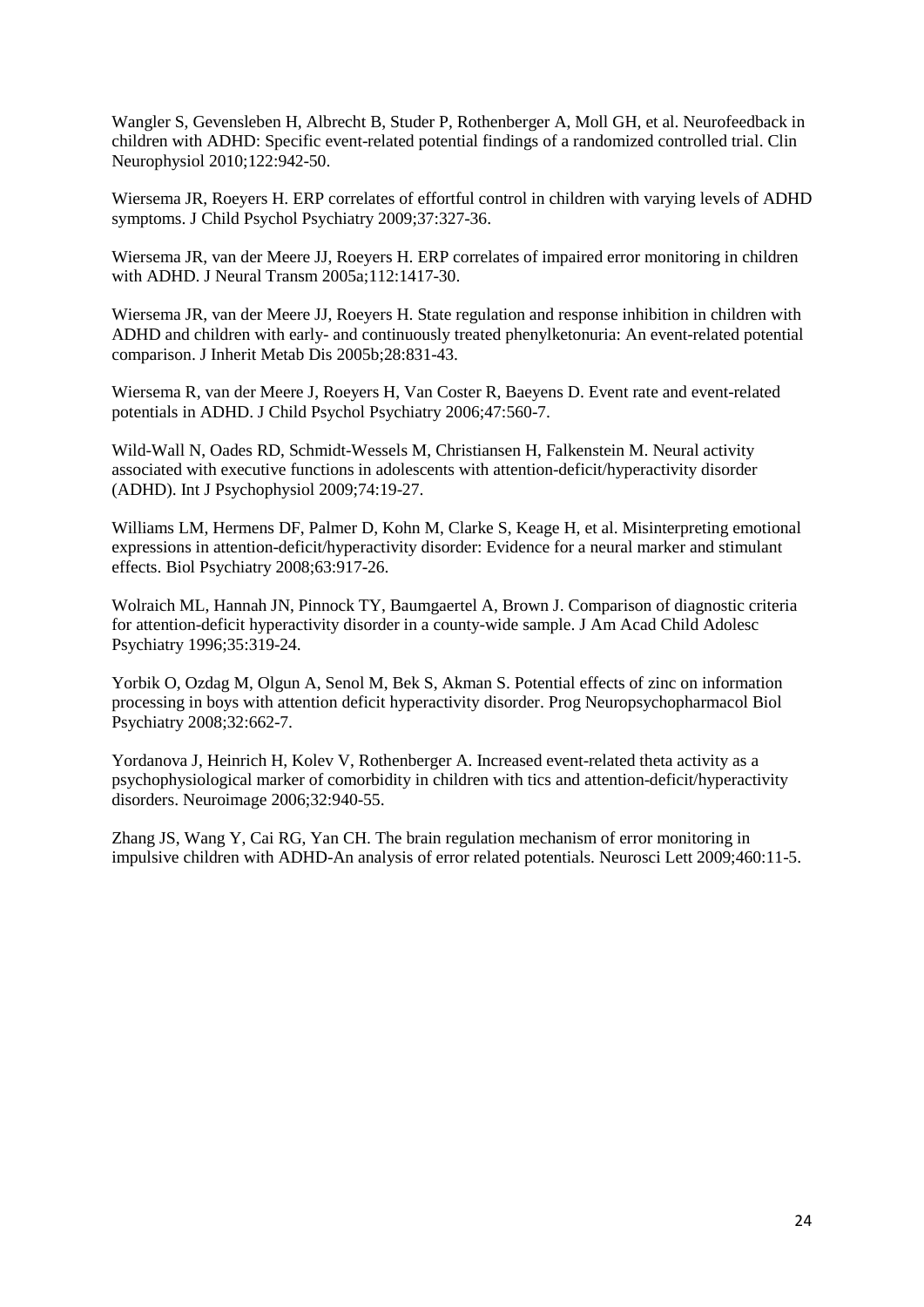Table 1. Studies in the area of attention. Papers in this table are grouped according to task type and then year of publication. Greyed cells in the Age range column indicate optimal consideration of age.

|                           |                    |           |                            |    |                  |              |                        |                        |                               | <b>Filter</b> |                                                                        |
|---------------------------|--------------------|-----------|----------------------------|----|------------------|--------------|------------------------|------------------------|-------------------------------|---------------|------------------------------------------------------------------------|
| <b>Study</b>              | <b>AD/HD</b> type  | ${\bf N}$ | Other groups               | N  | <b>Diagnosis</b> | Age<br>range | <b>Task type</b>       | <b>Modality</b>        | <b>Stimulus</b><br>proportion | range<br>(Hz) | <b>ERP</b> components                                                  |
| van der Stelt et          |                    |           |                            |    |                  |              | Selective              |                        |                               |               | FSP, SN, N2b, P3b,                                                     |
| al. 2001                  | Com                | 24        | Control                    | 24 | DSM-IV           | $7 - 12$     | attention              | Visual                 | 25% target                    | $0.16 - 40$   | LN                                                                     |
| Jonkman et al.            |                    |           |                            |    | DSM-III-         |              |                        |                        |                               |               |                                                                        |
| 2004                      | <b>ADHD</b>        | 18        | Control                    | 18 | $\mathbf R$      | $7 - 13$     | Dual oddball           | Visual                 | 20% target                    | $0.01 - 30$   | FSP, SN, N2b                                                           |
| Brandeis et al.           |                    |           |                            |    |                  |              |                        |                        |                               |               |                                                                        |
| 2002                      | HD <sup>1</sup>    | 57        | Control                    | 57 | $ICD-10$         | $8 - 14$     | <b>CPT</b>             | Visual                 | 10% Go, Nogo                  | $0.1 - 30$    | P <sub>3a</sub> , P <sub>3b</sub>                                      |
|                           |                    |           | $HCD2(16)$ ,               |    |                  |              |                        |                        |                               |               |                                                                        |
| Banaschewski et           |                    |           | ODD/CD $(15)$ ,            |    |                  |              |                        |                        |                               |               | P1/N1, P2/N2, P3b,                                                     |
| al. 2003                  | Com                | 15        | Control (18)               | 49 | $ICD-10$         | $8 - 14$     | <b>CPT</b>             | Visual                 | 10% Go, Nogo                  | $0.1 - 30$    | <b>CNV</b>                                                             |
| Lawrence et al.<br>2005   | Com                | 18        | Control                    | 18 | DSM-IV           | 8-13.4       | <b>CPT</b>             | Visual                 | $8\%$ Go                      | $0.5 - 30$    | N1, P2, N2, P3                                                         |
|                           |                    |           |                            |    |                  |              |                        |                        |                               |               | Cue P2 & P3, CNV,                                                      |
| Spronk et al.             | <b>ADHD</b>        |           |                            |    |                  |              |                        |                        |                               |               | Nogo N2 & P3, Go                                                       |
| $2008^3$                  | characteristics    | 12        | Control                    | 15 | None             | $5 - 7$      | <b>CPT</b>             | Visual                 | 10% Go, Nogo                  | $0.5 - 50$    | P <sub>3</sub>                                                         |
|                           |                    |           |                            |    |                  |              |                        |                        | Cond 1: 17%                   |               |                                                                        |
| Klorman et al.            | Com (86), In       |           | Control (28),              |    |                  |              |                        |                        | target, Cond 2:               |               |                                                                        |
| 2002                      | $(38)^4$           | 124       | Comorbid <sup>5</sup> (54) | 82 | DSM-IV           | $7 - 13.5$   | Oddball                | Visual                 | 50% target                    | $0.01 - 100$  | N2, P3b                                                                |
|                           |                    |           |                            |    |                  |              |                        |                        |                               |               | Auditory N1, P2, N2,                                                   |
| Brown et al.<br>2005      |                    | 54        | Control                    | 27 | DSM-IV           | $8 - 12$     | Multi-modal<br>oddball | Auditory and<br>visual | 20% auditory                  | $0.5 - 70$    | P3. Visual P1, N1,<br>P2, N2, P3                                       |
|                           | In                 |           |                            |    |                  |              |                        |                        | target                        |               | Auditory N1, P2, N2,                                                   |
|                           | Com $(25)$ , In    |           |                            |    |                  |              | Multi-modal            | Auditory and           | 20% auditory                  |               | P3. Visual P1, N1,                                                     |
| Barry et al. 2006         | (25)               | 50        | Control                    | 25 | DSM-IV           | $8 - 12$     | oddball                | visual                 | target                        | $0.5 - 70$    | P <sub>2</sub> , N <sub>2</sub> , P <sub>3</sub>                       |
|                           |                    |           |                            |    |                  |              | One stimulus           |                        |                               |               |                                                                        |
| Du et al. 2006            | ADHD+CD            | 20        | Control                    | 20 | DSM-IV           | 13-17        | oddball                | Auditory               | 20% target                    | $0.01 - 50$   | N1, P2, N2, P3                                                         |
| Lopez et al.              |                    |           |                            |    |                  |              |                        |                        |                               |               |                                                                        |
| 2007                      | Com                | 10        | Control                    | 10 | DSM-IV           | $9 - 14$     | Spatial oddball        | Visual                 | 10% target                    | $0.5 - 30$    | P1, N1, P3                                                             |
| Yorbik et al.             |                    |           |                            |    |                  |              |                        |                        |                               |               |                                                                        |
| 2008                      | Com                | 28        | Control                    | 24 | DSM-IV           | $7 - 12$     | Oddball                | Auditory               | 20% target                    | $0.5 - 50$    | P1, N2, P3                                                             |
|                           |                    |           |                            |    |                  |              |                        |                        |                               |               | Auditory N1, P2, N2,                                                   |
| Barry et al. 2009         | Com                | 40        | Control                    | 20 | DSM-IV           | $8 - 12$     | Multi-modal<br>oddball | Auditory and<br>visual | 20% auditory<br>target        | $0.5 - 70$    | P3. Visual P1, N1,<br>P <sub>2</sub> , N <sub>2</sub> , P <sub>3</sub> |
|                           |                    |           |                            |    |                  |              |                        |                        |                               |               |                                                                        |
| Senderecka et<br>al. 2012 | Com                | 20        | Control                    | 20 | DSM-IV           | $6.9 - 12.3$ | Oddball                | Auditory               | 34% target                    | $0.5 - 70$    | P <sub>2</sub> , N <sub>2</sub> , P <sub>3</sub>                       |
|                           |                    |           |                            |    |                  |              |                        | Visual with            |                               |               |                                                                        |
| Gumenyuk et al.           |                    |           |                            |    |                  |              |                        | auditory               |                               |               |                                                                        |
| 2005                      | AD/HD <sup>2</sup> | 10        | Control                    | 10 | DSM-IV           | $8 - 10$     | Distraction            | distracters            | 20% Novel                     | $1.0 - 30$    | P <sub>3</sub> a, LN                                                   |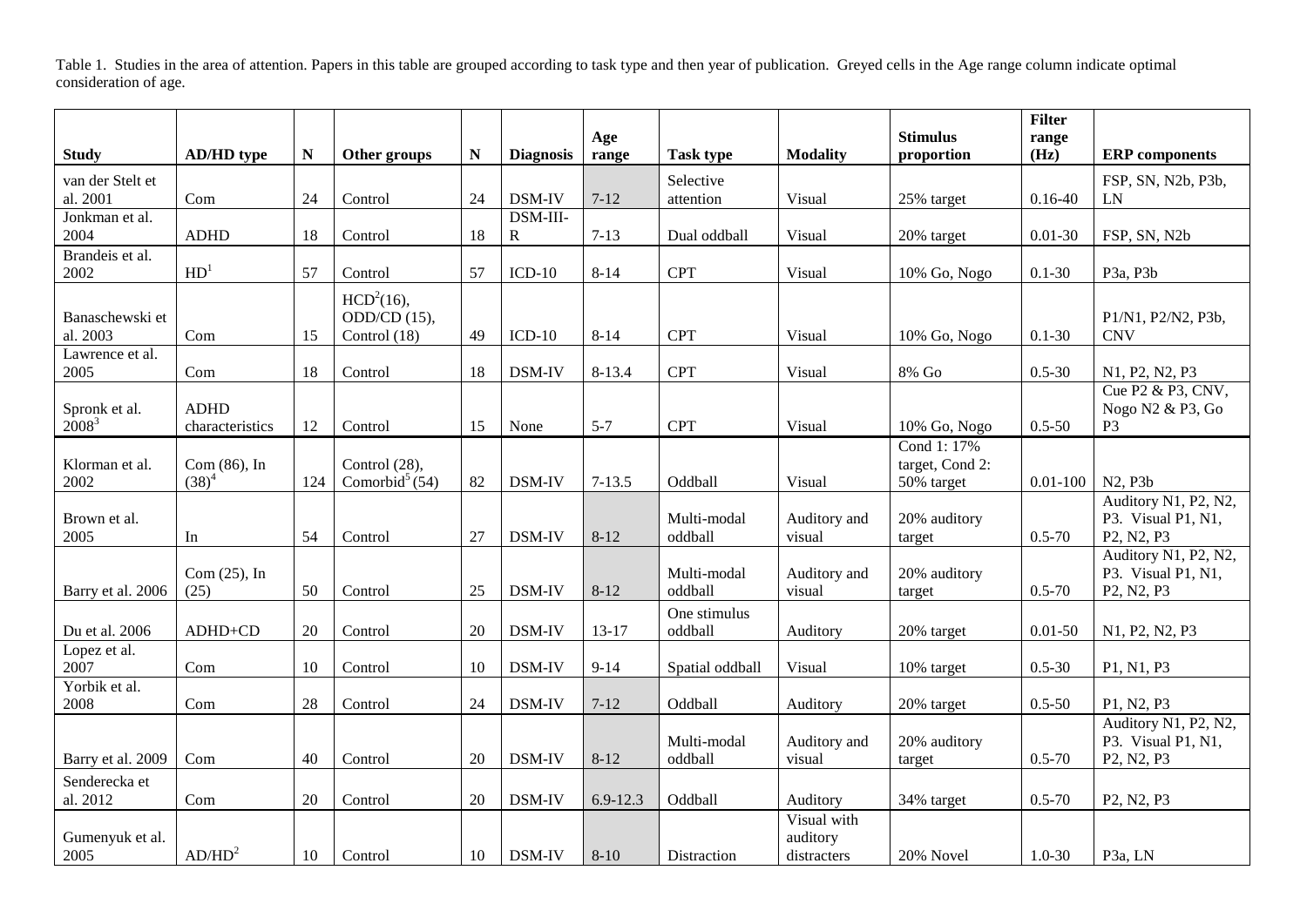| van Mourik et<br>al. 2007 | $Com (22)$ , In<br>(3) | 25  | Control | 18  | DSM-IV | $8 - 12$  | Distraction | Visual with<br>auditory<br>distracters | 20% distracter | $0.25 - 30$ | Early P3a, Late P3a,<br>LN |
|---------------------------|------------------------|-----|---------|-----|--------|-----------|-------------|----------------------------------------|----------------|-------------|----------------------------|
|                           |                        |     |         |     |        |           |             |                                        |                |             |                            |
|                           |                        |     |         |     |        |           | Working     |                                        |                |             |                            |
| Keage et al.              | $Com (72)$ , In        |     |         |     |        | $7-17(2)$ | memory plus |                                        |                |             |                            |
| 2006                      | (57)                   | 127 | Control | 129 | DSM-IV | groups)   | distracters | Visual                                 | 16% distracter | $0.01 - 25$ | P <sub>3</sub> a           |

Com AD/HD Combined subtype. HD Hyperkinetic disorder. In AD/HD Inattentive subtype. CPT Continuous performance task. CNV Contingent negative variation. FSP Frontal selection positivity. SN Selection negativity. LN Late negativity. <sup>1</sup> Hyperkinetic Disorder - Large proportion had Hyperkinetic Conduct Disorder. <sup>2</sup>Hyperkinetic Conduct Disorder. <sup>3</sup> Also considered in Inhibitory Control section. <sup>4</sup> Subtypes considered as separate groups. <sup>5</sup> Combinations of co-morbid Reading Disorder and Maths Disorder with Not-ADHD, Combined and Inattentive ADHD, with twelve unique groups in total. <sup>6</sup> Subtype not clearly specified.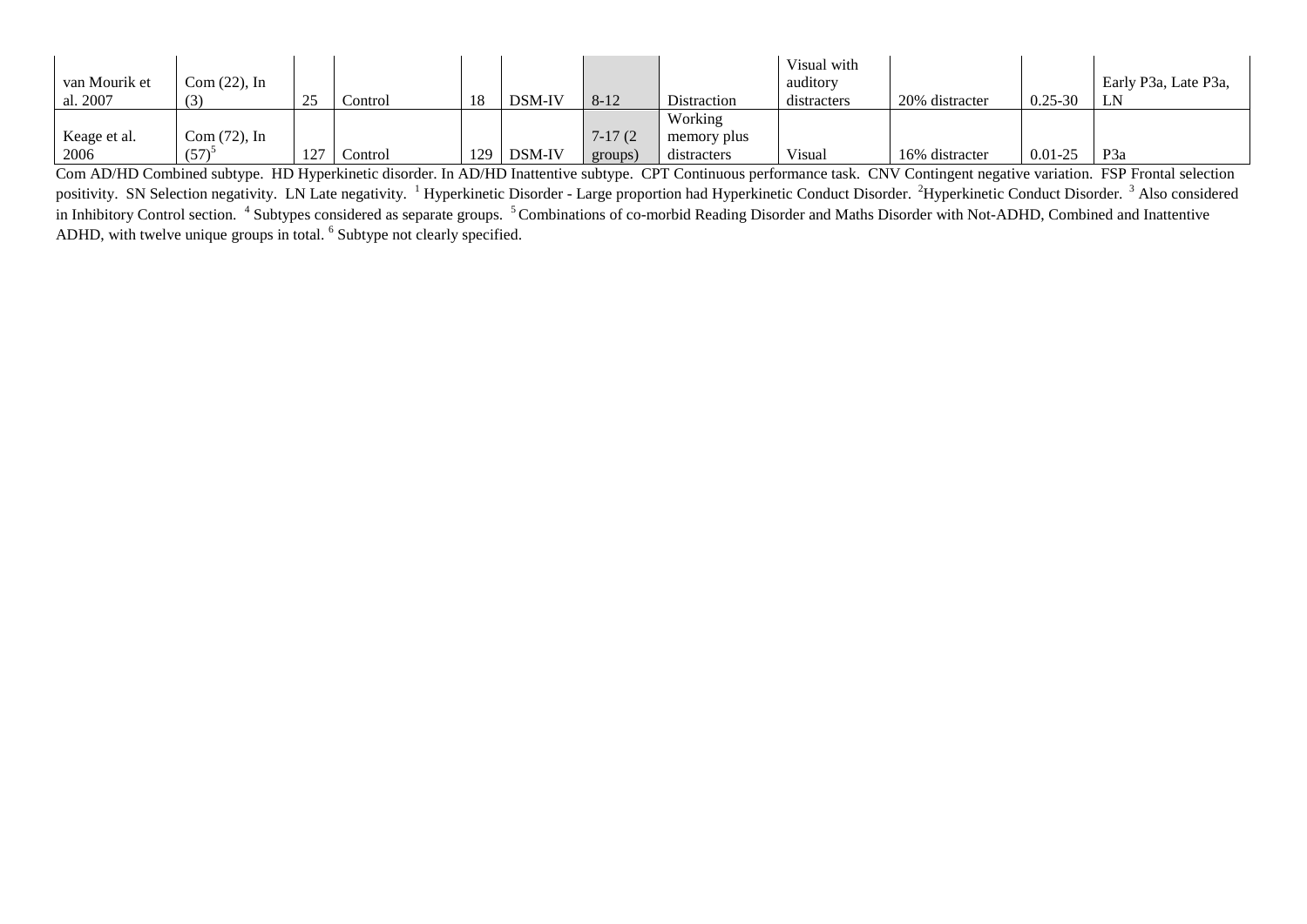Table 2. Studies in the area of inhibitory control. Papers in this table are grouped according to task type and then year of publication. Greyed cells in the Age range column indicate optimal consideration of age.

|                                  | AD/HD                           |             |                                                                               |           |            |                 |                     |                                        | <b>Stimulus</b>  | <b>Filter</b><br>range |                                                              |
|----------------------------------|---------------------------------|-------------|-------------------------------------------------------------------------------|-----------|------------|-----------------|---------------------|----------------------------------------|------------------|------------------------|--------------------------------------------------------------|
| <b>Study</b>                     | type                            | $\mathbf N$ | Other groups                                                                  | ${\bf N}$ | <b>DSM</b> | Age range       | <b>Task type</b>    | <b>Modality</b>                        | proportion       | (Hz)                   | <b>ERP</b> components                                        |
| Overtoom et al.<br>2002          | <b>ADHD</b>                     | 16          | Control                                                                       | 16        | $III-R$    | $7 - 12$        | Stop Signal         | Visual<br>primary,<br>Auditory<br>stop | 40% Stop         | $0 - 40$               | Mean amplitude 100-<br>400 ms in 50 ms<br>segments           |
| Dimoska et al.<br>2003           | Com $(11)$ ,<br>In $(2)$        | 13          | Control                                                                       | 13        | DSM-IV     | $7.5 - 12$      | Stop Signal         | Visual<br>primary,<br>Auditory<br>stop | 30% Stop         | $0.1 - 30$             | N1, P2, N2, P3                                               |
| Albrecht et al.<br>2005          | Com                             | 10          | Control $(11)$ ,<br>ODD/CD <sup>1</sup> (8),<br>ADHD/ODD/CD <sup>2</sup> (11) | 30        | $ICD-10$   | $8 - 14$        | Stop Signal         | Visual<br>primary,<br>Visual stop      | 50% Stop         | $0.1 - 30$             | Stop N2, microstates                                         |
| Johnstone et al.<br>2007a        | Com (13),<br>In $(12)^3$        | 25          | Control                                                                       | 13        | DSM-IV     | $8 - 14$        | Stop Signal         | Visual<br>primary,<br>Auditory<br>stop | 30% Stop         | $0.1 - 30$             | N1, P2, N2, P3                                               |
| Liotti et al.<br>2007            | Com                             | 36          | Control                                                                       | 30        | DSM-IV     | $9 - 15$        | Stop Signal         | Visual<br>primary,<br>Visual stop      | 25% Stop         | $0.01 -$<br>100        | N2, Nogo P3, LP                                              |
| Liotti et al.<br>2009            | Com                             | 16          | Control (22), reading<br>disorder $(14)$                                      | 36        | DISC-IV    | $9 - 15$        | Stop Signal         | Visual<br>primary,<br>Visual stop      | 25% Stop         | $0.01 -$<br>100        | Nogo P3, N2                                                  |
| Shen et al.<br>2011 <sup>4</sup> | Com(8),<br>$Hyp(2)$ , In<br>(4) | 14          | Control                                                                       | 14        | DSM-IV     | $6 - 10$        | Stop Signal         | Visual<br>primary,<br>Visual stop      | 25% Stop         | $0.01 - 40$            | P1, N1, N2, LP,<br>ERN, Pe                                   |
| Senderecka et<br>al. 2012b       | Com                             | 20          | Control                                                                       | 20        | DSM-IV     | $6.9 - 12.3$    | Stop Signal         | Visual<br>primary,<br>Auditory<br>stop | 25% Stop         | $0.5 - 70$             | P2, N2, P3, ERN, Pe                                          |
| Smith et al.<br>2004             | Com                             | 12          | Control                                                                       | 12        | DSM-IV     | $7 - 12$        | Cued Go-<br>Nogo    | Auditory                               | Nogo 30%         | $0.1 - 45$             | Warning<br>P1/N1/P2/N2, Go-<br><b>Nogo</b><br>P1/N1/P2/N2/P3 |
| Broyd et al.<br>2005             | Com                             | 18          | Control                                                                       | 18        | DSM-IV     | 8-14 (2 groups) | Cued Go-<br>Nogo    | Auditory                               | 30% Nogo         | $0.5 - 30$             | N1, P2, N2, P3                                               |
| Johnstone et al.<br>2009         | Com                             | 20          | Control                                                                       | 20        | DSM-IV     | $8 - 14$        | Go-Nogo;<br>Flanker | Visual;<br>Visual                      | 30% Nogo;<br>30% | $0.1 - 30$             | Go-Nogo<br>$N1/P2/N2/P3$ ,                                   |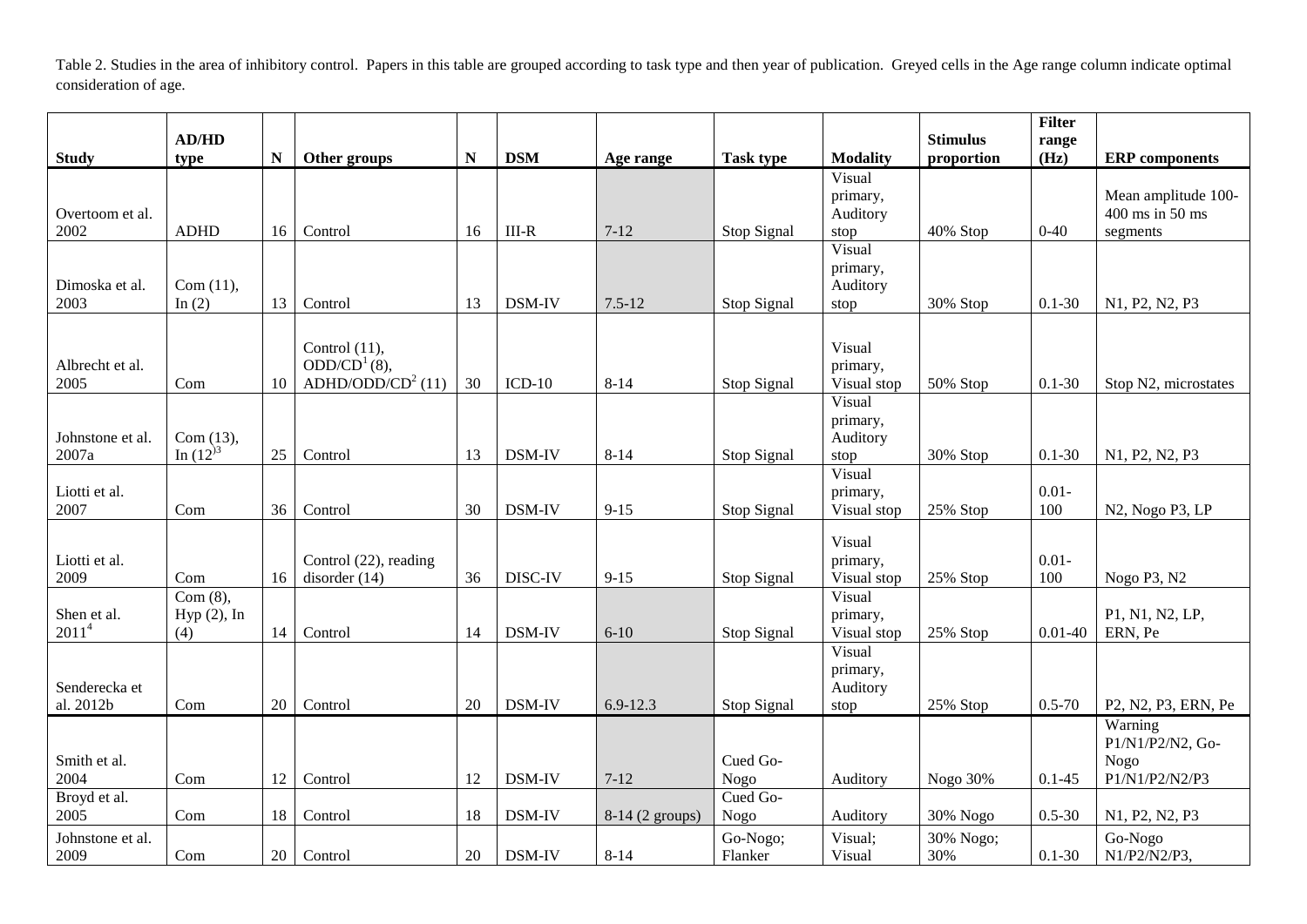|                                       |                                  |    |                                          |     |                                      |                                   |                                         |           | incongruent               |             | Flanker N1/P2/N2/P3              |
|---------------------------------------|----------------------------------|----|------------------------------------------|-----|--------------------------------------|-----------------------------------|-----------------------------------------|-----------|---------------------------|-------------|----------------------------------|
| Wiersema and                          | $Com(8)$ ,                       |    |                                          |     |                                      |                                   |                                         |           |                           |             |                                  |
| Roeyers 2009                          | Hyp(2)                           | 10 | Control                                  | 16  | DSM-IV                               | $8 - 13$                          | Go-Nogo                                 | Visual    | Nogo 20%                  | $0.1 - 30$  | Nogo N2 and P3                   |
|                                       |                                  |    |                                          |     |                                      |                                   |                                         |           |                           |             |                                  |
| Groom et al.                          |                                  |    | Control (36), Sch.                       |     |                                      |                                   | Oddball; Go                             | Auditory; | 15% target;               |             | Oddball P3; Go-                  |
| 2008                                  | Com                              | 27 | $(30)$ , Sch. siblings $(36)$            | 102 | <b>DSM-IV</b>                        | $14 - 21$                         | <b>Nogo</b>                             | Visual    | 20% Nogo                  | $0.4 - 12$  | Nogo N2 and P3                   |
| Groom et al.<br>2010b                 | Com <sup>5</sup>                 | 28 | Control                                  | 28  | DSM-IV                               | $9 - 15$                          | Go-Nogo (3<br>motivation<br>conditions) | Visual    | 25% Nogo                  | $0.5 - 30$  | N2, P3                           |
|                                       |                                  |    |                                          |     |                                      |                                   |                                         |           |                           |             |                                  |
| Banaschewski                          |                                  |    | $HCD6(16)$ , ODD (15),                   |     |                                      |                                   |                                         |           |                           |             | P1/N1, P2, N2, P3a,              |
| et al. 2004                           | Com                              | 15 | Control $(18)$                           | 49  | $ICD-10$                             | $8 - 14$                          | <b>CPT</b>                              | Visual    | 10% Go, Nogo              | $0.1 - 30$  | P <sub>3</sub> b, LN             |
| Valko et al.                          | Com<br>children<br>$(32)$ , ADHD |    | Control children (31),                   |     | Children<br>DSM-IV,<br><b>Adults</b> | Children 8-16,<br>adult mean 44.7 |                                         |           |                           |             |                                  |
| 2009                                  | adults (22)                      | 54 | Control adults (22)                      | 53  | $ADHD-SR7$                           | <b>Vrs</b>                        | <b>CPT</b>                              | Visual    | 10% Go, Nogo              | $0.1 - 30$  | Cue CNV, Nogo P3                 |
| Doehnart et al.<br>2010               | <b>ADHD</b>                      | 28 | Control                                  | 25  | $III-R$                              | Longitudinal                      | <b>CPT</b>                              | Visual    | 10% Go, Nogo              | $0.1 - 70$  | Cue P3, Nogo P3,<br><b>CNV</b>   |
|                                       |                                  |    |                                          |     |                                      |                                   |                                         |           | 25%                       |             |                                  |
| Jonkman et al.<br>$2007^4$            | <b>ADHD</b>                      | 10 | Control                                  | 10  | <b>DSM-III-R</b>                     | $8 - 12$                          | Flanker                                 | Visual    | congruent,<br>incongruent | $0.1 - 30$  | N2, ERN, Pe                      |
|                                       |                                  |    |                                          |     |                                      |                                   |                                         |           | 50%                       |             |                                  |
| Albrecht et al.<br>2008 <sup>4</sup>  | Com                              | 68 | Control (22), Siblings<br>of ADHD $(18)$ | 40  | <b>DSM-IV</b>                        | $8 - 15$                          | Flanker                                 | Visual    | congruent,<br>incongruent | $0.1 - 15$  | N <sub>2</sub> , Ne and Pe       |
|                                       |                                  |    |                                          |     |                                      |                                   |                                         |           | 20%                       |             |                                  |
| Wild-Wall et al.<br>2009 <sup>4</sup> | Com                              | 15 | Control (12), Siblings<br>of ADHD $(12)$ | 24  | <b>DSM-IV</b>                        | $11 - 18$                         | Flanker-Nogo<br>hybrid                  | Visual    | Incongruent,<br>Nogo      | $0.1 - 30$  | N2, P3a, Ne/Nc and<br>Pe/Pc      |
|                                       |                                  |    |                                          |     |                                      |                                   |                                         |           | 50%                       |             |                                  |
| Kratz et al.<br>2011                  | Com $(15)$ ,<br>In $(10)^3$      | 25 | Control                                  | 19  | DSM-IV                               | $8 - 11$                          | Cued flanker                            | Visual    | Congruent,<br>incongruent | $0.05 - 30$ | Target P3, Cue P3,<br><b>CNV</b> |
|                                       | Com $(20)$ ,                     |    |                                          |     |                                      |                                   |                                         |           | 50%                       |             |                                  |
| van Mourik et                         | $Hyp(1)$ , In                    |    |                                          |     |                                      |                                   |                                         |           | Congruent,                |             | Time windows, not                |
| al. 2010                              | (3)                              | 24 | Control                                  | 24  | <b>DSM-IV</b>                        | $8 - 12$                          | Stroop                                  | Auditory  | incongruent               | $0.1 - 30$  | peaks                            |

Com AD/HD Combined subtype. In AD/HD Inattentive subtype. Hyp AD/HD Hyperactive Impulsive subtype. CPT Continuous performance task. CNV Contingent negative variation. ERN Error-related negativity. Pe Error positivity. LP Late positivity. Sch Schizophrenia. <sup>1</sup> Oppositional Defiant Disorder and Conduct Disorder. <sup>2</sup> ADHD and Oppositional Defiant Disorder and Conduct Disorder. <sup>3</sup> Subtypes considered as separate groups. <sup>4</sup> Also considered in Error and Feedback Processing section. <sup>5</sup> Tested on and off medication. <sup>6</sup> Hyperkinetic conduct disorder. <sup>7</sup> Attention Deficit Hyperactivity Disorder Self Report Scale.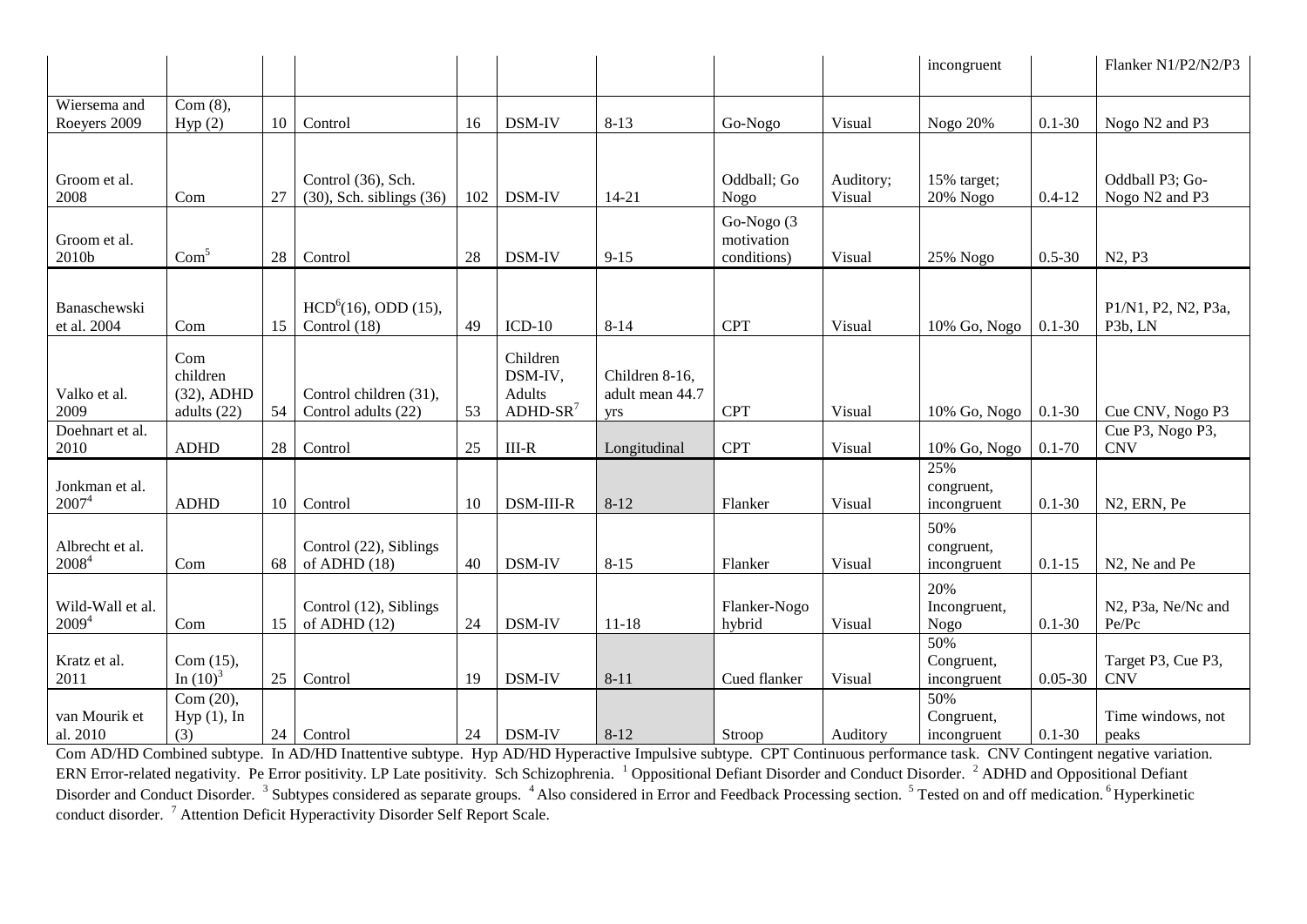Table 3. Studies in the area of performance monitoring. Error processing papers are presented first, sorted according to task and year. Feedback processing papers follow, sorted according to year of publication. Greyed cells in the Age range column indicate optimal consideration of age.

|                                    |                       |           |                                                                                     |     |                    | Age        |                                       |                                   | <b>Stimulus</b>                                  | <b>Filter</b><br>range |                                                          |
|------------------------------------|-----------------------|-----------|-------------------------------------------------------------------------------------|-----|--------------------|------------|---------------------------------------|-----------------------------------|--------------------------------------------------|------------------------|----------------------------------------------------------|
| <b>Study</b>                       | <b>AD/HD</b> type     | ${\bf N}$ | Other groups                                                                        | N   | <b>DSM</b>         | range      | <b>Task type</b>                      | <b>Modality</b>                   | proportion                                       | (Hz)                   | <b>ERP</b> components                                    |
| Liotti et al.<br>2005 <sup>1</sup> | Com                   | 10        | Control                                                                             | 10  | DSM-<br>IV         | $9 - 11$   | Stop Signal                           | Visual<br>primary,<br>Visual stop | 25% Stop                                         | $0.1 - 100$            | P <sub>3</sub> a, ERN                                    |
| Wiersema et<br>al. 2005a           | Com <sup>2</sup>      | 22        | Control                                                                             | 15  | DISC-<br>IV        | $7-13$     | Go-Nogo; S1-<br>S <sub>2</sub>        | Visual;<br>Visual                 | 25% Nogo; 50% 2<br>choice                        | $0.01 - 30$            | ERN, Pe; ERN, Pe                                         |
| Zhang et al.<br>2009               | Hyp                   | 16        | Control children (16),<br>adult controls (15)                                       | 31  | DSM-<br>IV         | $7 - 11$   | Go-Nogo                               | Visual                            | 25% Nogo                                         | $0.1 - 30$             | ERN, Pe                                                  |
| Groom et al.<br>$2010\mathrm{a}$   | Com                   | 23        | Control                                                                             | 19  | DSM-<br>IV         | $14-17$    | Go-Nogo                               | Visual                            | 20% Nogo                                         | $1-20$                 | ERN, Pe, evoked<br>theta, intertrial phase<br>coherence  |
| van de<br>Voorde et al.<br>2010    | AD/HD <sup>1</sup>    | 18        | Reading Dis. (15),<br>$ADHD+RD$ (13),<br>Controls (16)                              | 34  | DISC-<br>IV        | $8 - 12$   | Go-Nogo                               | Visual                            | 40% Nogo                                         | $0.1 - 30$             | Ne/Nc, early and late<br>Pe/Pc                           |
| van Meel et<br>al. 2007            | Com (12), In $(4)^2$  | 16        | Control                                                                             | 16  | DSM-<br>${\rm IV}$ | $8 - 12$   | Flanker (3 Inter-<br>trial-intervals) | Visual                            | 50% congruent,<br>incongruent                    | $0.25 - 40$            | <b>ERN</b>                                               |
| Albrecht et<br>al. 2008            | Com                   | 68        | Control (22), Siblings of<br>ADHD(18)                                               | 40  | DSM-<br>IV         | $8 - 15$   | Flanker                               | Visual                            | 50% congruent,<br>incongruent                    | $0.1 - 15$             | N2, Ne, Pe                                               |
| Wild-Wall et<br>al. 2009           | Com                   | 15        | Control (12), Siblings of<br>ADHD(12)                                               | 24  | DSM-<br>IV         | $11 - 18$  | Flanker-Nogo<br>hybrid                | Visual                            | 20% incongruent,<br>Nogo                         | $0.1 - 30$             | N2, P3a, Ne/Nc,<br>Pe/Pc                                 |
| Burgio-<br>Murphy, et<br>al. 2007  | Com (96), In $(41)^5$ | 137       | Control (29), reading<br>dis. (29), math dis. (71),<br>reading & maths dis.<br>(53) | 182 | DISC-<br>IV        | $7 - 13.5$ | Oddball                               | Visual                            | Oddball 1 17%<br>target; oddball 2<br>50% target | $0.1 - 6$              | ERN, Pe                                                  |
| van Meel et<br>al. 2005            | <b>ADHD</b>           | 21        | Control                                                                             | 23  | <b>DISC</b>        | $8-12$     | Guessing                              | Visual                            | 50% correct,<br>incorrect                        | $0.25 - 30$            | FN in ms ranges<br>150-200, 250-300,<br>300-350, 450-500 |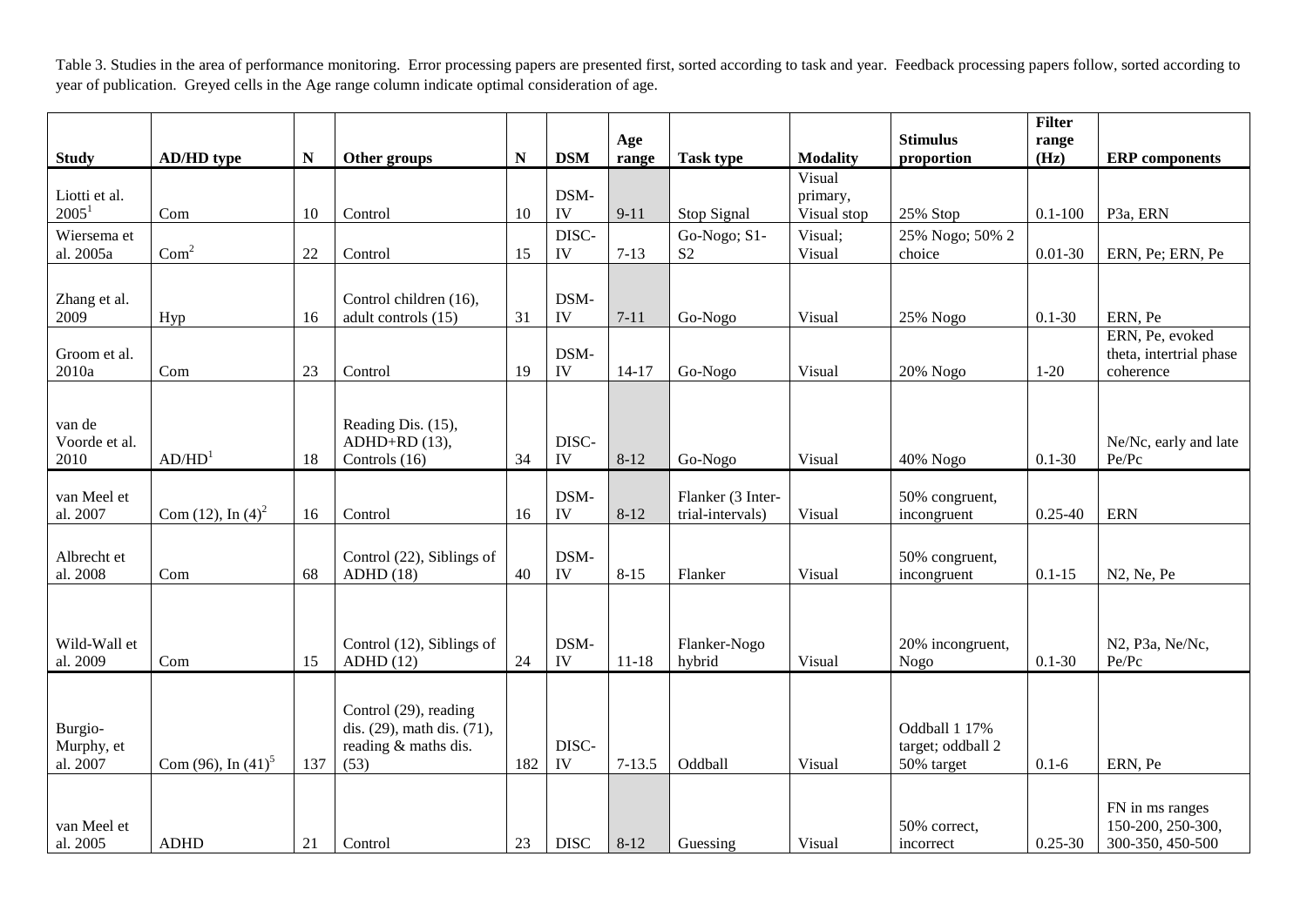|                | Com untreated (18),           |    |                             |    |           |         |                 |        |                    |             |                    |
|----------------|-------------------------------|----|-----------------------------|----|-----------|---------|-----------------|--------|--------------------|-------------|--------------------|
| Groen et al.   | Com treated with              |    |                             |    | DSM-      |         | Probabilistic   |        |                    |             | FPN, fERN, P3, Pe, |
| 2008           | medication $(17)$             | 35 | Control $(18)$ , $ASD6(19)$ | 37 | IV        | $10-12$ | Learning        | Visual | N/A                | $0.25 - 30$ | P2a                |
| Holroyd et al. |                               |    |                             |    |           |         |                 |        | 50% correct,       |             |                    |
| 2008           | Com                           | 14 | Control                     | 13 | <b>NS</b> | $8-13$  | Guessing        | Visual | incorrect          | $0.1 - 20$  | fERN, P3           |
|                |                               |    |                             |    |           |         |                 |        | 50% negative       |             |                    |
| van Meel et    |                               |    |                             |    | DSM-      |         |                 |        | feedback, positive |             |                    |
| al. 2011       | Com (16), In (2) <sup>4</sup> |    | Control                     | 18 | IV        | $8-12$  | Time estimation | Visual | feedback           | $0.01 - 25$ | fERN, LP           |

Com AD/HD Combined subtype. In AD/HD Inattentive subtype. Hyp AD/HD Hyperactive Impulsive subtype. CPT Continuous performance task. ERN Error-related negativity. Pe Error positivity. LP Late positivity. FN Feedback negativity. fERN Feedback related negativity. FPN Feedback preceding negativity. NS Not specified. <sup>1</sup> Also considered in Inhibitory Control section.<sup>2</sup> Sample contained some participants with co-morbid ODD and CD.<sup>3</sup> Subtype not clearly specified. <sup>4</sup> Large proportion had comorbid ODD. <sup>5</sup> Subtypes considered as separate groups. <sup>6</sup> Autism Spectrum Disorder.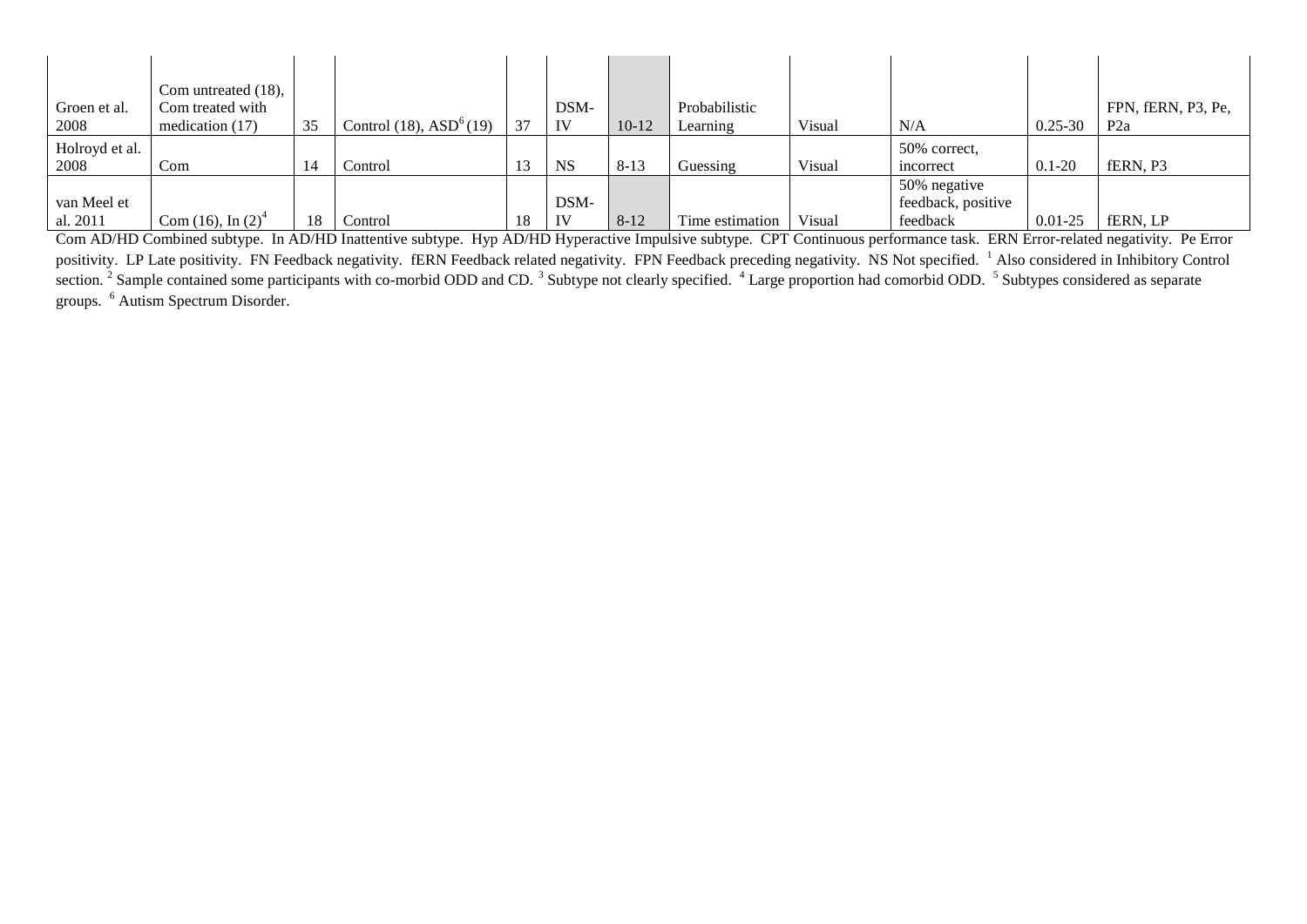Table 4. Studies examining non-pharmacological intervention effects. Papers in this table are grouped according to the area then year of publication. Greyed cells in the Age range column indicate optimal consideration of age.

|                                |                           |                                     |    |                                          |    |            | Age      | <b>Task</b>     |                 | <b>Stimulus</b>    | <b>Filter</b><br>range | <b>ERP</b> |
|--------------------------------|---------------------------|-------------------------------------|----|------------------------------------------|----|------------|----------|-----------------|-----------------|--------------------|------------------------|------------|
| Area                           | <b>Study</b>              | <b>AD/HD</b> type                   | N  | Other groups                             | N  | <b>DSM</b> | range    | type            | <b>Modality</b> | proportion         | (Hz)                   | components |
| Neurofeedback -                | Heinrich et al.           |                                     |    |                                          |    | DSM-       |          |                 |                 |                    |                        |            |
| <b>SCP</b>                     | 2004                      | Com: training                       | 13 | Com: waitlist                            | Q  | IV         | $7-13$   | <b>CPT</b>      | Visual          | $10\%$ Go, Nogo    | $0.1 - 50$             | CNV, P3    |
| Neurofeedback -<br>Beta        | Kropotov et<br>al. 2005   | $ADHD^1$ : good<br>performers       | 71 | $ADHD1$ : bad<br>performers              | 15 | DSM-<br>IV | $9-14$   | Go-Nogo         | Auditory        | 50% Nogo           | $0.5 - 30$             | N1, P2, LC |
| Neurofeedback -<br><b>SCP</b>  | Doehnert et al.<br>2008   | Com $(9)$ , $(5)^{1}$ :<br>training | 14 | Com $(8)$ , $(4)^{1}$ :<br>group therapy | 12 | DSM-<br>IV | $9-12$   | <b>CPT</b>      | Visual          | $10\%$ Go, Nogo    | $0.1 - 30$             | <b>CNV</b> |
| Neurofeedback $-$<br>SCP/Theta | Wangler et al.<br>2010    | $ADHD^{\perp}$ :<br>Neurofeedback   | 59 | $ADHD1$ : attention<br>skills training   | 35 | DSM-<br>IV | $8 - 12$ | Cued<br>Flanker | Visual          | 50%<br>Incongruent | $0.5 - 30$             | CNV, P3    |
| Cognitive training             | Johnstone et<br>al. 2010a | Com: variable<br>difficulty         | 18 | Com: fixed<br>difficulty                 | 18 | DSM-<br>IV | $8-12$   | Go-Nogo         | Visual          | 30% Nogo           | $0.01 - 30$            | N1, N2, P3 |

SCP Slow cortical potential. Com AD/HD Combined subtype. CPT Continuous performance task. CNV Contingent negative variation. LC Late complex. <sup>1</sup> Subtype not clearly specified.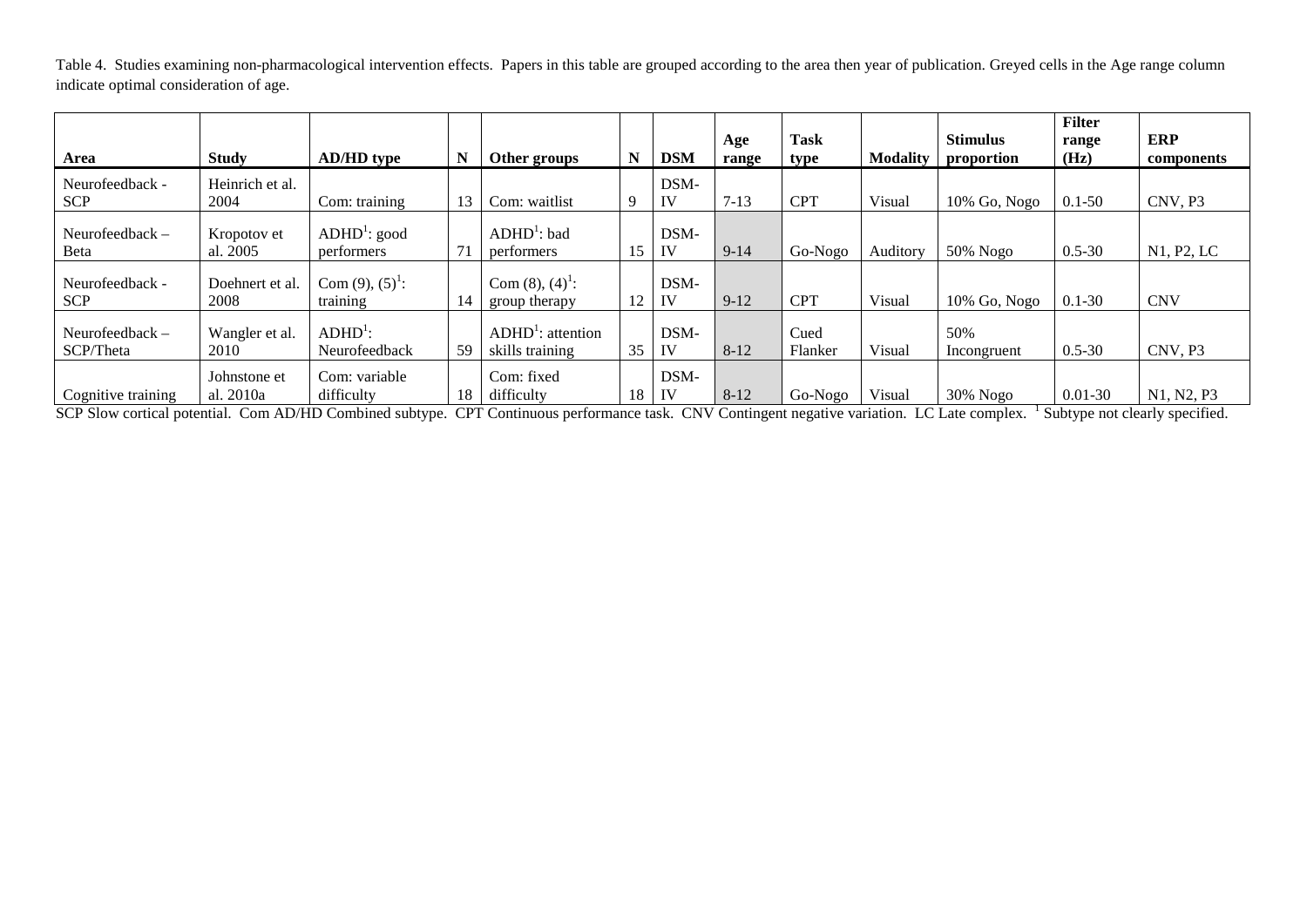Table 5. Studies examining the influence of energetic factors. Papers in this table are sorted according to year of publication. Greyed cells in the Age range column indicate optimal consideration of age.

| <b>Study</b>                       | AD/HD<br>type    | N  | Other groups                      |    | <b>DSM</b>  | Age<br>range | <b>Task type</b> | <b>Modality</b> | <b>Stimulus</b><br>proportion | <b>Filter range</b><br>(Hz) | <b>ERP</b> components                                      |
|------------------------------------|------------------|----|-----------------------------------|----|-------------|--------------|------------------|-----------------|-------------------------------|-----------------------------|------------------------------------------------------------|
| Wiersema et al. 2005b              | Com <sup>1</sup> |    | Control $(9)$ ,<br><b>PKU</b> (9) | 18 | DISC-<br>IV | $7-12$       | Go-Nogo          | Visual          | $25\%$ Nogo                   | $0.1 - 30$                  | N <sub>2</sub> , P <sub>3</sub>                            |
| Wiersema et al. $2006^2$           | Com <sup>1</sup> | 22 | Control                           | 15 | DISC-<br>IV | $7 - 13$     | Go-Nogo          | Visual          | $25\%$ Nogo                   | $0.1 - 30$                  | P <sub>2</sub> , N <sub>2</sub> , P <sub>3</sub>           |
| Benikos and Johnstone<br>2009      | Com              | 18 | Control                           | 18 | DSM-<br>IV  | $7 - 14$     | Cued Go-<br>Nogo | Visual          | $30\%$ Nogo                   | $0.01 - 30$                 | Warning/Go/Nogo N1, P2,<br>N <sub>2</sub> , P <sub>3</sub> |
| Johnstone and Galletta<br>In Press | Com              | 14 | Control                           | 15 | DSM-<br>IV  | $7 - 14$     | Flanker          | Visual          | 25% Incongruent               | $0.01 - 30$                 | N <sub>2</sub> , P <sub>3</sub>                            |
| Johnstone et al. $2010b^2$         | Com              | 20 | Control                           | 20 | DSM-<br>IV  | $7 - 14$     | Flanker          | Visual          | 25% Incongruent               | $0.01 - 30$                 | N <sub>2</sub> a, N <sub>2</sub> b, P <sub>3</sub>         |

Com AD/HD Combined subtype. PKU Phenylketonuria. <sup>1</sup> Large proportion had comorbid ODD. <sup>2</sup> Also considered in Inhibitory Control section.